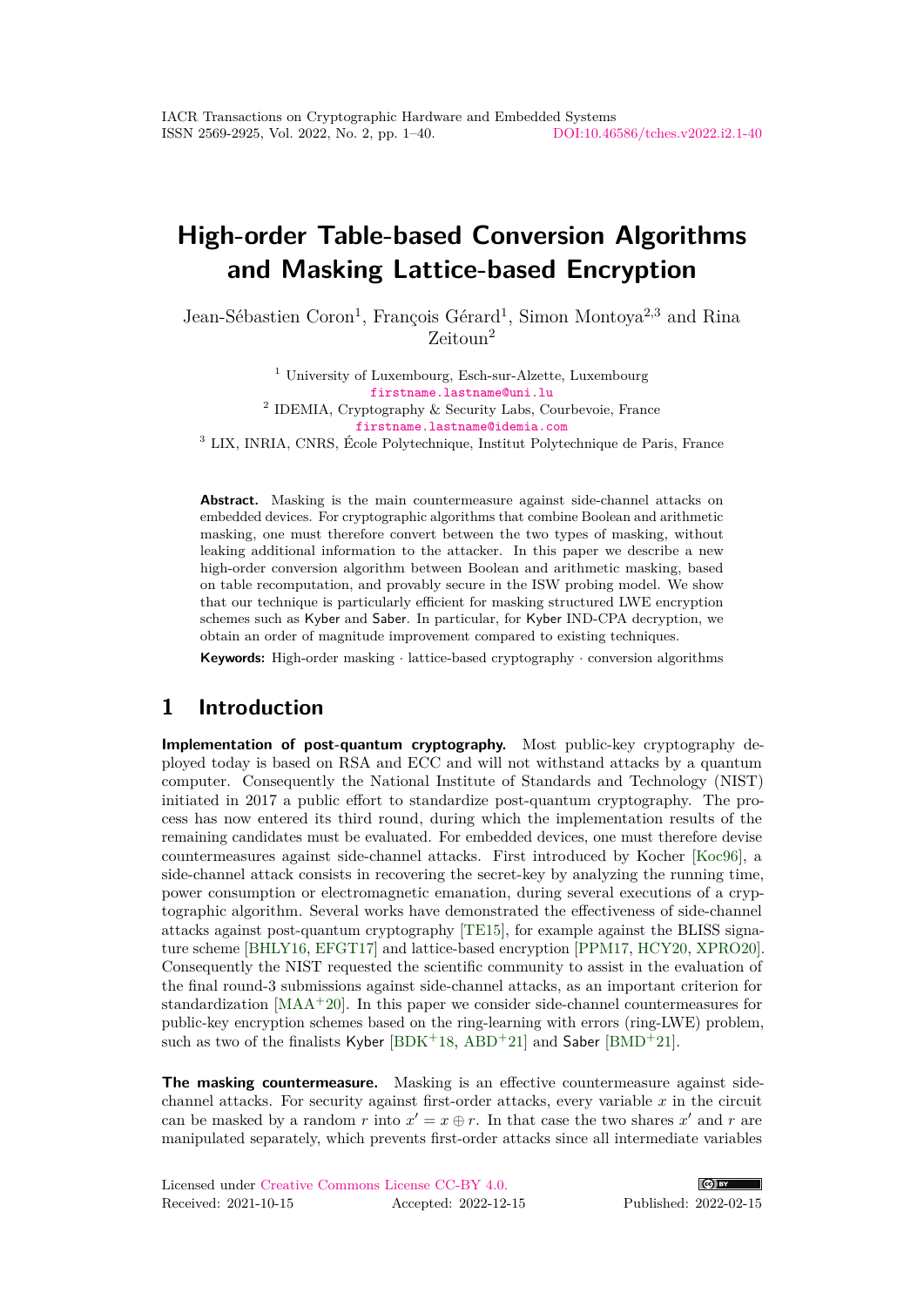considered separately have a uniform distribution [\[CJRR99\]](#page-36-2). However it is still possible to perform a second-order attack combining information leakage about the two shares  $x'$ and *r*; this usually requires a much larger amount of side-channel traces, see for example [\[OMHT06\]](#page-38-3).

To prevent such higher-order attacks, a generalization of the masking countermeasure consists in splitting any variable *x* into *n* shares with  $x = x_1 \oplus \cdots \oplus x_n$ . The shares  $x_i$ must then be processed separately in order to avoid any leakage of information about the original variable *x*. To formally argue about the security provided by the masking countermeasure, Ishai, Sahai and Wagner introduced in [\[ISW03\]](#page-37-2) the probing model, by considering an adversary who can probe at most *t* wires in a circuit. Using the masking countermeasure with  $n = 2t + 1$  shares, they showed how to transform any boolean circuit *C* into a circuit of size  $\mathcal{O}(|C| \cdot t^2)$  that is perfectly secure against such adversary. Moreover, in [\[DDF14\]](#page-36-3), it was shown that security in the probing model implies security against noisy leakage, under the assumption that every variable leaks independently.

Security in the probing model is usually proven by simulation: one must show that any set of *t* probes can be perfectly simulated without knowing the original variables of *C*. To facilitate the writing of security proofs, Barthe et al. introduced the notions of (Strong) Non-Interference (NI/SNI), to allow easy composition of gadgets [\[BBD](#page-35-2)<sup>+</sup>16]. The authors proved the *t*-SNI property for the original ISW multiplication gadget. They also showed that with some additional mask refreshing, a circuit *C* can be made secure against *t* probes with  $n = t + 1$  shares only, instead of  $n = 2t + 1$  shares in [\[ISW03\]](#page-37-2).

While block-ciphers such as AES are typically protected using Boolean masking as above [\[RP10\]](#page-38-4), lattice-based schemes often require a combination of arithmetic and Boolean masking. This implies that conversions between arithmetic and Boolean masking play an essential role in masked implementations of lattice-based schemes. Such conversions were previously used in block-ciphers and hash functions combining Boolean and arithmetic operations (such as SHA-1). However, they were based solely on power-of-two moduli, while many lattice-based schemes use a prime modulus (as in Kyber). The conversions must therefore be adapted in the context of post-quantum cryptography.

**First-order conversion algorithms.** The first conversion algorithms were proposed by Goubin in [\[Gou01\]](#page-37-3), with security against first-order attacks. The Boolean to arithmetic conversion is efficient and has an optimal complexity  $\mathcal{O}(1)$ . The conversion from arithmetic to Boolean masking is less efficient as its complexity is  $\mathcal{O}(k)$  for conversion from arithmetic masking modulo  $2^k$ . This was later improved to  $\mathcal{O}(\log k)$  in [\[CGTV15\]](#page-36-4); however in practice for  $k = 32$  the number of operations was similar.

A table-based conversion from arithmetic to Boolean masking was described in [\[CT03\]](#page-36-5), for first-order security only. For a small value of *k*, the conversion can be done by a simple table look-up, using a pre-computed table. This is similar to the classical first-order randomized SBox table countermeasure [\[CJRR99\]](#page-36-2). More precisely, the algorithm uses a randomized pre-computed table  $T: \mathbb{Z}_{2^k} \to \{0,1\}^k$  which is initialized as follows. First, one generates a random mask  $r \leftarrow \mathbb{Z}_{2^k}$ . As a second step, one computes  $T[v] = (v + r) \oplus r$  for all  $v \in \mathbb{Z}_{2^k}$ . Then, given an arithmetically masked value  $A = x - r \pmod{2^k}$ , one obtains a Boolean masking *x*<sup>'</sup> of *x* by simply reading the table *T* at index *A*, *i.e.*  $x' = T[A]$ ; this gives  $x' = (A + r) \oplus r = x \oplus r$  as required. The same randomized table can be used multiple times; therefore once the table has been initialized for all possible values in  $\mathbb{Z}_{2^k}$ , each conversion is a simple table look-up.

The authors also showed how to extend the technique to convert variables of  $k = \delta \cdot \ell$ bits, by propagating the carry by blocks of  $\ell$  bits. However there was a flaw in their algorithm: they computed the carry table modulo  $2^{\ell}$  only, instead of modulo  $2^{k-\ell}$ ; therefore the algorithm is incorrect for  $\delta > 2$ ; this mistake was identified and corrected by Debraize in [\[Deb12\]](#page-36-6). In [\[Deb12\]](#page-36-6), the author described multiple first-order conversion algorithms,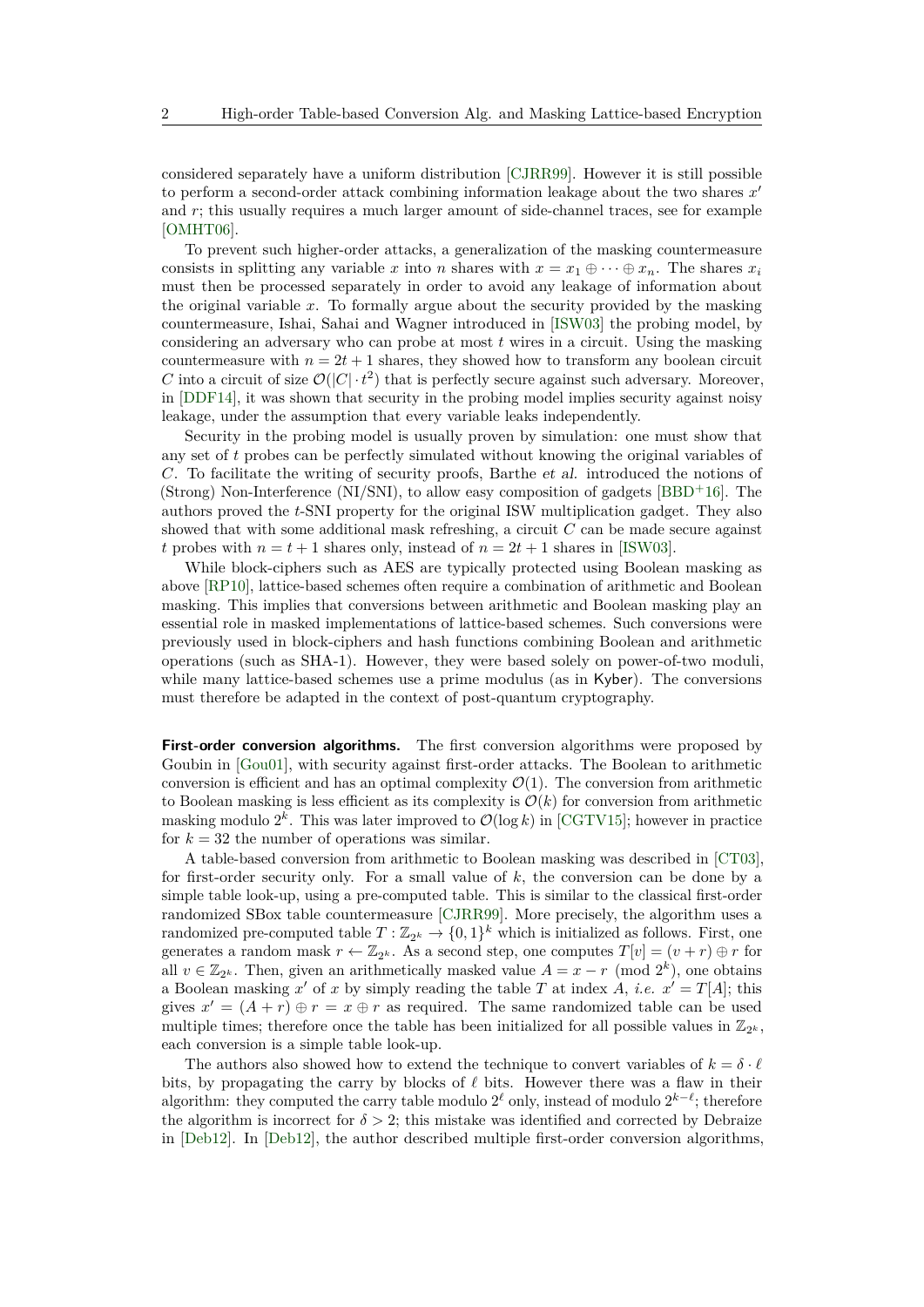but one of them was recently found insecure in [\[BDV21\]](#page-35-3), who described two corrected algorithms.

**High-order conversion algorithms.** The first conversion algorithms secure against high-order attacks were described in [\[CGV14\]](#page-36-7), with complexity  $\mathcal{O}(n^2 \cdot k)$  for *n* shares and *k*-bit variables. The authors described conversions algorithms in both directions, with a security proof in the ISW probing model. Using the technique from [\[CGTV15\]](#page-36-4), the complexity can be improved to  $\mathcal{O}(n^2 \cdot \log k)$  as in the first-order case, however in practice the number of operations for  $k = 32$  is also similar. The technique described in [\[CGV14,](#page-36-7) [CGTV15\]](#page-36-4) considers arithmetic masking modulo  $2^k$ . This was later extended in [\[BBE](#page-35-4)<sup>+</sup>18] to arithmetic masking modulo any integer  $q$ , in the context of masking the GLP lattice-based signature scheme; the complexity is also  $\mathcal{O}(n^2 \cdot k)$  or  $\mathcal{O}(n^2 \cdot \log k)$  for a *k*-bit integer *q*. More precisely, the authors provided the extension of [\[CGV14,](#page-36-7) [CGTV15\]](#page-36-4) to arbitrary modulus with cubic complexity in *n*; the extension with quadratic complexity in *n* is provided in [\[SPOG19\]](#page-39-2).

The approach used in [\[CGV14\]](#page-36-7) to perform the Boolean to arithmetic conversion requires to first perform an arithmetic to Boolean conversion. An alternative, more direct approach is described in [\[SPOG19\]](#page-39-2), also with complexity  $\mathcal{O}(n^2 \cdot k)$ . It also works with arithmetic masking modulo an arbitrary *q*. The technique is based on a 1-bit Boolean to arithmetic masking conversion with complexity  $\mathcal{O}(n^2)$ . Such 1-bit Boolean to arithmetic conversion is interesting in the context of lattice-based cryptography, for masking the re-encryption of the message, and for masking the binomial sampling.

Finally, a high-order Boolean to arithmetic conversion algorithm was described in [\[Cor17\]](#page-36-8), and later simplified in [\[BCZ18\]](#page-35-5), with complexity  $\mathcal{O}(2^n)$ ; that is, the complexity is independent from the size of the *k*-bit variable that must be converted. The technique can be seen as a high-order extension of the original first-order Boolean to arithmetic algorithm from [\[Gou01\]](#page-37-3). Although the complexity is exponential in *n*, for small values of *n* the algorithm is at least one order of magnitude faster than [\[CGV14,](#page-36-7) [CGTV15\]](#page-36-4). However for the algorithms in [\[Cor17,](#page-36-8) [BCZ18\]](#page-35-5), the arithmetic masking is modulo  $2^k$  only; we do not know how to extend the technique to any modulus *q*. We summarize in Table [1](#page-3-0) the complexities of the conversions in both directions, for first-order attacks, and high-order attacks.

**The randomized table countermeasure.** For protecting the computation of an SBox against side-channel attacks, the classical first-order randomized table countermeasure from [\[CJRR99\]](#page-36-2) was extended to high-order in [\[Cor14\]](#page-36-9). The high-order table recomputation countermeasure works as follows. Given a *k*-bit SBox *S*, one generates a table *T* with  $2^k$  rows, where each row consists of *n* shares. Given as input *n* shares  $x_i$  such that  $x = x_1 \oplus \cdots \oplus x_n$ , the goal is to compute an *n*-sharing of  $y = S(x)$ , without leaking information about *x*. The rows of *T* are initialized with  $T(u) = (S(u), 0, \ldots, 0)$  for all  $u \in \{0,1\}^k$ , and one maintains the invariant such that after Step *i* the rows of *T* are *n*-encodings of the rows of *S*, but shifted by  $x_1 \oplus \cdots \oplus x_i$ . For this one incrementally shifts the rows of the table by the successive input shares  $x_1, \ldots, x_{n-1}$ ; the *n*-encodings on each row are refreshed between every shift. In the end, the rows of the table have been shifted by  $x_1 \oplus \cdots \oplus x_{n-1}$ , so it suffices to read the table *T* at the row  $u = x_n$  to get the *n* output shares  $y_i$  corresponding to  $y = S(x)$ .

The countermeasure was proven secure against *t* probes in the ISW model with  $n = 2t+1$ shares, and later proven SNI in [\[CRZ18\]](#page-36-10), so that it can work with  $n = t + 1$  shares only. The authors also described a variant where the number of output shares in the randomized table *T* is progressively increased from 1 to *n*, which saves a factor 2 in running time. For a *k*-bit SBOX and *n* shares, the countermeasure has complexity  $\mathcal{O}(2^k \cdot n^2)$ .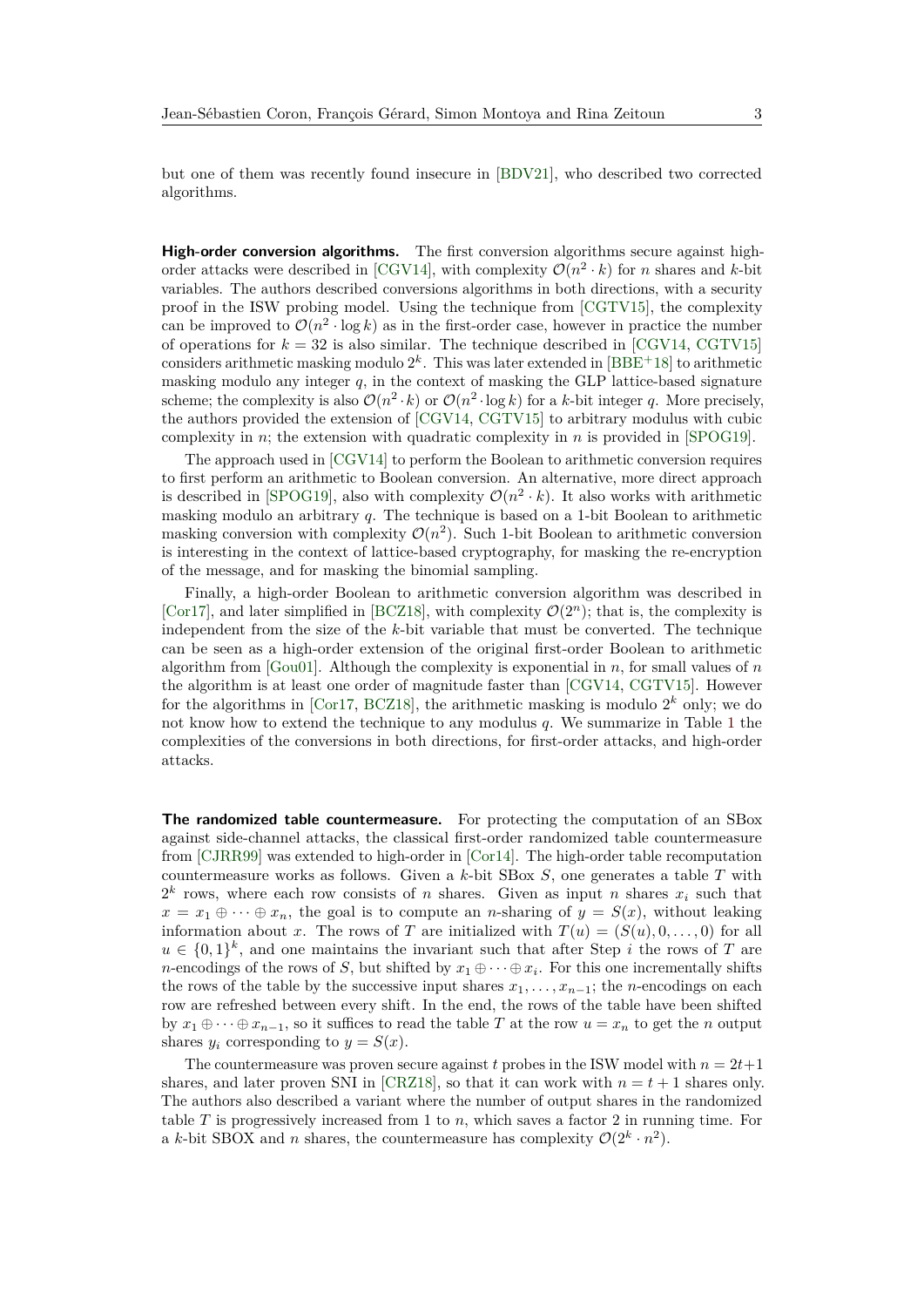|                    | Direction                             | Mod $q$      | First-order      | High-order                      | Memory             |
|--------------------|---------------------------------------|--------------|------------------|---------------------------------|--------------------|
|                    |                                       |              | complexity       | complexity                      | complexity         |
| [Gou01]            | $B \rightarrow A$                     | X            | $\mathcal{O}(1)$ |                                 | $\mathcal{O}(1)$   |
|                    | $A \rightarrow B$                     | X            | $\mathcal{O}(k)$ |                                 | $\mathcal{O}(1)$   |
| [ $Cor17, BCZ18$ ] | $B \rightarrow A$                     | X            |                  | $\mathcal{O}(2^n)$              | $\mathcal{O}(2^n)$ |
| [CGV14,CGTV15,     | $B \rightarrow A$ , $A \rightarrow B$ |              |                  | $\mathcal{O}(n^2 \cdot k)$      | $\mathcal{O}(n)$   |
| BBE+18, SPOG19     |                                       |              |                  | $\mathcal{O}(n^2 \cdot \log k)$ |                    |
| [SPOG19]           | $(1-bit) B \rightarrow A$             | $\checkmark$ |                  | $\mathcal{O}(n^2)$              | $\mathcal{O}(n)$   |
| Algorithm 3        | $(1-bit) B \rightarrow A$             |              |                  | $\mathcal{O}(n^2)$              | $\mathcal{O}(n)$   |
| Algorithm 5        | $B \rightarrow A$                     |              |                  | $\mathcal{O}(n^2 \cdot k)$      | $\mathcal{O}(n)$   |
| Algorithm 10       | $A \rightarrow B$                     | X            |                  | $\mathcal{O}(n^2 \cdot k)$      | $\mathcal{O}(n)$   |
| Algorithm 12       | $A \rightarrow (1-bit) B$             |              |                  | $\mathcal{O}(n^2)$              | $\mathcal{O}(n)$   |
| Algorithm 13       | $A \rightarrow (1-bit) B$             |              |                  | $\mathcal{O}(n^2 \cdot \log n)$ | $\mathcal{O}(n)$   |

<span id="page-3-0"></span>**Table 1:** Complexities of Boolean vs arithmetic conversions in both directions, for firstorder attacks, and for high-order attacks with *n* shares. For all algorithms the complexity is for *k*-bit register, except for Algorithm [12](#page-20-0) which uses  $2<sup>k</sup>$ -bit registers. We indicate the Mod  $q$  property when the arithmetic masking can be modulo any  $q$ , not only modulo  $2^k$ .

**First contribution: high-order table-based conversion.** Our first contribution is to extend the table-based conversion algorithm between Boolean and arithmetic masking of [\[CT03\]](#page-36-5) from first-order to any order. For this we extend the high-order table recomputation countermeasure from [\[Cor14\]](#page-36-9) recalled above. Namely we observe that in [\[Cor14\]](#page-36-9), the incremental shifting of the rows of the table  $T$  can be performed according to any additive group *G*, not only for the xor operation in  $\{0,1\}^k$ . For example we can work modulo  $2^k$ as input, which automatically gives a high-order conversion from arithmetic to Boolean masking. Similarly, the *n*-encoding of the rows of *T* as output can be according to any group law, not only for the xor in  $\{0,1\}^k$ . This implies that we can easily convert from Boolean to arithmetic masking modulo any integer *q*, which is useful in the context of lattice-based cryptography (see below).

More generally, our extended table recomputation countermeasure allows computing any function  $f : G \to H$ , for any group *G* as input and any group *H* as output. Given as input an *n*-sharing of  $x = x_1 + \cdots + x_n \in G$ , we can compute *n* outputs shares  $y_i \in H$ such that  $y_1 + \cdots + y_n = f(x_1 + \cdots + x_n)$ , while being secure in the ISW probing model against  $t = n - 1$  probes. By selecting the right groups *G* and *H*, we can therefore obtain high-order secure conversion algorithms between Boolean and arithmetic masking. To convert from Boolean to arithmetic masking modulo  $2^k$ , we take  $G = \{0,1\}^k$  and  $H = \mathbb{Z}_{2^k}$  and we obtain  $y_1 + \cdots + y_n = x_1 \oplus \cdots \oplus x_n \pmod{2^k}$  as required. Similarly for arithmetic to Boolean conversion we take  $G = \mathbb{Z}_{2^k}$  and  $H = \{0,1\}^k$ , and we obtain  $y_1 \oplus \cdots \oplus y_n = x_1 + \cdots + x_n \pmod{2^k}$  as required.

The main advantage of the table-based approach for conversions is its flexibility, as we can choose any groups *G* and *H* and any function  $f: G \to H$ . However the running time complexity is  $\mathcal{O}(n^2 \cdot |G|)$ . This implies that for *k*-bit Boolean or arithmetic masking, the generic complexity is  $\mathcal{O}(n^2 \cdot 2^k)$ . Fortunately for specific groups *G* as input one can do much better. When converting from Boolean masking with  $G = \{0,1\}^k$ , we describe a simple optimization with complexity  $\mathcal{O}(n^2 \cdot k)$  only, as in [\[CGV14\]](#page-36-7). For the other direction, we first describe a technique to compute a shift by  $\ell$  bits on some arithmetically masked value, with complexity  $\mathcal{O}(n^2 \cdot \ell)$ . This is independently useful for the masking of Saber, which requires the computation of logical shifts. Our technique is based on an extension of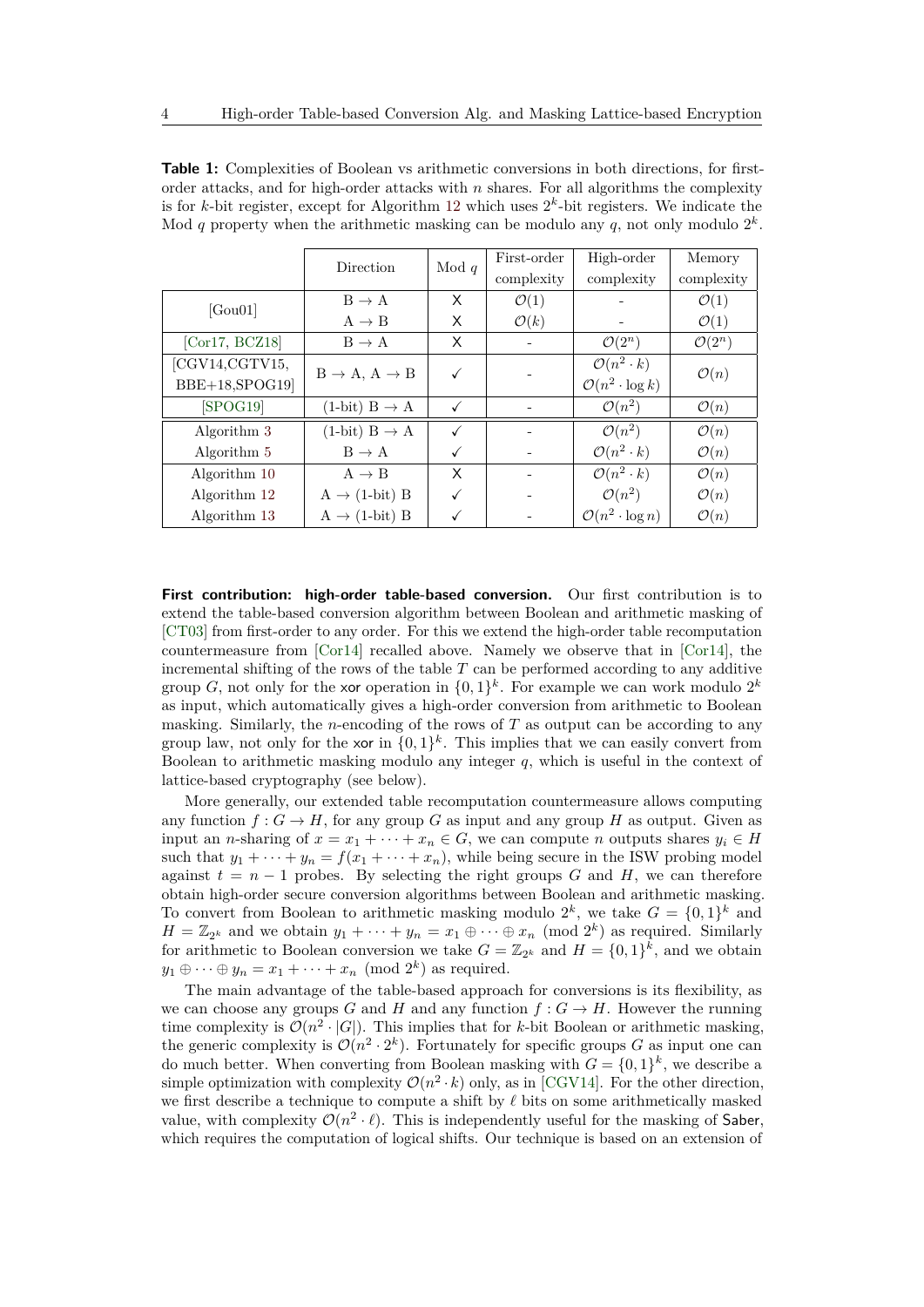the carry propagation technique from [\[CT03\]](#page-36-5) to high-order security. From the arithmetic shift, it is then easy to obtain a conversion from arithmetic masking modulo  $2^k$  to Boolean masking, again with complexity  $\mathcal{O}(n^2 \cdot k)$  as in [\[CGV14\]](#page-36-7). See Table [1](#page-3-0) for a summary of our conversion algorithms.

Moreover we describe two optimizations for the specific case of 1-bit Boolean masking, which is useful in the context of lattice-based cryptography. For converting from 1-bit Boolean masking to arithmetic masking modulo any  $q$ , our complexity becomes  $\mathcal{O}(n^2)$ only, as in [\[SPOG19\]](#page-39-2), instead of  $\mathcal{O}(n^2 \cdot \log q)$  with [\[BBE](#page-35-4)<sup>+</sup>18]. In the other direction, we show how to efficiently compute a threshold function th from arithmetic masking modulo  $2<sup>k</sup>$ , whose result is a 1-bit Boolean masking. This corresponds to the decryption function in lattice-based cryptosystems. In that case, our optimization consists in putting each column of the table in a single register; the resulting complexity is  $\mathcal{O}(n^2)$  only, assuming that we have access to  $2^k$ -bit registers (see Algorithm [12](#page-20-0) in Table [1\)](#page-3-0). In practice, for both optimizations we obtain at least an order of magnitude improvement compared to the techniques in  $[CGV14, BBE<sup>+</sup>18]$  $[CGV14, BBE<sup>+</sup>18]$  $[CGV14, BBE<sup>+</sup>18]$  $[CGV14, BBE<sup>+</sup>18]$ .

**Second contribution: high-order masking of lattice-based encryption schemes.** Our second contribution is to apply our table-based conversion algorithms to the masking of lattice-based encryption schemes such as Kyber and Saber. Recall that for the IND-CCA decryption, one must perform the following operations according to the Fujisaki-Okamoto (FO) transform:

- 1. IND-CPA decryption of the ciphertext *c* to obtain a message *m*
- 2. Re-encryption of  $m$  into a ciphertext  $c'$ ; this includes the binomial sampling of the error polynomials computed from *m*
- 3. Polynomial comparison between  $c$  and  $c'$ .

We first consider the IND-CPA decryption of the ciphertext *c* (Step 1). For ring-LWE encryption the ciphertext  $c = (c_1, c_2)$  is decrypted with the private-key *s* using  $m = \text{th}(c_1 - s \cdot c_2)$ , where th is the threshold function th :  $\mathbb{Z}_q \rightarrow \{0, 1\}$  where th $(x) = 1$ if  $x \in (q/4, 3q/4)$  and  $th(x) = 0$  otherwise. The threshold function is actually applied independently on each coefficient of the polynomial  $u = c_1 - s \cdot c_2$  modulo *q*. When the private-key *s* is arithmetically masked modulo *q* with *n* shares, we obtain *n* shares for  $u = u_1 + \cdots + u_n \pmod{q}$ , and we must therefore convert from an arithmetically masked *u* modulo *q* into a 1-bit Boolean masked  $m = m_1 \oplus \cdots \oplus m_n = \text{th}(u)$ . For this one could use our generic table-based approach with the function  $f =$  th and  $f : \mathbb{Z}_q \to \{0, 1\}$ . However the complexity would be  $\mathcal{O}(n^2 \cdot q)$ , which is prohibitive for large q. Therefore we describe an optimization in which we first perform a modulus switching from masking modulo *q* to masking modulo 2 *k* (for a small *k*), while maintaining a negligible probability of decryption error, as required to achieve CCA-security [\[DNR04\]](#page-37-4). We can then convert from arithmetic masking modulo 2 *k* into 1-bit Boolean masking, which recovers the Boolean masked message *m*. This optimization has complexity  $\mathcal{O}(n^2 \cdot \log n)$  (see Algorithm [13](#page-26-0) in Table [1\)](#page-3-0), instead of  $\mathcal{O}(n^2 \log q)$  with [\[BBE](#page-35-4)<sup>+</sup>18]. In practice we obtain an order of magnitude improvement in the IND-CPA decryption of Kyber.

We also consider the masking of re-encryption of  $m$  into a ciphertext  $c'$ , and the masking of the binomial sampling (Step 2). To encrypt a Boolean masked message  $m \in \{0, 1\}$ , we can use our generic table-based Boolean to arithmetic modulo *q* conversion algorithm. In that case the complexity is  $\mathcal{O}(n^2)$  as in [\[SPOG19\]](#page-39-2). The same holds for the masking of the binomial sampling, which is easily computed as the sum of independent 1-bit Boolean to arithmetic modulo *q* conversions, as in [\[SPOG19\]](#page-39-2). In practice we obtain a similar level of efficiency as in  $[SPOG19]$ , and an order of magnitude improvement compared to  $[BBE+18]$  $[BBE+18]$ .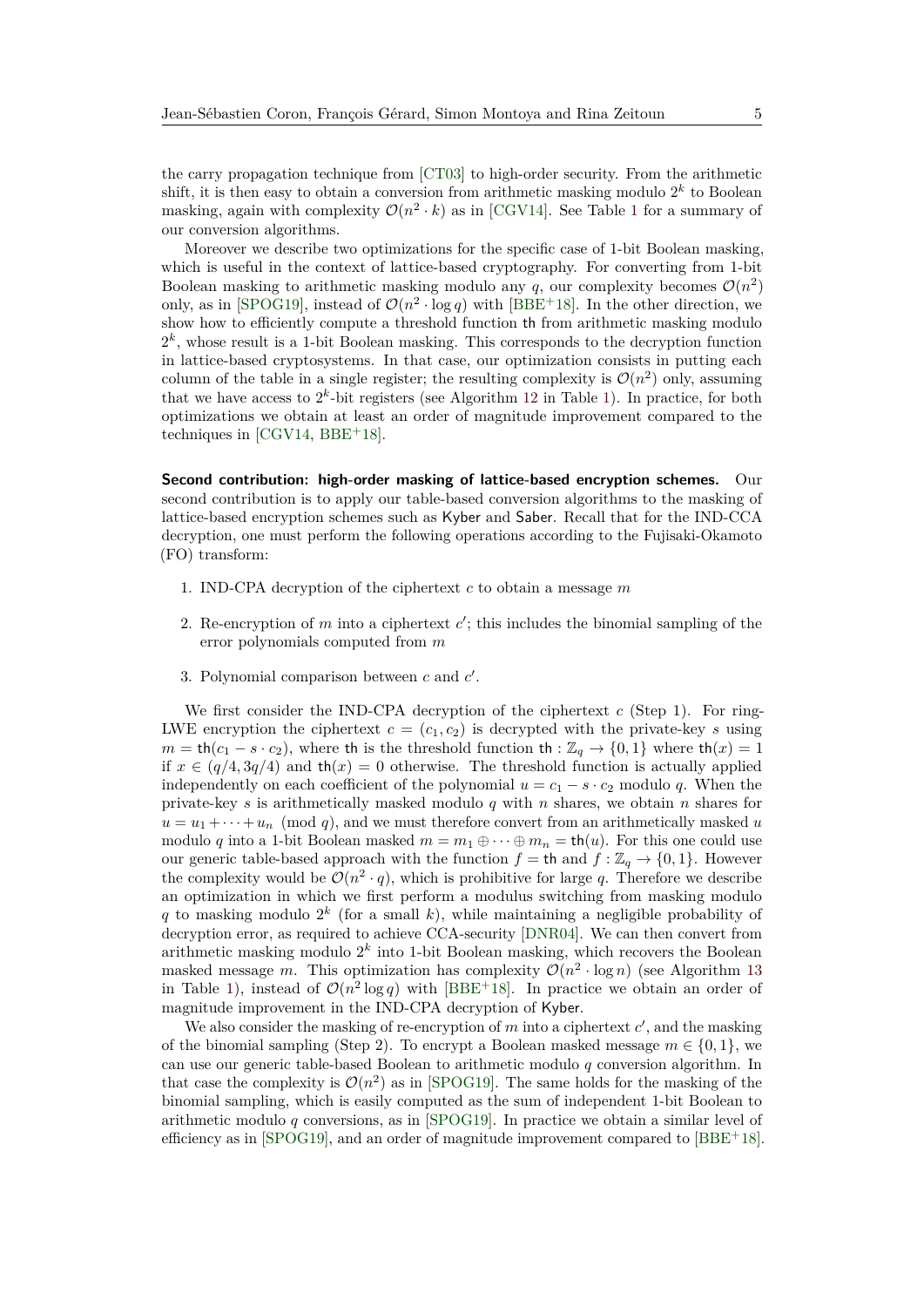In summary, our table-based approach for conversion between Boolean and arithmetic masking provides significant efficiency improvement in the context of lattice-based cryptography, especially for IND-CPA decryption (Step 1), while being relatively easy to implement. We provide a detailed comparison with existing conversion algorithms. We leave the high-order masking of the polynomial comparison (Step 3) for future work.

**Prime vs power-of-two modulus.** The main difference between Kyber and Saber is that Kyber uses a prime modulus while Saber uses a power-of-two modulus. In practice, the implementations in [\[MGTF19\]](#page-38-5) and [\[GR19\]](#page-37-5) observed a significant performance overhead for prime moduli compared to power-of-two moduli with regards to masking. Our work shows that the difference is not so significant. Firstly, when converting into an arithmetic masking, with our table-based technique the value of the arithmetic modulus *q* is irrelevant. Secondly, when converting from an arithmetic masking, in case of decryption we can easily perform a modulus switching to a power-of-two modulus, at the cost of a negligible increase in the decryption error. Such modulus switching has complexity  $\mathcal{O}(n)$  for *n* shares, so for large *n* its complexity is negligible compared to the rest of the algorithm, which has complexity  $\mathcal{O}(n^2)$ . In sections [8.5](#page-29-0) and [10.4,](#page-33-0) we provide a detailed comparison of the computational cost of masking for prime moduli vs power-of-two moduli, in the context of ring-LWE encryption.

**Practical implementation.** We have benchmarked a plain C implementation of our techniques, and the conversion algorithms in  $[CGV14, BBE<sup>+</sup>18]$  $[CGV14, BBE<sup>+</sup>18]$  $[CGV14, BBE<sup>+</sup>18]$  $[CGV14, BBE<sup>+</sup>18]$  and  $[SPOG19]$  for comparison. We describe the results in Section [10.](#page-32-0) The code is publicly available at

#### <https://github.com/fragerar/HOTableConv>

#### **1.1 Related work on masking ring-LWE encryption scheme**

**First-order masking.** In [\[RRVV15\]](#page-38-6), the authors described a first-order masking of IND-CPA decryption with  $n = 2$  shares. They describe a relatively complex masked decoder to compute  $m_1 \oplus m_2 = \text{th}(u_1 + u_2)$ . The decoder only works for half of the inputs, so it must be restarted up to 16 times with a certain shift  $\delta \in [0, q-1]$ .

In [\[OSPG18\]](#page-38-7), the authors describe a first-order masking of the full IND-CCA decryption. The IND-CPA decryption part is based on first converting the arithmetic masking modulo q into an arithmetic sharing modulo  $2^k$ , and then converting from arithmetic to Boolean masking. The re-encryption and binomial sampling are also masked to first-order. The polynomial comparison between *x* and  $y = y_1 + y_2 \pmod{q}$  is done by checking that  $H(x - y_1) = H(y_2)$ . While efficient, the techniques seem relatively difficult to generalize to high-order.

In  $[BDK^+20]$  $[BDK^+20]$ , the authors describe a first-order masked implementation of Saber, with only a 2.5x overhead factor. They introduce an optimized arithmetic to arithmetic conversion algorithm (A2A) for performing logical shifts. Their algorithm is based on securely propagating the carry with a pre-computed table, by adapting the techniques from [\[CT03,](#page-36-5) [Deb12\]](#page-36-6). Their A2A conversion only applies to first-order masking. In this paper, we describe in Section [5](#page-12-0) a generalization to high-order masking of the A2A computation of the logical shift, based on table recomputation. In  $[FBR+21]$  $[FBR+21]$ , the authors describe a first-order masking of Kyber and Saber, for both software and hardware implementations. For the masking of the Compress function in Kyber, they describe a technique based on modulus switching. They show that the error induced by the modulus switching can be eliminated by using more precision and then truncating, using an arithmetic to Boolean conversion. We use a similar modulus switching technique in Section [8.2,](#page-25-0) but extended to high-order masking.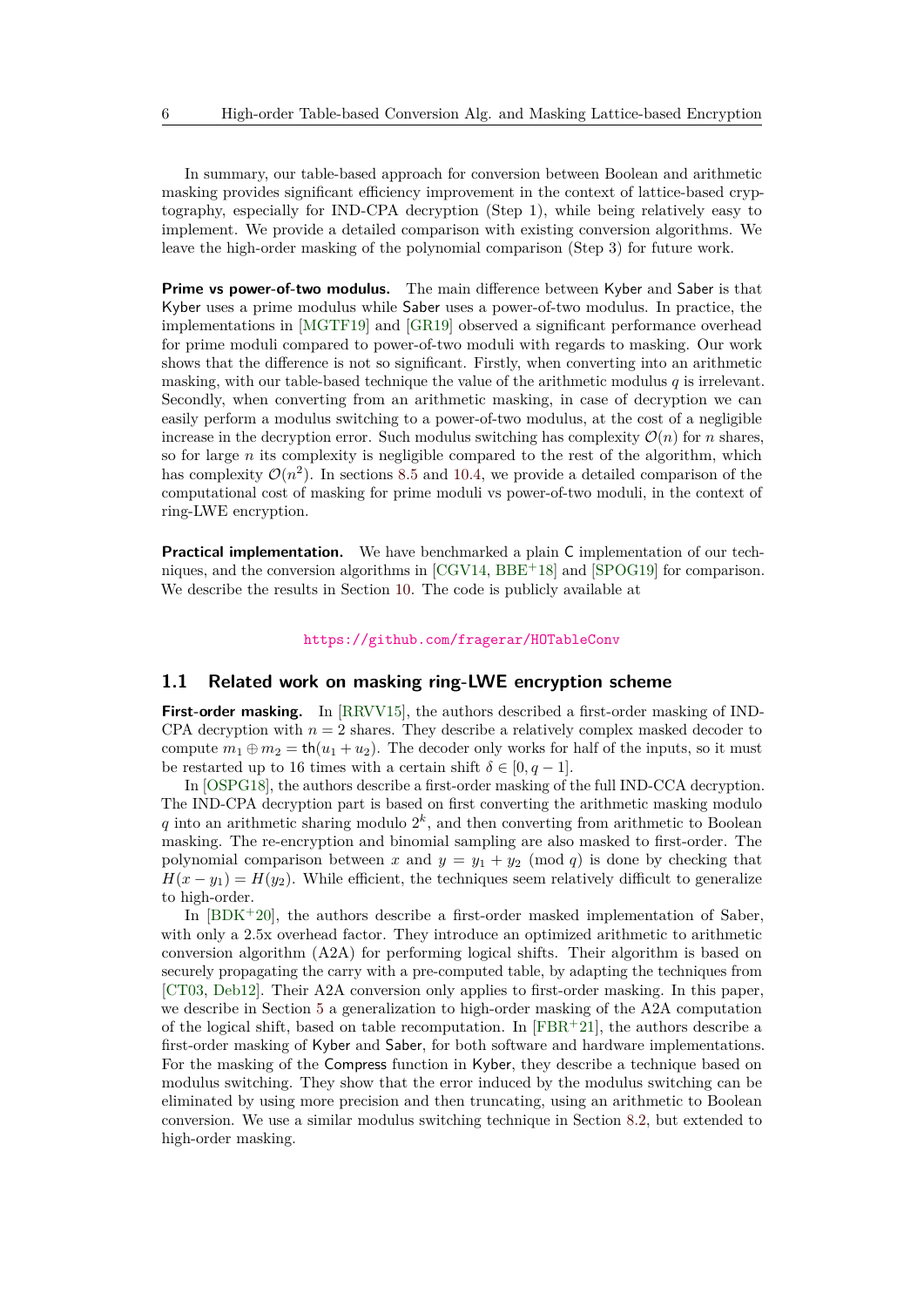**High-order masking.** In [\[SPOG19\]](#page-39-2), the authors describe a very interesting technique to convert from 1-bit Boolean masking to arithmetic masking modulo *q*, with complexity  $\mathcal{O}(n^2)$ , for security against  $t = n - 1$  probes. As an application, they obtain a high-order *k*-bit Boolean to arithmetic conversion algorithm with complexity  $\mathcal{O}(k \cdot n^2)$ , and also a high-order masked binomial sampling algorithm with complexity  $\mathcal{O}(k \cdot n^2)$ , where k is the length of the bit-vectors. The 1-bit Boolean to arithmetic masking modulo *q* is based on the following equation for  $x, y \in \{0, 1\}$ :

$$
x\oplus y=x+y-2\cdot x\cdot y
$$

which was already considered in [\[OSPG18\]](#page-38-7) for first-order conversion. From the above equation, if we already have an arithmetic sharing of both *x* and *y*, we can obtain an arithmetic sharing of  $x \oplus y$ . Such arithmetic sharing can be modulo any integer q, as long as it encodes an element in  $\{0,1\}$ . Namely the product  $x \cdot y$  can be computed with *n* arithmetic shares modulo q, as in the And gate in [\[ISW03\]](#page-37-2), with complexity  $\mathcal{O}(n^2)$ . Using a recursive approach similar to [\[CGV14\]](#page-36-7), one obtains a 1-bit Boolean to arithmetic masking modulo q conversion, with complexity  $\mathcal{O}(n^2)$ . The authors of [\[SPOG19\]](#page-39-2) actually describe an iterative approach, still with complexity  $\mathcal{O}(n^2)$ .

In [\[BDH](#page-35-7)<sup>+</sup>21], the authors describe an attack against the first-order masked ciphertext comparison in [\[OSPG18\]](#page-38-7). The attack is based on the fact that the ciphertext comparison in [\[OSPG18\]](#page-38-7) is performed iteratively on different parts of the ciphertext, and the output of the first comparison leaks sensitive information to the attacker. The attack does not apply against the ciphertext comparison used for the protection of Saber in [\[BDK](#page-35-6)<sup>+</sup>20], which implements only a single check. The authors of  $[BDH^+21]$  $[BDH^+21]$  also describe a similar attack against the high-order polynomial comparison from  $[BPO+20]$  $[BPO+20]$ , which proceeds in sets of  $\ell$  coefficients and the pass/fail bit is unmasked for every set. They also describe a clever variant attack that does not use any side-channel information. To prevent these attacks, the polynomial comparison should be an atomic operation that does not reveal partial comparison results on a subset of the coefficients.

In  $[BGR^+21]$  $[BGR^+21]$ , the authors describe the first completely masked implementation of Kyber, secure against first-order and higher-order attacks. For the IND-CPA decryption, the authors consider the Compress<sub>q</sub><sup> $q(x)$ </sup> function that outputs 0 if  $x < q/2$  and 1 otherwise; this is a shifted function of the Compress<sub>q</sub>(*x*, 1) from Kyber. They show that Compress<sub>q</sub><sup>*(x)*</sup>) =  $x_{11} \oplus (\neg x_{11} \cdot x_{10} \cdot x_9 \cdot (x_8 \oplus (\neg x_8 \cdot x_7)))$ , where  $x_i$  is the *i*-th bit of *x*. Therefore they proceed by first converting from arithmetic masking modulo *q* to Boolean masking, using [\[BBE](#page-35-4)<sup>+</sup>18]. Then the above function can be computed with high-order secure implementations of the And and Xor gadgets. In the full version of our paper [\[CGMZ21\]](#page-36-12), we describe a slightly simpler approach, still based on the arithmetic modulo *q* to Boolean masking conversion from [\[BBE](#page-35-4)<sup>+</sup>18], with asymptotic complexity  $\mathcal{O}(n^2 \cdot \log \log q)$  instead of  $\mathcal{O}(n^2 \cdot \log q)$  in  $[BBE^+18]$  $[BBE^+18]$ . The authors also describe a high-order secure polynomial comparison algorithm. which compares uncompressed masked polynomials with compressed public polynomials, so that the ciphertext compression from Kyber does not need to be explicitly masked.

## **2 Security definitions**

We recall below the  $t$ -NI and  $t$ -SNI security notions introduced in [\[BBD](#page-35-2)<sup>+</sup>16]. We consider a gadget taking as input a single *n*-tuple  $(x_i)_{1 \leq i \leq n}$  of shares, and outputting a single *n*-tuple  $(y_i)_{1 \leq i \leq n}$ . Given a subset  $I \subset [1, n]$ , we denote by  $x_{|I}$  all elements  $x_i$  such that  $i \in I$ .

**Definition 1** (*t*-NI security [\[BBD](#page-35-2)<sup>+</sup>16]). Let *G* be a gadget taking as input  $(x_i)_{1 \leq i \leq n}$  and outputting the vector  $(y_i)_{1 \leq i \leq n}$ . The gadget *G* is said *t*-NI secure if for any set of  $t_1 \leq t$ intermediate variables, there exists a subset *I* of input indices with  $|I| \le t_1$ , such that the  $t_1$  intermediate variables can be perfectly simulated from  $x_{|I}$ .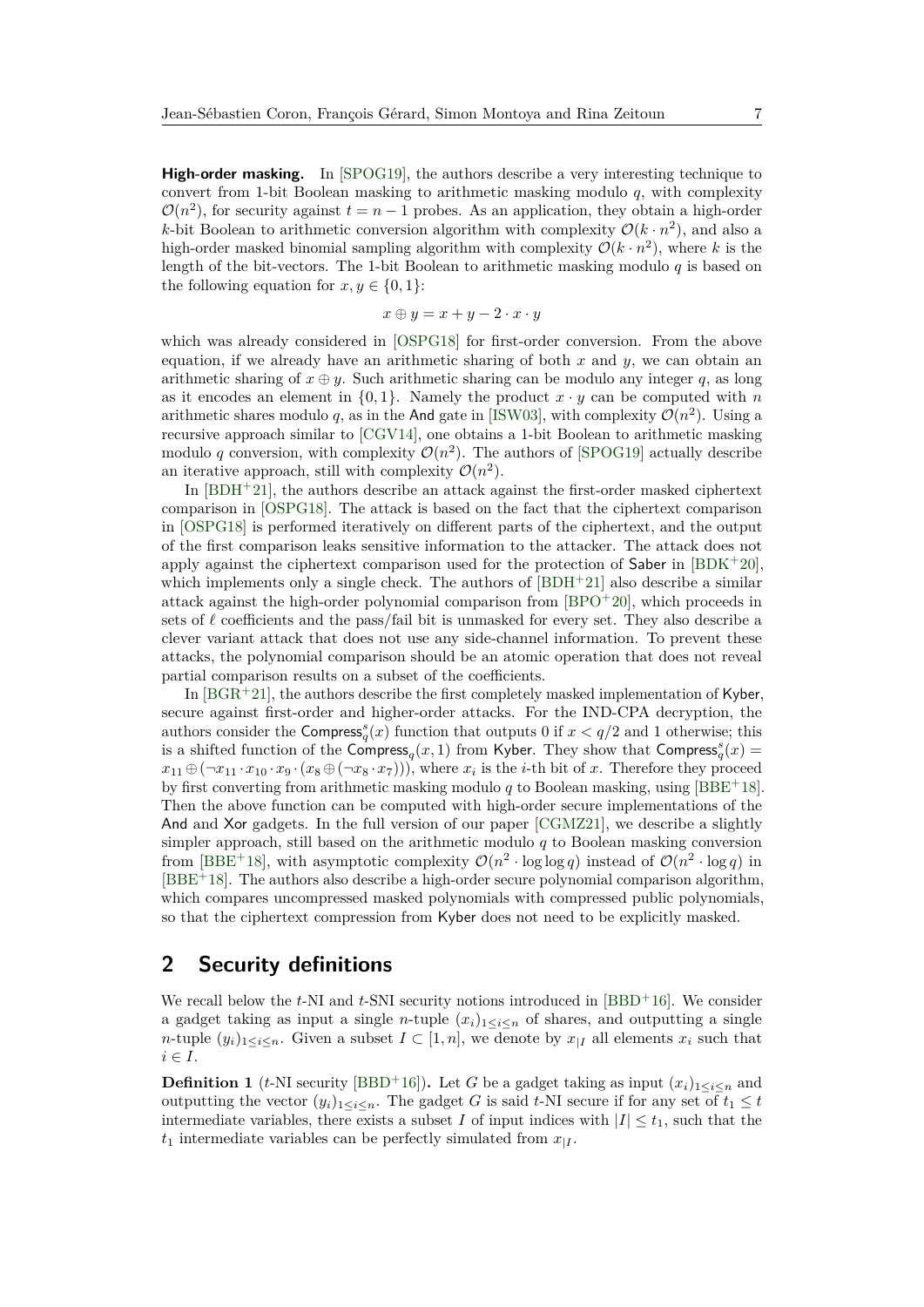<span id="page-7-1"></span>**Definition 2** (*t*-SNI security [\[BBD](#page-35-2)<sup>+</sup>16]). Let *G* be a gadget taking as input the *n* shares  $(x_i)_{1 \leq i \leq n}$ , and outputting *n* shares  $(z_i)_{1 \leq i \leq n}$ . The gadget *G* is said to be *t*-SNI secure if for any set of  $t_1$  probed intermediate variables and any subset  $\mathcal O$  of output indices, such that  $t_1 + |O| \leq t$ , there exists a subset *I* of input indices that satisfies  $|I| \leq t_1$ , such that the  $t_1$  intermediate variables and the output variables  $z_{\vert \mathcal{O}}$  can be perfectly simulated from  $x_{|I}$ .

The main benefit of the *t*-SNI security definition is that it allows easy composition of gadgets [\[BBD](#page-35-2)<sup>+</sup>16]. By proving the *t*-SNI property of individual gadgets, we obtain that the full circuit is secure against *t* probes, using  $n = t + 1$  shares. In this paper we prove the *t*-NI or *t*-SNI property of all our gadgets. Note that a *t*-NI gadget is easily converted into *t*-SNI by applying a *t*-SNI mask refreshing as output (see [\[BBD](#page-35-2)<sup>+</sup>16]), making it suitable for composition with other gadgets in a larger circuit. For our generic high-order table-based conversion algorithm (Section [3\)](#page-7-0), the *t*-SNI security proof is essentially the same as in [\[CRZ18\]](#page-36-10). For our more specialized gadgets, the *t*-NI or *t*-SNI properties follow almost directly from the *t*-SNI of our generic conversion algorithm.

## <span id="page-7-0"></span>**3 Generic high-order table-based conversion algorithm**

In this section we introduce our new generic high-order table-based conversion algorithm, as an extension of the table recomputation countermeasure from [\[Cor14\]](#page-36-9). We consider two additive groups *G* and *H* and a function  $f: G \to H$ . Our algorithm takes as input *n* shares  $x_1, \ldots, x_n \in G$  and outputs *n* shares  $y_1, \ldots, y_n \in H$  such that:

$$
y_1 + \dots + y_n = f(x_1 + \dots + x_n)
$$

We stress that the function f does not need to have any special property, except being efficiently computable. In particular it need not be a group homomorphism, as in general the groups *G* and *H* will not be homomorphic. Note that the high-order SBox computation algorithm from [\[Cor14\]](#page-36-9) is a particular case with  $G = H = \{0, 1\}^k$  and  $f(x) = S(x)$ .

The algorithm consists in progressively shifting a randomized table *T*, using the input shares  $x_1, \ldots, x_{n-1}$  for the successive shifts. The randomized table *T* has |*G*| rows, and each row is a vector of *n* shares, which encodes over *H* the function  $f(x)$ , but progressively shifted by  $x_1, \ldots, x_{n-1} \in G$ . Eventually one reads the table at index  $x_n$ , which gives an *n*-sharing  $(y_i)$  over *H* of  $f(x_1 + \cdots + x_n)$  as required. Between every shift, the *n* shares of every row are refreshed using the same mask refreshing as in [\[RP10\]](#page-38-4), but over the group *H*.

As we will see in more details in Section [4,](#page-9-1) for a Boolean to arithmetic conversion algorithm, one will take  $G = \{0,1\}^k$  and  $H = \mathbb{Z}_{2^k}$ . Then by identifying k-bit strings and integers modulo  $2^k$  and taking f the identity function, we obtain  $y_1 + \cdots + y_n$  mod  $2^k =$  $x_1 \oplus \cdots \oplus x_n$  as required. Similarly, for an arithmetic to Boolean conversion, one takes  $G = \mathbb{Z}_{2^k}$  and  $H = \{0,1\}^k$  and obtains  $y_1 \oplus \cdots \oplus y_n = x_1 + \cdots + x_n \mod 2^k$  as required; see Section [6](#page-16-0) for more details.

We provide a pseudocode description in Algorithm [1](#page-8-0) above. The algorithm uses two temporary tables  $T$  and  $T'$  in RAM, with  $|G|$  rows, where each row contains a vector of *n* elements in *H*. The table *T* is initialized at Line [1](#page-8-0) with  $T(u) \leftarrow (f(u), 0, \ldots, 0) \in H^n$ . Given an encoding  $\mathbf{v} = (v_1, \ldots, v_n)$  with *n* shares in *H*, we denote by

$$
\sum(\mathbf{v})=v_1+\cdots+v_n
$$

the encoded element in *H*. This implies that initially we have  $\sum (T(u)) = f(u)$  for all rows  $u \in G$ . For the first index  $i = 1$ , the table is shifted at Line  $\overline{3}$  $\overline{3}$  $\overline{3}$  by  $x_1$  into  $T'$ , which gives  $\sum(T'(u)) = f(u + x_1)$  for all  $u \in G$ . Note that the shift is performed according to the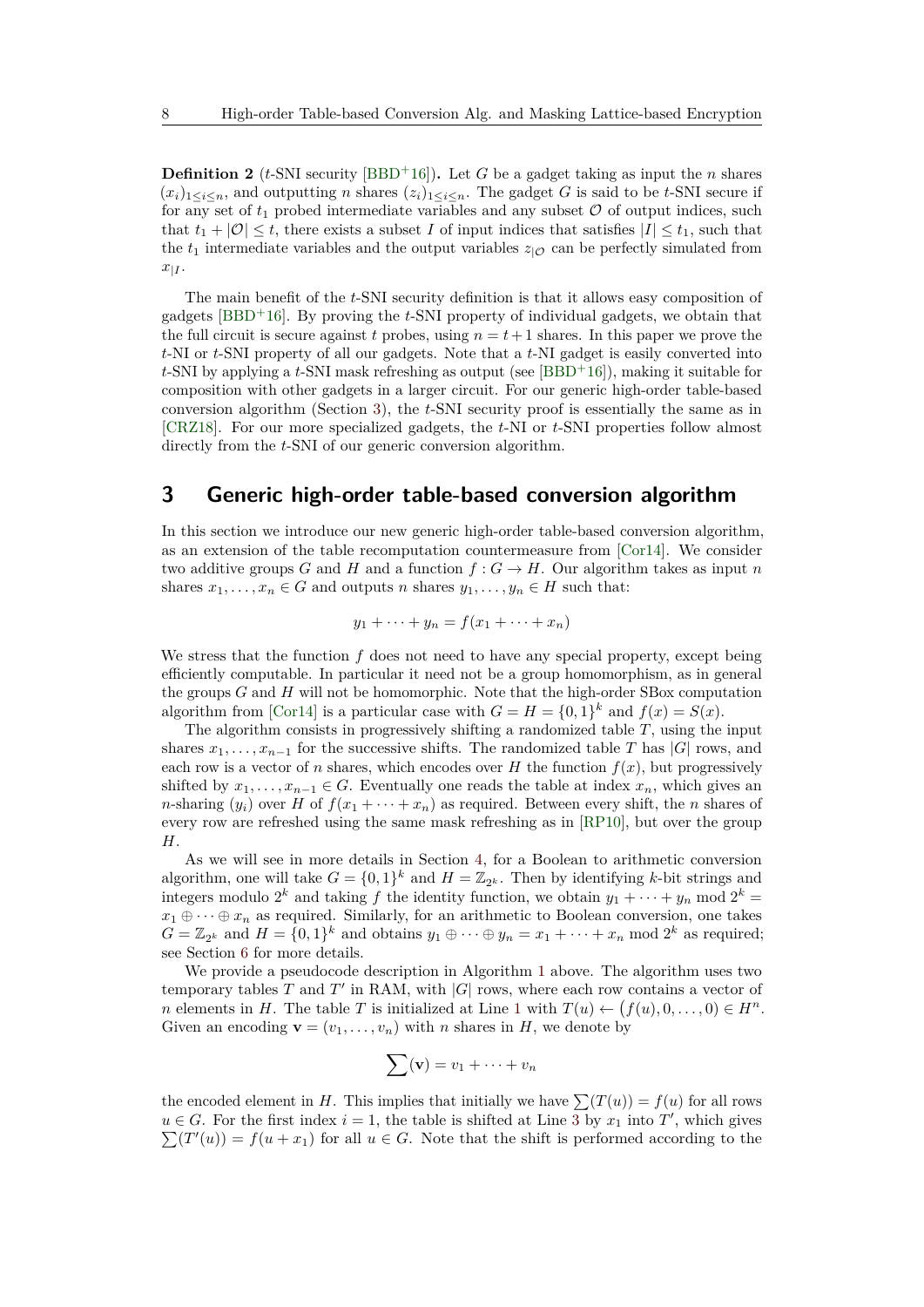<span id="page-8-0"></span>**Input:**  $x_1, \ldots, x_n \in G$ **Output:**  $y_1, ..., y_n \in H$  such that  $y_1 + ... + y_n = f(x_1 + ... + x_n)$ 1: **for all**  $u \in G$  **do**  $T(u) \leftarrow (f(u), 0, \ldots, 0) \in H^n$ 2: **for** *i* = 1 to *n* − 1 **do** 3: **for all**  $u \in G$  **do**  $T'(u) \leftarrow T(u + x_i)$ 4: **for all**  $u \in G$  **do**  $T(u) \leftarrow$  Refresh<sub>H</sub> $(T'(u))$ 5: **end for** 6:  $(y_1, \ldots, y_n)$  ← Refresh<sub>*H*</sub></sub> $(T(x_n))$ 7: **return** *y*1*, . . . , y<sup>n</sup>*

#### <span id="page-8-1"></span>**Algorithm 2** Refresh*<sup>H</sup>*

**Input:**  $x_1, \ldots, x_n \in H$ **Output:**  $y_1, \ldots, y_n \in H$  such that  $y_1 + \cdots + y_n = x_1 + \cdots + x_n$ 1:  $y_n \leftarrow x_n$ 2: **for**  $j = 1$  to  $n - 1$  **do** 3:  $r_j \leftarrow H$ 4:  $y_j \leftarrow x_j + r_j$ 5:  $y_n \leftarrow y_n - r_j$ 6: **end for** 7: **return** *y*1*, . . . , y<sup>n</sup>*

group law in *G*. The rows are then refreshed at Line [4](#page-8-0) using Algorithm [2,](#page-8-1) and we still have  $\sum(T(u)) = f(u + x_1)$ . More generally, after the shift by  $x_1, \ldots, x_i$  we obtain at Line [4:](#page-8-0)

$$
\sum (T(u)) = f(u + x_1 + \dots + x_i)
$$

for all  $u \in G$ , and after all the input shares  $x_1, \ldots, x_{n-1}$  have been processed we have:

$$
\sum (T(u)) = f(u + x_1 + \dots + x_{n-1})
$$

Therefore from the final look-up table  $(y_1, \ldots, y_n) \leftarrow \mathsf{Refresh}_H(T(x_n))$ , we obtain that  $\sum(\mathbf{y}) = \sum(T(x_n)) = f(x_n + x_1 + \cdots + x_{n-1})$ . This gives  $y_1 + \cdots + y_n = f(x_1 + \cdots + x_n)$ , which proves the correctness of the algorithm.

The Refresh<sub>H</sub> is the same as in [\[RP10\]](#page-38-4) and [\[Cor14\]](#page-36-9), except that we work in the group *H* instead of  $\{0,1\}^k$ . Note that the Refresh<sub>H</sub> algorithm is not SNI; the only required property is that any subset of  $n-1$  shares is uniformly and independently distributed.

**Complexity.** We assume that a group operation in *G* and *H* takes unit time, as well as randomness generation and table transfer. For *n* shares, the number of operations of Refresh<sub>H</sub> is  $3n - 3$ . The time complexity of Algorithm [1](#page-8-0) is therefore:

$$
N_{\text{convert}} = |G| \cdot (n + (n - 1) \cdot (1 + n + 3n - 3)) + 3n - 3
$$

$$
= |G| \cdot (4n^2 - 5n + 2) + 3n - 3 \simeq 4 \cdot |G| \cdot n^2
$$

The asymptotic complexity is therefore  $\mathcal{O}(|G| \cdot n^2)$ . The memory complexity is  $\mathcal{O}(|G| \cdot n)$ . The algorithm requires  $(n-1) \cdot (|G| \cdot (n-1) + 1)$  random elements.

**Security.** We prove that our algorithm achieves the *t*-SNI definition (Definition [2\)](#page-7-1). One can therefore use our algorithm inside a more complex construction and achieve security against *t* probes with  $n = t + 1$  shares. The proof is essentially the same as in [\[CRZ18\]](#page-36-10) and is provided in the full version of our paper [\[CGMZ21\]](#page-36-12).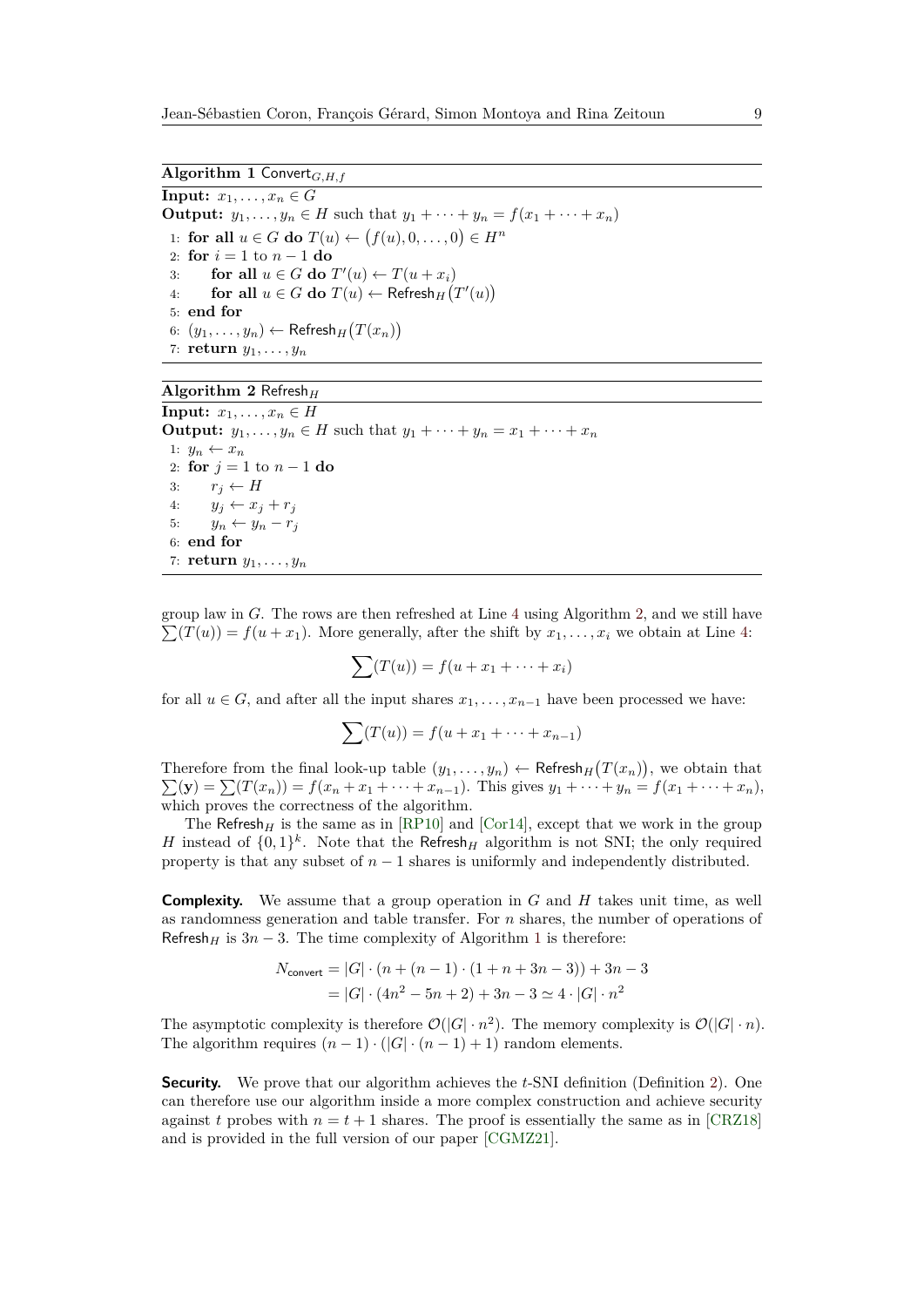<span id="page-9-2"></span>**Theorem 1** (( $n-1$ )-SNI of Convert<sub>*G,H,f*</sub>). *For any subset O* ⊂ [1, *n*] *and any t*<sub>1</sub> *intermediate variables with*  $|O| + t_1 < n$ *, the output variables*  $y_{|O}$  *and the*  $t_1$  *intermediate variables can be perfectly simulated from the input variables*  $x_{|I}$ , with  $|I| \le t_1$ .

## <span id="page-9-1"></span>**4 Table-based high-order Boolean to arithmetic conversion**

In this section we consider the case of Boolean to arithmetic conversion. We first describe the straightforward application of the generic table-based conversion algorithm from *G* to *H* from Section [3.](#page-7-0) However the main drawback is that its complexity is  $\mathcal{O}(|G| \cdot n^2)$ , where  $|G|$  is the group order. With *k*-bit Boolean masking as input we have  $G = \{0, 1\}^k$ , and the complexity is therefore  $\mathcal{O}(2^k \cdot n^2)$ . Fortunately for specific groups *G* this complexity can be reduced to  $\mathcal{O}(k \cdot n^2)$ . In this section we consider the easiest case with the conversion from Boolean to arithmetic masking. We consider the other direction in Section [6.](#page-16-0)

## <span id="page-9-3"></span>**4.1 Direct approach**

We consider the straightforward application of Algorithm [1](#page-8-0) to high-order Boolean to arithmetic conversion, which can be used for small values of *k*. We consider an integer *q*. We identify *k*-bit strings with integers in the interval  $[0, 2^k]$ . Algorithm [3](#page-9-0) below describes a Boolean to arithmetic masking conversion algorithm such that given  $x_1, \ldots, x_n \in \{0, 1\}^k$ as input, we obtain  $y_1, \ldots, y_n \in \mathbb{Z}_q$  as output, with  $x_1 \oplus \cdots \oplus x_n = y_1 + \cdots + y_n \pmod{q}$ . Note that *q* can be any integer, not necessarily a power of two. The  $(n-1)$ -SNI security follows directly from Theorem [1.](#page-9-2)

### <span id="page-9-0"></span>**Algorithm 3** BooleanToArithmetic

**Input:**  $k \in \mathbb{Z}$  and  $x_1, ..., x_n \in \{0, 1\}^k$ **Output:**  $y_1, \ldots, y_n \in \mathbb{Z}_q$  such that  $y_1 + \cdots + y_n \mod q = x_1 \oplus \cdots \oplus x_n$ 1: **for all**  $u \in \{0, 1\}^k$  **do**  $T(u)$  ←  $(u \mod q, 0, \ldots, 0)$ 2: **for**  $i = 1$  to  $n - 1$  **do** 3: **for all**  $u \in \{0, 1\}^k$  **do**  $T'(u) \leftarrow T(u \oplus x_i)$ 4: **for all**  $u \in \{0,1\}^k$  **do**  $T(u) \leftarrow \text{Refresh}_{\mathbb{Z}_q}(T'(u))$ 5: **end for**  $6: (y_1, \ldots, y_n) \leftarrow \mathsf{Referencesh}_{\mathbb{Z}_q}\big(T(x_n)\big)$ 7: **return** *y*1*, . . . , y<sup>n</sup>*

### **Algorithm 4** Refresh $\mathbb{Z}_q$

**Input:**  $x_1, \ldots, x_n \in \mathbb{Z}_q$ **Output:**  $y_1, \ldots, y_n \in \mathbb{Z}_q$  such that  $y_1 + \cdots + y_n = x_1 + \cdots + x_n \pmod{q}$ 1:  $y_n \leftarrow x_n$ 2: **for** *j* = 1 to *n* − 1 **do** 3:  $r_j \leftarrow \mathbb{Z}_q$ 4:  $y_j \leftarrow x_j + r_j \mod q$ 5:  $y_n \leftarrow y_n - r_j \mod q$ 6: **end for** 7: **return** *y*1*, . . . , y<sup>n</sup>*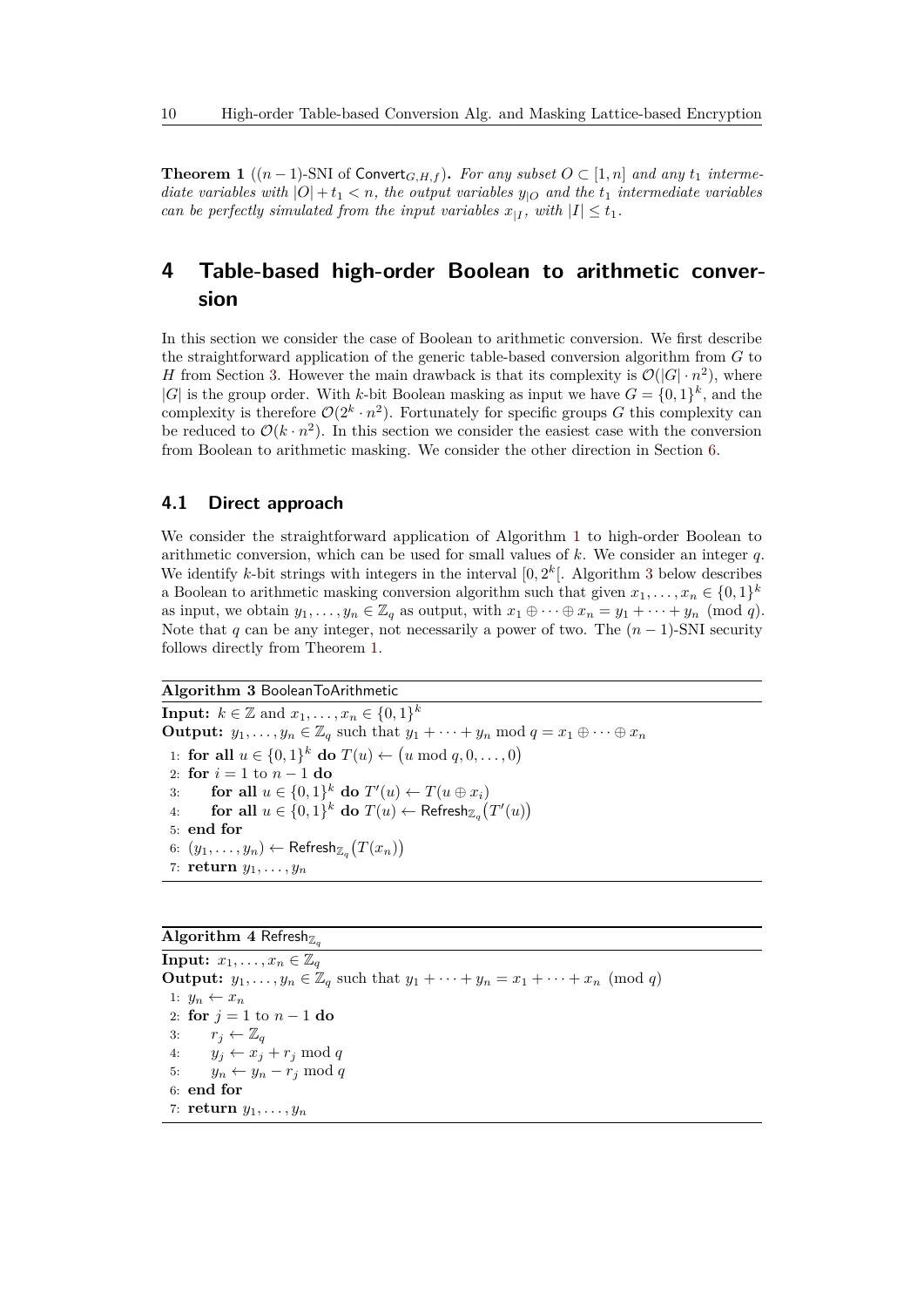**Complexity.** We do not take into account the reductions modulo *q*. The operation count is the same as for Algorithm [1,](#page-8-0) with  $|G| = 2<sup>k</sup>$ , which gives:

$$
N_{\text{BA}}(k, n) = 2^k \cdot (4n^2 - 5n + 2) + 3n - 3 \simeq 2^{k+2} \cdot n^2
$$

The memory complexity is  $\mathcal{O}(2^k \cdot n)$ . The algorithm requires  $(n-1) \cdot (2^k \cdot (n-1) + 1)$ random elements in  $\mathbb{Z}_q$ .

### <span id="page-10-1"></span>**4.2 Optimization of high-order Boolean to arithmetic conversion**

The main drawback of the previous generic algorithm is that its complexity is  $\mathcal{O}(2^k \cdot n^2)$ , which is prohibitive for large k, for example  $k = 32$  in HMAC-SHA1. In this section we describe a simple optimization with complexity  $\mathcal{O}(k \cdot n^2)$ . It consists in converting each bit of the *k*-bit input separately and adding the result.

Assume that we must convert a Boolean masking  $x = x_1 \oplus \cdots \oplus x_n \in \{0,1\}^k$  to arithmetic masking  $x = y_1 + \cdots + y_n \pmod{q}$ . We write the binary decomposition of each *x<sup>i</sup>* as

$$
x_i = \bigoplus_{j=0}^{k-1} 2^j \cdot x_i^{(j)}
$$

where  $x_i^{(j)}$  is the *j*-th bit of  $x_i$ . We have:

$$
x = \bigoplus_{i=1}^{n} x_i = \bigoplus_{i=1}^{n} \bigoplus_{j=0}^{k-1} 2^j \cdot x_i^{(j)} = \bigoplus_{j=0}^{k-1} 2^j \cdot \bigoplus_{i=1}^{n} x_i^{(j)} = \sum_{j=0}^{k-1} 2^j \cdot \bigoplus_{i=1}^{n} x_i^{(j)}
$$

Note that  $x^{(j)} := \bigoplus_{i=1}^n x_i^{(j)}$  is the *j*-th bit of *x*. We now perform an independent tablebased Boolean to arithmetic conversion for each of the *k* variables  $x^{(j)}$ . More precisely, applying Algorithm [3](#page-9-0) on the Boolean shares  $x_i^{(j)}$ , we obtain *n* arithmetic shares  $y_i^{(j)}$  for each  $0 \leq j < k$ :

$$
x^{(j)} = \bigoplus_{i=1}^{n} x_i^{(j)} = \sum_{i=1}^{n} y_i^{(j)} \pmod{q}
$$

This gives:

$$
x = \sum_{j=0}^{k-1} 2^j \cdot \bigoplus_{i=1}^n x_i^{(j)} = \sum_{j=0}^{k-1} 2^j \cdot \sum_{i=1}^n y_i^{(j)} = \sum_{i=1}^n \sum_{j=0}^{k-1} 2^j \cdot y_i^{(j)} \pmod{q}
$$

and therefore letting  $y_i := \sum_{j=0}^{k-1} 2^j \cdot y_i^{(j)}$  for all  $1 \le i \le n$ , we obtain  $x = y_1 + \cdots + y_n$ (mod *q*) as required. The algorithm is formally described in Algorithm [5](#page-10-0) below.

#### <span id="page-10-0"></span>**Algorithm 5** Optimized BooleanToArithmetic (BAopti)

**Input:**  $x_1, \ldots, x_n \in \{0, 1\}^k$ **Output:**  $y_1, \ldots, y_n \in \mathbb{Z}_q$  such that  $x_1 \oplus \cdots \oplus x_n = y_1 + \cdots + y_n \mod q$ 1: **for**  $i = 1$  to *n* **do**  $y_i \leftarrow 0$ 2: **for** *j* = 0 to *k* − 1 **do** 3: **for**  $i = 1$  to *n* **do**  $z_i \leftarrow (x_i \gg j) \& 1$ 4:  $(y_1^{(j)}, \ldots, y_n^{(j)}) \leftarrow \textsf{BooleanToArithmetic}(1, z_1, \ldots, z_n)$ 5: **for**  $i = 1$  to *n* **do**  $y_i \leftarrow y_i + (y_i^{(j)} \ll j) \text{ mod } q$ 6: **end for** 7: **return** *y*1*, . . . , y<sup>n</sup>*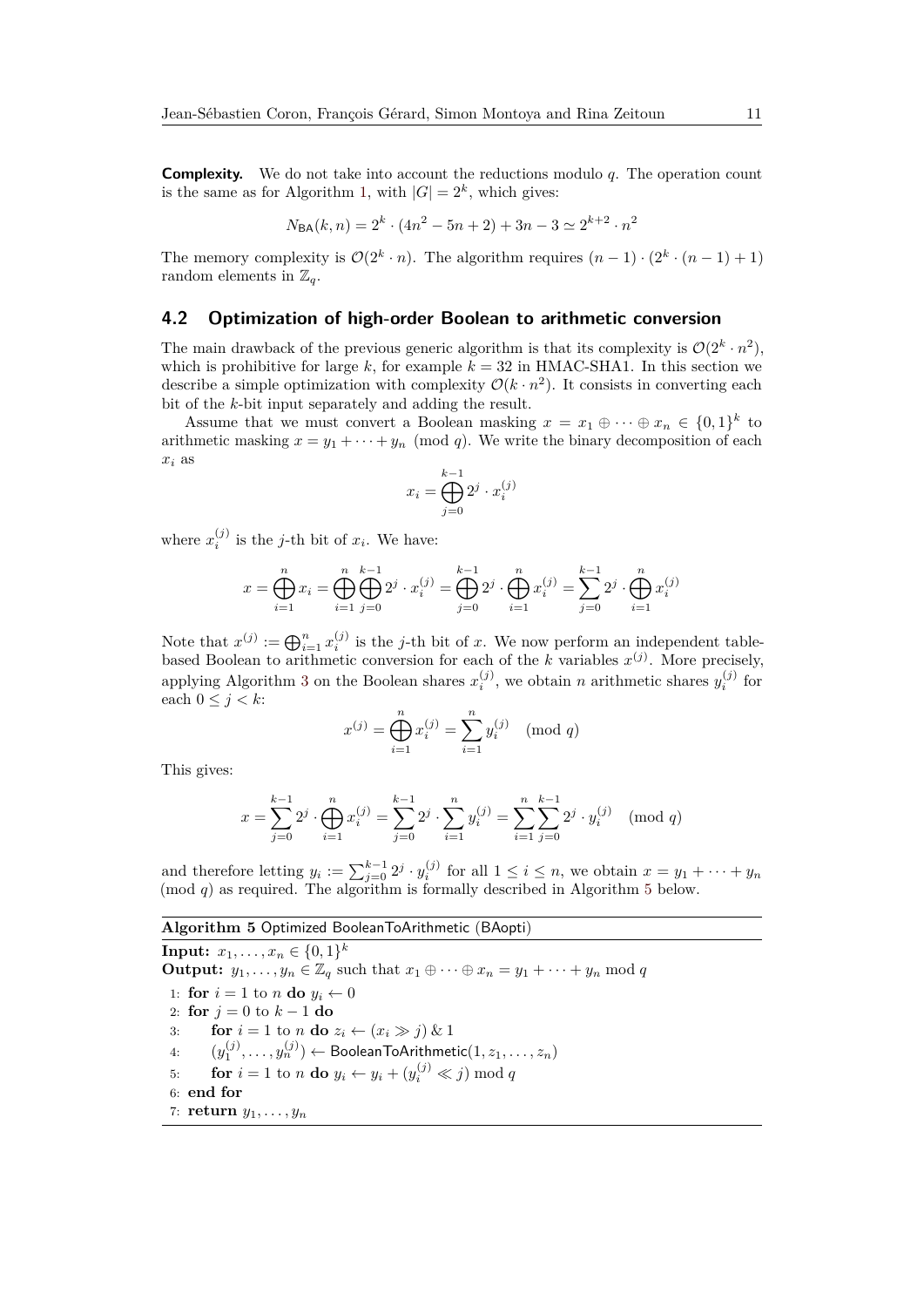**Complexity.** Algorithm [5](#page-10-0) computes the sum of *k* applications of Algorithm [3](#page-9-0) with 1-bit input. More generally, one can group the conversions by  $\ell$  bits. The number of operations is then:

$$
N_{\text{BAopti}}(k, n) = n + \lceil k/\ell \rceil \cdot (4 \cdot n + N_{\text{BA}}(\ell, n))
$$

One can see that it is a bit more advantageous to group by  $\ell = 2$  bits. In that case, we have  $N_{\text{BAopti}}(k, n) \simeq 8k \cdot n^2$ . The memory complexity is  $\mathcal{O}(n)$ . Namely Algorithm [5](#page-10-0) uses a table with only 2 rows ( $\ell = 1$ ) or 4 rows ( $\ell = 2$ ) of *n*-shared encodings, therefore our table-based approach has a small memory consumption. The algorithm requires  $\simeq 2k \cdot n^2$ random elements.

**Theorem 2** ( $(n-1)$ -SNI of BAopti). *For any subset*  $O \subset [1, n]$  *and any*  $t_1$  *intermediate variables with*  $|O| + t_1 < n$ , the output variables  $y_{|O}$  and the  $t_1$  *intermediate variables can be perfectly simulated from the input variables*  $x_{|I}$ , with  $|I| \le t_1$ .

*Proof.* The  $(n-1)$ -SNI property follows from the  $(n-1)$ -SNI of each of the *k* independent table-based conversions (Theorem [1\)](#page-9-2). Namely the corresponding output shares  $y_i^{(j)}$  are *i* combined independently for each share index 1 ≤ *i* ≤ *n*. Therefore we can use the same output subset *O* for each intermediate output shares  $(y_i^{(j)})_{1 \le i \le n}$  for  $0 \le j < k$ .  $\Box$ 

## <span id="page-11-1"></span>**4.3 Comparison with existing techniques**

*k***-bit Boolean to arithmetic modulo 2** *<sup>k</sup>* **conversion.** The *k*-bit Boolean to arithmetic modulo  $2^k$  conversion is the classical case. We use  $k = 32$ , as for example in HMAC-SHA1. As shown in Table [2,](#page-11-0) our operation count is comparable to [\[CGV14\]](#page-36-7) and [\[SPOG19\]](#page-39-2). For small orders *t*, it is, as for [\[CGV14\]](#page-36-7) and [\[SPOG19\]](#page-39-2), much less efficient than [\[BCZ18\]](#page-35-5). We refer to the full version of our paper [\[CGMZ21\]](#page-36-12) for the operation count of [\[Gou01,](#page-37-3) [BCZ18,](#page-35-5) [CGV14,](#page-36-7) [SPOG19\]](#page-39-2).

<span id="page-11-0"></span>**Table 2:** Operation count for *k*-bit Boolean to arithmetic modulo  $2^k$  conversion algorithms, up to security order  $t = 12$ , with  $n = t + 1$  shares, for  $k = 32$ .

| $B \rightarrow A \mod 2^{32}$       |   | Security order $t$ |      |      |        |         |        |         |         |  |  |  |
|-------------------------------------|---|--------------------|------|------|--------|---------|--------|---------|---------|--|--|--|
|                                     |   | 2                  | 3    | 4    | 5      | 6       | 8      | 10      | 12      |  |  |  |
| Goubin [Gou01]                      | ⇁ |                    |      |      |        |         |        |         |         |  |  |  |
| [BCZ18]                             |   | 49                 | 123  | 277  | 591    | 1 2 2 5 | 5053   | 20 401  | 81829   |  |  |  |
| $\vert$ [CGV14] 32 $\rightarrow$ 32 |   | 2 1 1 9            | 3847 | 6827 | 10 265 | 14 1 24 | 24 230 | 37402   | 52809   |  |  |  |
| $[SPOG19]$ 32 $\rightarrow$ 32      |   | 1434               | 2520 | 3894 | 5556   | 7506    | 12 270 | 18 18 6 | 25 25 4 |  |  |  |
| Algorithm 5, $32 \rightarrow 32$    |   | 1763               | 3348 | 5445 | 8054   | 11 175  | 18953  | 28 7 79 | 40 653  |  |  |  |

**1-bit Boolean to arithmetic modulo 2** *<sup>k</sup>* **conversion.** The 1-bit Boolean to arithmetic conversion is useful in the context of ring-LWE encryption. Here we use  $k = 13$ , since this corresponds to the binomial sampling for Saber, which can be written as a sum modulo  $2^k$ of 1-bit Boolean to arithmetic modulo 2 *k* conversions, as in [\[SPOG19\]](#page-39-2). We see in Table [3](#page-12-1) that our operation count is comparable to [\[SPOG19\]](#page-39-2), both methods having complexity  $\mathcal{O}(n^2)$ . Our operation count is an order of magnitude faster than [\[CGV14\]](#page-36-7), which has complexity  $\mathcal{O}(k \cdot n^2)$ . Namely the approach in [\[CGV14\]](#page-36-7) requires to perform an arithmetic to Boolean conversion first, which has complexity  $\mathcal{O}(k \cdot n^2)$ , so one cannot really take advantage of the 1-bit Boolean masking as input.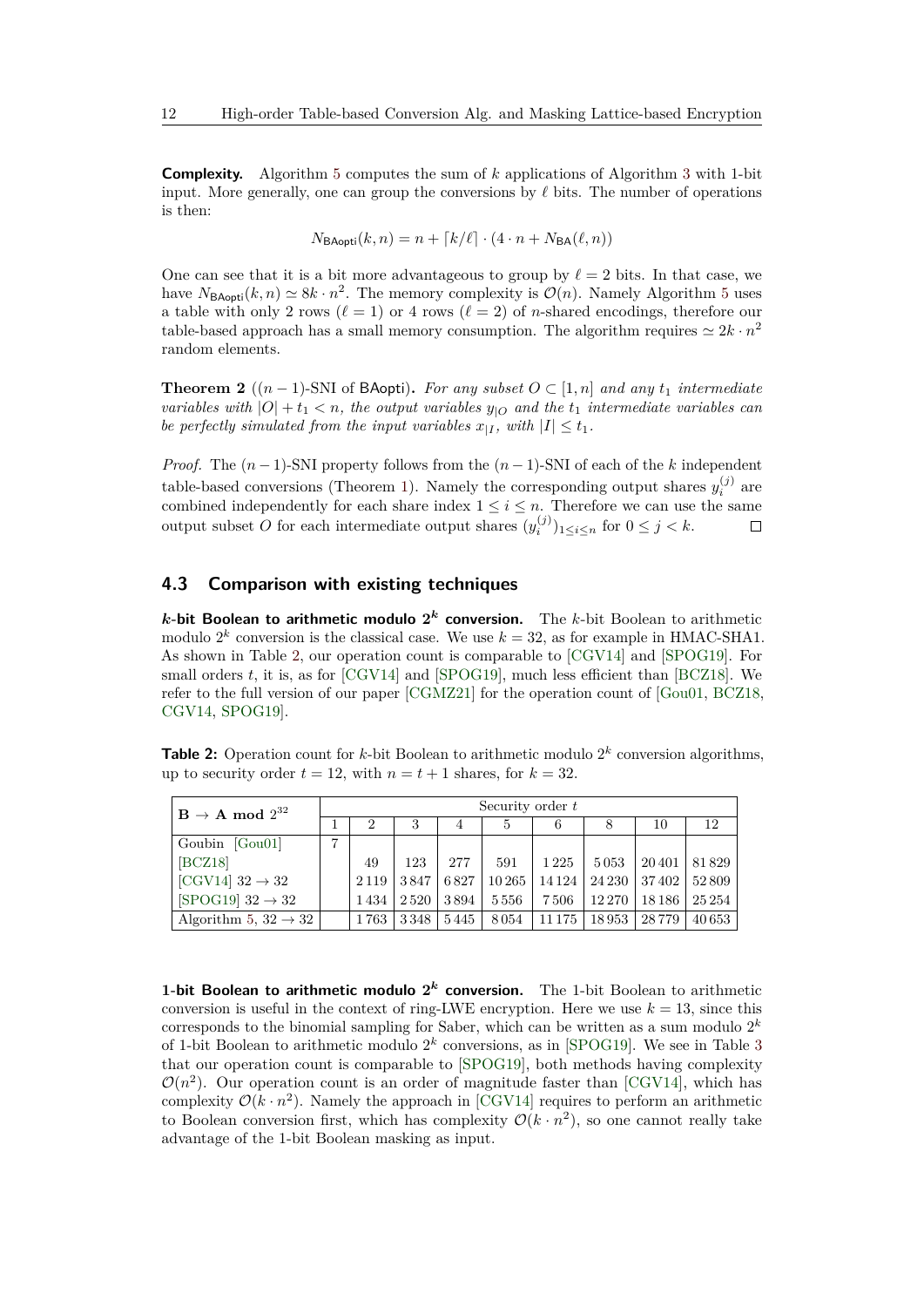<span id="page-12-1"></span>**Table 3:** Operation count for 1-bit Boolean to arithmetic modulo  $2^k$  conversion algorithms, up to security order  $t = 12$ , with  $n = t + 1$  shares, for  $k = 13$ .

| $\mathrm{B} \rightarrow \mathrm{A} \bmod 2^{13}$ | Security order $t$ |                |      |      |      |         |       |       |       |  |
|--------------------------------------------------|--------------------|----------------|------|------|------|---------|-------|-------|-------|--|
|                                                  |                    | $\overline{2}$ | 3    | 4    | 5    | 6       |       | 10    | 12    |  |
| Goubin [Gou01]                                   |                    |                |      |      |      |         |       |       |       |  |
| [BCZ18]                                          |                    | 49             | 123  | 277  | 591  | 1 2 2 5 | 5053  | 20401 | 81829 |  |
| [CGV14] $1 \rightarrow 13$                       |                    | 884            | 1605 | 2837 | 4261 | 5859    | 10037 | 15476 | 21839 |  |
| $[SPOG19]$ 1 $\rightarrow$ 13                    |                    | 39             | 71   | 112  | 162  | 221     | 366   | 547   | 764   |  |
| Algorithm 3, $1 \rightarrow 13$                  |                    | 52             | 101  | 166  | 247  | 344     | 586   | 892   | 1262  |  |

**1-bit Boolean to arithmetic modulo** *q* **conversion.** We use  $q = 3329$ , as this corresponds to the encryption of Kyber, and to the binomial sampling of Kyber. For [\[BBE](#page-35-4)<sup>+</sup>18], we must use a word size k such that  $2q < 2^k$ , so we take  $k = 13$ . As previously, our complexity is comparable to [\[SPOG19\]](#page-39-2), and more than an order of magnitude faster than [\[BBE](#page-35-4)<sup>+</sup>18].

<span id="page-12-2"></span>**Table 4:** Operation count for 1-bit Boolean to arithmetic modulo *q* conversion algorithms, up to security order  $t = 12$ , with  $n = t + 1$  shares, for prime  $q = 3329$ .

| $B \rightarrow A \mod q$                            | Security order $t$ |    |     |     |     |     |     |                                                         |          |  |
|-----------------------------------------------------|--------------------|----|-----|-----|-----|-----|-----|---------------------------------------------------------|----------|--|
|                                                     |                    |    | 3   |     | .,  |     |     |                                                         |          |  |
| [BBE <sup>+</sup> 18] $1 \rightarrow \text{mod } q$ |                    |    |     |     |     |     |     | 755   2111   3875   6522   9577   13235   22445   34152 | 48076    |  |
| $[SPOG19]$ 1 $\rightarrow$ mod q                    | 16                 | 39 |     | 112 | 162 | 221 | 366 | 547                                                     | 764      |  |
| Algorithm 3, $1 \rightarrow \text{mod } q$          | 19                 | 52 | 101 | 166 | 247 | 344 | 586 | 892                                                     | $1\,262$ |  |

## <span id="page-12-0"></span>**5 Table-based shift of arithmetic masking**

In this section we consider the table-based computation of a right shift over arithmetic shares. This can be used directly in Saber, and this will be used as a subroutine for the arithmetic to Boolean masking conversion (Section [6\)](#page-16-0).

We consider a parameter  $1 \leq \ell \leq k$ . We consider the function  $f(x)$  performing a right shift of a *k*-bit integer *x* by  $\ell$  bits, more precisely  $f : \mathbb{Z}_{2^k} \to \mathbb{Z}_{2^{k-\ell}}$  with:

$$
f(x) = \left\lfloor \frac{x}{2^{\ell}} \right\rfloor \mod 2^{k-\ell}
$$

Our goal is to compute this right shift with arithmetic shares. More precisely, given as input  $z = z_1 + \cdots + z_n \pmod{2^k}$ , we want to obtain arithmetic shares  $a_1, \ldots, a_n \in \mathbb{Z}_{2^{k-\ell}}$ such that

$$
a_1 + \dots + a_n = \left\lfloor \frac{z_1 + \dots + z_n}{2^{\ell}} \right\rfloor \pmod{2^{k-\ell}}
$$

This right shift will be used for our table-based conversion from arithmetic to Boolean masking with complexity  $\mathcal{O}(k \cdot n^2)$ . Namely we will perform a sequence of  $k/\ell$  right shifts by  $\ell$  bits, each time converting a block of  $\ell$  bits from arithmetic to Boolean masking. The goal of the right shift is to propagate the carry from one block to the next; this is a natural generalization of the carry propagation technique used in [\[CT03\]](#page-36-5) for first-order table-based conversion.

If we are only interested in doing a right shift by  $\ell$  bits (as in Saber), a basic approach using [\[CGV14\]](#page-36-7) consists in first performing an arithmetic to Boolean conversion, then in doing an easy logical right shift by  $\ell$  bits of the Boolean shares, and eventually in converting back the result to arithmetic modulo  $2^{k-\ell}$ . The complexity is then  $\mathcal{O}(k \cdot n^2)$ , and therefore independent from  $\ell$ .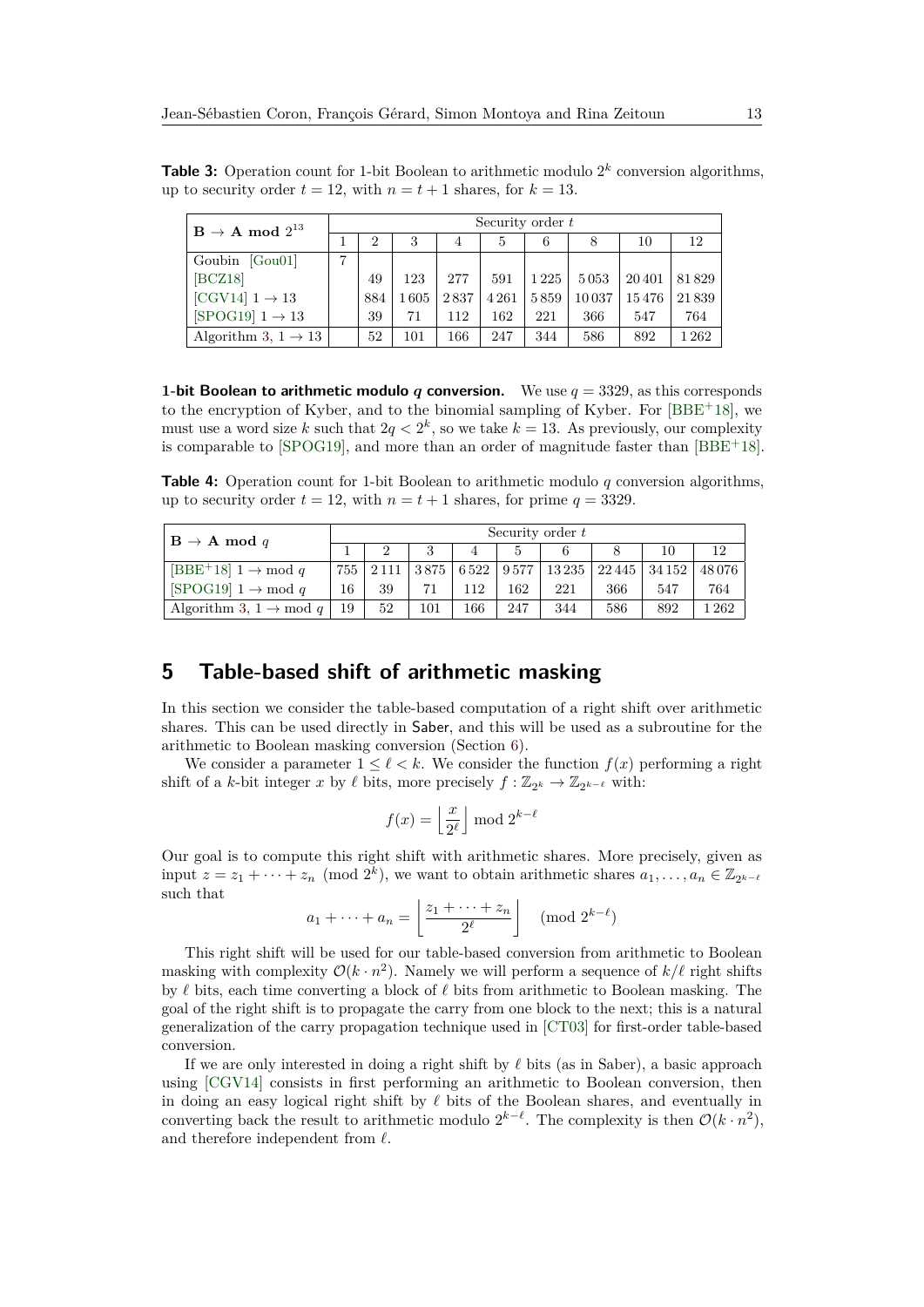In the following, we describe a table-based approach with complexity  $\mathcal{O}(\ell \cdot n^2)$ . Therefore we expect the approach to be more efficient than  $[CGV14]$  for small values of  $\ell$ . We actually describe a first technique with complexity  $\mathcal{O}(2^{\ell} \cdot n^3)$ , and a second technique with complexity  $\mathcal{O}(2^{2\ell} \cdot n^2)$ . To obtain a linear complexity in  $\ell$ , in both cases we can perform a sequence of l shifts by  $\ell' = 1$  bit each. The first technique has then complexity  $\mathcal{O}(\ell \cdot 2^{\ell'} \cdot n^3) = \mathcal{O}(\ell \cdot n^3)$ , while the second technique has complexity  $\mathcal{O}(\ell \cdot 2^{2\ell'} \cdot n^2) = \mathcal{O}(\ell \cdot n^2)$ . Because of a smaller constant in the  $\mathcal{O}$ , we expect the first technique to be more efficient for small  $n$ .

## **5.1 First approach with complexity**  $\mathcal{O}(2^{\ell} \cdot n^3)$

We consider the function  $f: \mathbb{Z}_{2^k} \to \mathbb{Z}_{2^{k-\ell}}$  defined previously with  $f(x) = \lfloor x/2^{\ell} \rfloor \mod 2^{k-\ell}$ , which corresponds to the  $k - \ell$  most significant bits of *x*. We consider an arithmetic masking  $z = z_1 + \cdots + z_n \pmod{2^k}$  as input. Our goal is to obtain an arithmetic sharing of  $f(z)$  modulo  $2^{k-\ell}$ . For all  $1 \leq i \leq n$ , we write  $z_i = y_i \cdot 2^{\ell} + x_i$  with  $0 \leq x_i < 2^{\ell}$ . This gives:

$$
z = 2^{\ell} \cdot \sum_{i=1}^{n} y_i + \sum_{i=1}^{n} x_i \pmod{2^k}
$$

and therefore:

<span id="page-13-0"></span>
$$
f(z) = \sum_{i=1}^{n} y_i + f\left(\sum_{i=1}^{n} x_i \bmod 2^k\right) \pmod{2^{k-\ell}}
$$
 (1)

The previous equation shows that to compute  $f(z)$  (which corresponds to the  $k - \ell$ most significant bits of  $z$ ), we must compute the carry resulting from the addition of the  $\ell$ -bit shares  $x_i$ , *i.e.*  $f\left(\sum_{i=1}^n x_i \mod 2^k\right)$  $f\left(\sum_{i=1}^n x_i \mod 2^k\right)$  $f\left(\sum_{i=1}^n x_i \mod 2^k\right)$ . For this we apply our generic Algorithm 1 with inputs  $x_1, \dots, x_n, G = \mathbb{Z}_{2^k}, H = \mathbb{Z}_{2^{k-\ell}}$  and f, and we obtain an arithmetic masking of the resulting carry:

<span id="page-13-1"></span>
$$
c_1 + \dots + c_n = f(x_1 + \dots + x_n \mod 2^k) \pmod{2^{k-\ell}}
$$
 (2)

Combining  $(1)$  and  $(2)$ , this gives:

$$
f(z) = \sum_{i=1}^{n} (y_i + c_i) \pmod{2^{k-\ell}}
$$

Therefore we have obtained an arithmetic sharing of the  $k - \ell$  high-order bits of *z*.

For a naive implementation of Algorithm [1,](#page-8-0) the complexity of this step would be  $\mathcal{O}(|G| \cdot n^2) = \mathcal{O}(2^k \cdot n^2)$ . Therefore there would be no advantage compared to a generic table-based computation of the function *f*. However we note that since  $0 \leq x_i < 2^{\ell}$  for all *i*, we actually have  $0 \le \sum_{i=1}^{n} x_i \le n \cdot (2^{\ell} - 1)$  in [\(2\)](#page-13-1). Therefore, when applying Algorithm [1,](#page-8-0) we do not need to store and randomize a full table with  $2<sup>k</sup>$  rows, as we can work with a much smaller table with  $B = n \cdot (2^{\ell} - 1) + 1$  rows only. Thanks to this optimization the complexity becomes  $\mathcal{O}(B \cdot n^2) = \mathcal{O}(2^{\ell} \cdot n^3)$ . Moreover the table does not have to be cyclically shifted, only translated by  $x_i$  for each  $1 \leq i \leq n-1$ ; this implies that a single table in memory is sufficient. Our method is described below in Algorithm [6.](#page-14-0)

**Complexity.** The operation count is as follows:

$$
N_{s1}(\ell, n) = n + n \cdot (2^{\ell} - 1) + 1 + \sum_{i=1}^{n-1} ((2^{\ell} - 1)(n - i) + 1) \cdot (n + 1 + 3(n - 1))
$$
  
+ 3(n - 1) + 2n  
= 5n - 2 + n \cdot 2^{\ell} + (4n - 2) \cdot ((2^{\ell} - 1) \cdot (n - 1) \cdot n/2 + n - 1)  
= 2^{\ell} \cdot n \cdot (2n^2 - 3n + 2) - 2n^3 + 7n^2 - 2n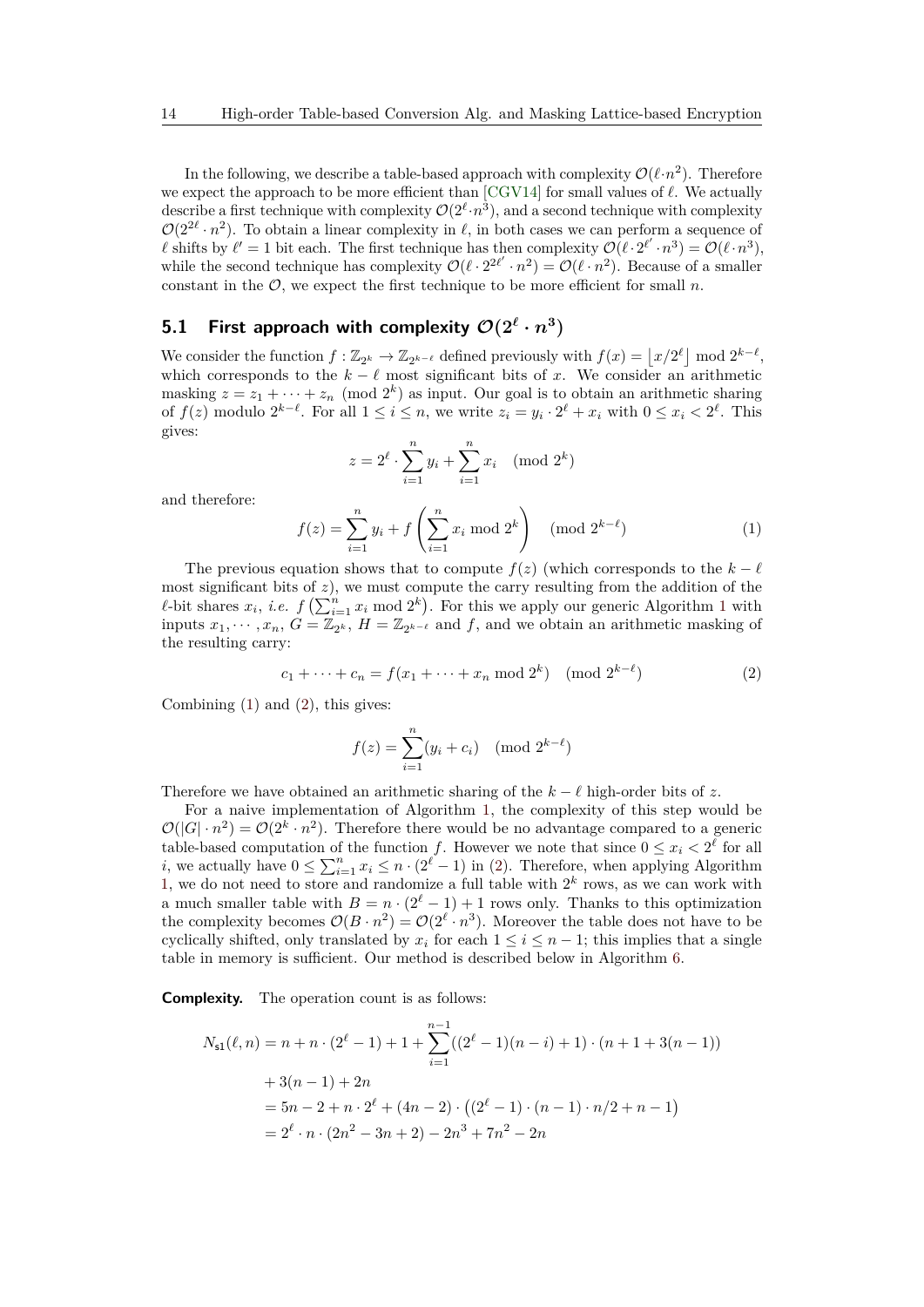<span id="page-14-0"></span>**Input:**  $k \in \mathbb{N}^+, 1 \leq \ell < k$  and  $z_1, \ldots, z_n \in \mathbb{Z}_{2^k}$ **Output:**  $a_1, ..., a_n \in \mathbb{Z}_{2^{k-\ell}}$  such that  $a_1 + \cdots + a_n = f(z_1 + \cdots + z_n) \pmod{2^{k-\ell}}$ 1: **for**  $i = 1$  to *n* **do**  $x_i \leftarrow z_i \mod 2^{\ell}$ 2: **for**  $u = 0$  to  $n \cdot (2^{\ell} - 1)$  **do**  $T(u) \leftarrow (u \gg \ell, 0, \ldots, 0)$ 3: **for**  $i = 1$  to  $n - 1$  **do** 4: **for**  $u = 0$  to  $(n - i) \cdot (2^{\ell} - 1)$  **do** 5:  $T(u) \leftarrow T(u + x_i)$ 6:  $T(u) \leftarrow \text{References} \mathsf{h}_{\mathbb{Z}_{2^{k-\ell}}}(T(u))$ 7: **end for** 8: **end for** 9:  $(c_1, \ldots, c_n)$  ← Refresh<sub> $\mathbb{Z}_{2^{k-\ell}}(T(x_n))$ </sub> 10: **for**  $i = 1$  to *n* **do**  $a_i \leftarrow (z_i \geq \ell) + c_i \mod 2^{k-\ell}$ 11: **return**  $a_1, \ldots, a_n$ 

The algorithm therefore requires  $2^{\ell+1} \cdot n^3$  operations, neglecting low-order terms. By performing a sequence of  $\ell$  shifts of 1-bit each, the number of operations is  $\ell \cdot N_{\rm sl}(1,n) \simeq$  $2\ell \cdot n^3$ , neglecting low-order terms. The memory complexity is  $\mathcal{O}(n^2)$ , since the table has  $\mathcal{O}(n)$  rows. More precisely, with  $\ell = 1$ , the table has *n* rows of *n*-shared encodings, which  $\alpha$  corresponds to  $n^2$  values in memory. In the next section we describe an alternative technique with memory complexity  $\mathcal{O}(n)$  only. The number of random elements is  $(n-1)\cdot n\cdot(n+1)/2$ .

**Security.** The algorithm only achieves the  $(n-1)$ -NI property. To achieve the stronger (*n* − 1)-SNI property, one can apply a (*n* − 1)-SNI mask refreshing algorithm as output (see [\[BBD](#page-35-2)<sup>+</sup>16]). Such mask refreshing has complexity  $\mathcal{O}(n^2)$  only, so this does not change the asymptotic complexity  $\mathcal{O}(\ell \cdot n^3)$ .

<span id="page-14-2"></span>**Theorem 3** (( $n-1$ )-NI of Shift1)**.** *Any set of*  $t_1 \leq n-1$  *intermediate variables can be perfectly simulated from the input variables*  $z_{|I}$ , with  $|I| \le t_1$ .

*Proof.* The table-based conversion algorithm up to Line [9](#page-14-0) is the same as the  $(n-1)$ -SNI Algorithm [1,](#page-8-0) except that we are only performing a fraction of the computation. This implies that the adversary can only probe a subset of the variables, and therefore the algorithm remains  $(n-1)$ -SNI, and therefore  $(n-1)$ -NI. The global algorithm combines at Line [10](#page-14-0) those output shares with a right shift of the input shares. Therefore the algorithm is  $(n-1)$ -NI.  $\Box$ 

## 5.2 Second approach with complexity  $\mathcal{O}(2^{2\ell} \cdot n^2)$

We consider again the function  $f: \mathbb{Z}_{2^k} \to \mathbb{Z}_{2^{k-\ell}}$  defined previously with  $f(x) = \lfloor x/2^{\ell} \rfloor \text{ mod}$  $2^{k-\ell}$ , for some parameter  $1 \leq \ell < k$ . We consider two integers  $z_1, z_2 \in \mathbb{Z}_{2^k}$ , and we write:

$$
z_1 = y_1 \cdot 2^{\ell} + x_1
$$

$$
z_2 = y_2 \cdot 2^{\ell} + x_2
$$

where  $0 \leq x_1, x_2 < 2^{\ell}$ . To compute the carry in the sum of  $x_1$  and  $x_2$ , we consider the function  $g: (\mathbb{Z}_{2^{\ell}})^2 \to \mathbb{Z}_{2^{k-\ell}}$ , with:

$$
g(u, v) = \begin{cases} 0 & \text{if } u + v < 2^{\ell} \\ 1 & \text{if } u + v \ge 2^{\ell} \end{cases}
$$

By propagating the carry from the sum of  $x_1$  and  $x_2$ , we get:

<span id="page-14-1"></span>
$$
f(z_1 + z_2) = y_1 + y_2 + g(x_1, x_2) \pmod{2^{k-\ell}}
$$
\n(3)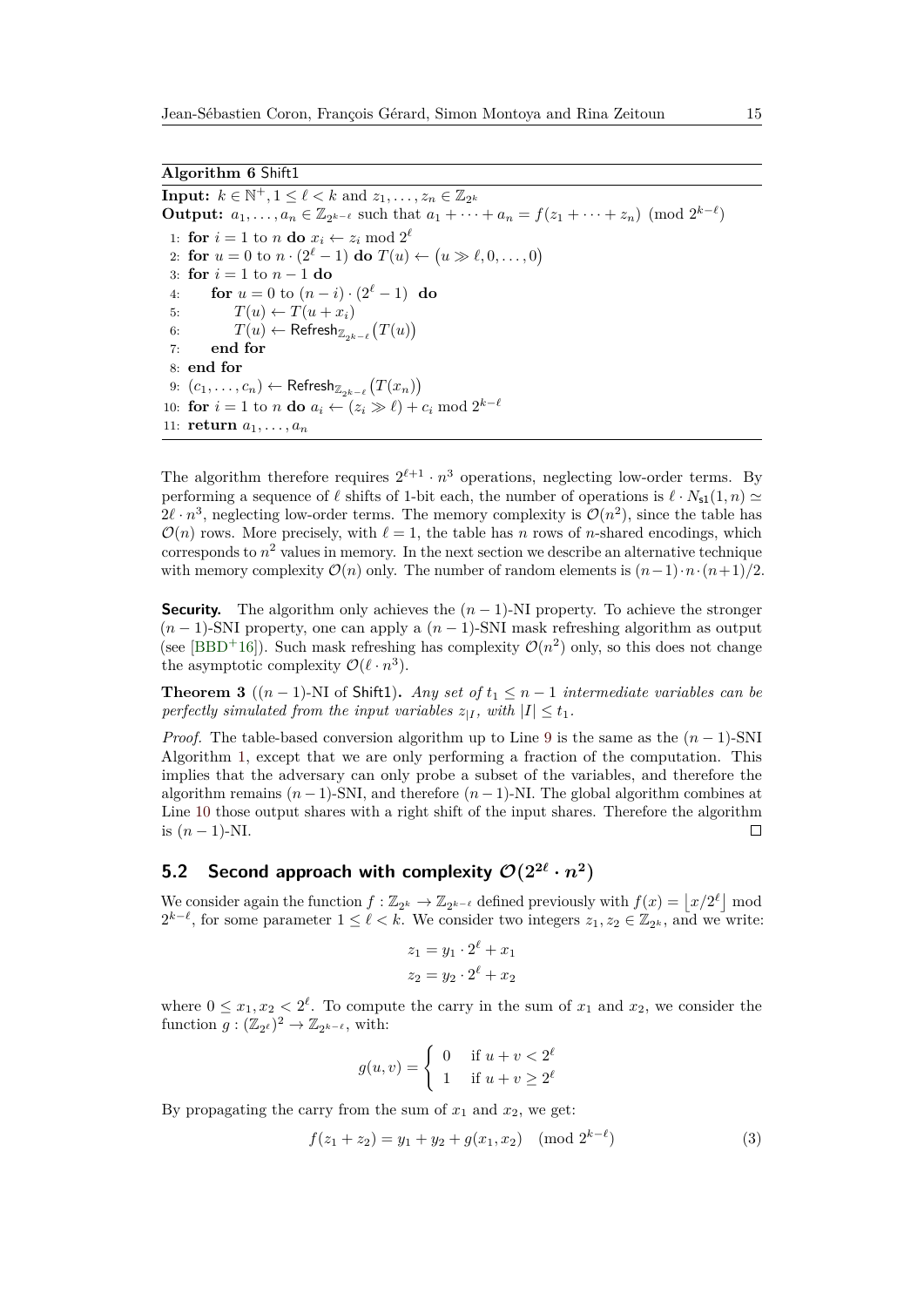We consider an arithmetic masking  $z = z_1 + \cdots + z_n \pmod{2^k}$ . For all  $1 \le i \le n$ , we write as previously  $z_i = y_i \cdot 2^{\ell} + x_i$  with  $0 \leq x_i < 2^{\ell}$ . Equation [\(3\)](#page-14-1) can be generalized to:

<span id="page-15-0"></span>
$$
f(z_1 + \dots + z_n) = \sum_{i=1}^n y_i + \sum_{j=1}^{n-1} g\left(\sum_{i=1}^j x_i \bmod 2^\ell, x_{j+1}\right) \pmod{2^{k-\ell}}
$$
(4)

Now applying Algorithm [1](#page-8-0) with  $G = (\mathbb{Z}_{2^{\ell}})^2$ ,  $H = \mathbb{Z}_{2^{k-\ell}}$  and g, we can obtain the following arithmetic masking for all  $1 \leq j \leq n - 1$ :

$$
c_{j,1} + \dots + c_{j,n} = g\left(\sum_{i=1}^j x_i, x_{j+1}\right) \pmod{2^{k-\ell}}
$$

Namely the input of *g* can be computed as a sum over the additive group  $\mathbb{Z}_{2^{\ell}} \times \mathbb{Z}_{2^{\ell}}$ :

<span id="page-15-1"></span>
$$
c_{j,1} + \dots + c_{j,n} = g\left(\sum_{i=1}^{j} (x_i, 0) + (0, x_{j+1})\right) \pmod{2^{k-\ell}}
$$
(5)

Eventually by combining [\(4\)](#page-15-0) and [\(5\)](#page-15-1) we obtain:

$$
f(z) = \sum_{i=1}^{n} \left( y_i + \sum_{j=1}^{n-1} c_{j,i} \right) \pmod{2^{k-\ell}}
$$

Therefore as previously we have obtained an arithmetic sharing of the  $k - \ell$  high-order bits of *z*, which means that we can perform a shift by  $\ell$  bits over the arithmetic shares of *z*.

For each  $1 \leq j \leq n$  $1 \leq j \leq n$ , Equation [\(5\)](#page-15-1) can be evaluated using Algorithm 1 with complexity  $\mathcal{O}(|G| \cdot j \cdot n) = \mathcal{O}(2^{2\ell} \cdot j \cdot n);$  namely there are  $j+1$  input shares instead of *n*. Therefore the total complexity of the first step would be  $\mathcal{O}(2^{2\ell} \cdot n^3)$ , which is still cubic in *n* as previously. However it is possible to evaluate [\(5\)](#page-15-1) in a more clever way. Namely we can keep the table randomization obtained up to  $\sum_{i=1}^{j}(x_i, 0)$  when computing the new table randomization up to  $\sum_{i=1}^{j+1} (x_i, 0)$ . The complexity then becomes  $\mathcal{O}(2^{2\ell} \cdot n^2)$ . The algorithm is described formally below in Algorithm [7.](#page-15-2)

#### <span id="page-15-2"></span>**Algorithm 7** Shift2

**Input:**  $k \in \mathbb{N}^+, 1 \leq \ell < k$  and  $z_1, \ldots, z_n \in \mathbb{Z}_{2^k}$ **Output:**  $a_1, \ldots, a_n \in \mathbb{Z}_{2^{k-\ell}}$  such that  $a_1 + \cdots + a_n = f(z_1 + \cdots + z_n) \pmod{2^{k-\ell}}$ 1: **for**  $i = 1$  to *n* **do**  $(a_i, x_i) \leftarrow (z_i \geq \ell, z_i \mod 2^{\ell})$ 2: **for all**  $(u, v) \in \mathbb{Z}_{2^{\ell}} \times \mathbb{Z}_{2^{\ell}}$  **do**  $T((u, v)) \leftarrow ((u + v) \gg \ell, 0, \ldots, 0) \in (\mathbb{Z}_{2^{k-\ell}})^n$ 3: **for** *i* = 1 to *n* − 1 **do** 4: **for all**  $(u, v) \in \mathbb{Z}_{2^{\ell}} \times \mathbb{Z}_{2^{\ell}}$  do  $T'((u, v)) \leftarrow T((u + x_i, v))$ 5: **for all**  $(u, v) \in \mathbb{Z}_{2^{\ell}} \times \mathbb{Z}_{2^{\ell}}$  do  $T((u, v)) \leftarrow$  Refresh $_{\mathbb{Z}_{2^{k-\ell}}}(T'((u, v)))$ 6:  $(c_1, \ldots, c_n)$  ← Refresh<sub> $\mathbb{Z}_{2^{k-\ell}}(T((0, x_{i+1})))$ </sub> 7: **for**  $j = 1$  to *n* **do**  $a_j \leftarrow a_j + c_j \mod 2^{k-\ell}$ 8: **end for** 9: **return** *a*1*, . . . , a<sup>n</sup>*

**Complexity.** The number of operations is given by:

$$
N_{\mathsf{s}2}(\ell, n) = 2n + 2^{2\ell+1} + (n-1) \cdot (2^{2\ell} \cdot (n+1+3(n-1)) + 3(n-1) + n)
$$
  
= 2n + 2<sup>2\ell</sup> (2 + (n-1)(4n-2)) + (n-1)(4n-3)  
= 2<sup>2\ell</sup>(4n<sup>2</sup> - 6n + 4) + 4n<sup>2</sup> - 5n + 3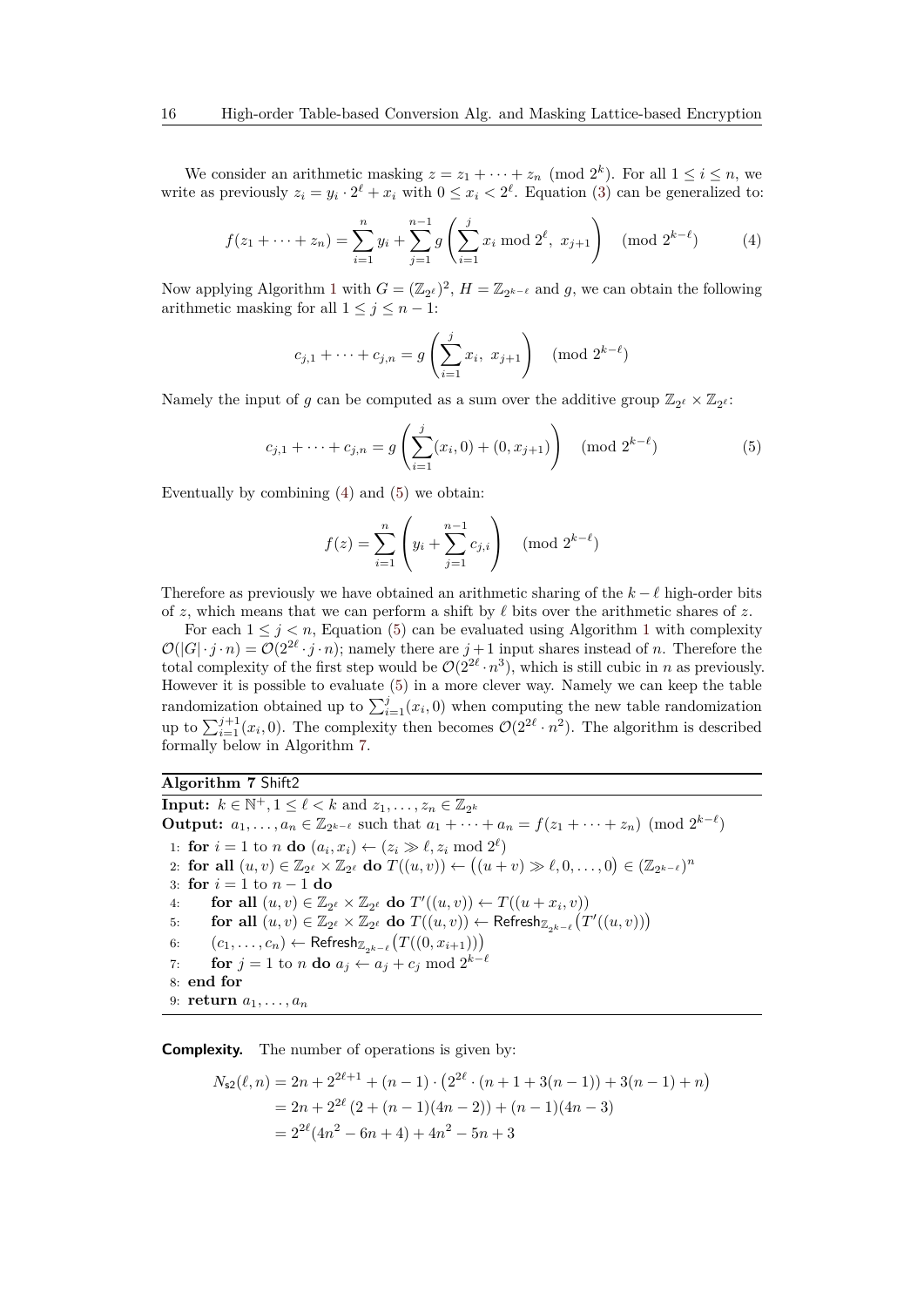The algorithm therefore requires  $2^{2\ell+2} \cdot n^2$  operations, neglecting low-order terms. By performing a sequence of  $\ell$  shifts of 1-bit each, the number of operations is therefore  $\ell \cdot N_{s2}(1,n) \simeq 20\ell \cdot n^2$ , neglecting low-order terms. The memory complexity is  $\mathcal{O}(n)$ , instead of  $\mathcal{O}(n^2)$  for Shift1. More precisely, with  $\ell = 1$ , the tables *T* and *T'* have 4 rows of *n*-shared encoding, so a total of 8*n* values. The number of random elements is  $5(n-1)^2$ .

**Security.** The Shift2 algorithm only achieves the  $(n-1)$ -NI property. To achieve the stronger  $(n-1)$ -SNI property, as previously one can apply a  $(n-1)$ -SNI mask refreshing algorithm as output, without changing the asymptotic complexity.

**Theorem 4**  $((n-1)$ -NI of Shift2). *Any set of*  $t_1 \leq n-1$  *intermediate variables can be perfectly simulated from the input variables*  $z_{|I}$ , with  $|I| \le t_1$ .

*Proof.* The security proof is very similar to the security proof of Theorem [1.](#page-9-2) It is easy to see that the computation of the shares  $c_i$  at Line [6](#page-15-2) achieves the  $(n-1)$ -SNI property. Namely either a variable is probed between lines [4](#page-15-2) and [5](#page-15-2) and we include  $i \in I$  to get the knowledge of *x<sup>i</sup>* from *z<sup>i</sup>* , or no variable is probed and we can perfectly simulate any proper subset of shares at Line [5,](#page-15-2) thanks to the mask refreshing. The same holds at Line [6](#page-15-2) with the knowledge of  $x_{i+1}$ .

Therefore the computation of the shares  $c_i$  at Line [6](#page-15-2) also achieves the weaker  $(n-1)$ -NI property, and as in the proof of Theorem [3,](#page-14-2) the combination of shares computed at Line [7](#page-15-2) remains  $(n-1)$ -NI.  $\Box$ 

### **5.3 Comparison with existing technique**

For the shift by  $\ell$  bits of an arithmetic masking modulo  $2^k$ , we perform a concrete comparison between the  $\mathcal{O}(k \cdot n^2)$  method using [\[CGV14\]](#page-36-7) and our  $\mathcal{O}(\ell \cdot n^2)$  method; see Table [5](#page-16-1) below. As explained previously, when using [\[CGV14\]](#page-36-7) (or [\[Gou01\]](#page-37-3) at first-order), we first perform an arithmetic to Boolean conversion, then a right shift by  $\ell$  bits of the Boolean shares, and eventually a Boolean to arithmetic conversion modulo  $2^{k-\ell}$ . We use  $k = 13$  and  $\ell = 3$  as in Saber. We see that our table-based algorithm is more efficient. In particular, Algorithm [6](#page-14-0) with complexity  $\mathcal{O}(\ell \cdot n^3)$  is more efficient for small orders (up to  $t = 6$ ), while Algorithm [7](#page-15-2) with complexity  $\mathcal{O}(\ell \cdot n^2)$  is more efficient for high orders.

<span id="page-16-1"></span>**Table 5:** Operation count for arithmetic shift with  $k = 13$  bit input and a shift by  $\ell = 3$ bits, computed as a sequence of  $\ell$  shifts of 1 bit for our table-based countermeasure, with  $n = t + 1$  shares.

| Shift                |     | Security order $t$ |         |         |      |         |         |        |       |  |  |  |
|----------------------|-----|--------------------|---------|---------|------|---------|---------|--------|-------|--|--|--|
|                      |     |                    |         |         | b.   |         |         | 10     | 12    |  |  |  |
| Shift with [Gou01]   | 79  |                    |         |         |      |         |         |        |       |  |  |  |
| Shift with [CGV14]   |     | 1 1 5 9            | 2 1 0 9 | 3867    | 5870 | 8085    | 13966   | 21 696 | 30679 |  |  |  |
| Shift1 (Algorithm 6) | 72  | 207                | 456     | 855     | 1440 | 2 2 4 7 | 4671    | 8415   | 13767 |  |  |  |
| Shift2 (Algorithm 7) | 123 | 336                | 669     | 1 1 2 2 | 1695 | 2388    | 4 1 3 4 | 6360   | 9066  |  |  |  |

## <span id="page-16-0"></span>**6 Table-based high-order arithmetic to Boolean conversion**

#### <span id="page-16-2"></span>**6.1 Direct approach for arithmetic modulo** *q*

We consider the direct application of Algorithm [1](#page-8-0) to high-order arithmetic to Boolean conversion. Given  $x_1, \ldots, x_n \in \mathbb{Z}_q$  as input, we obtain  $y_1, \ldots, y_n \in \{0,1\}^k$  as output, with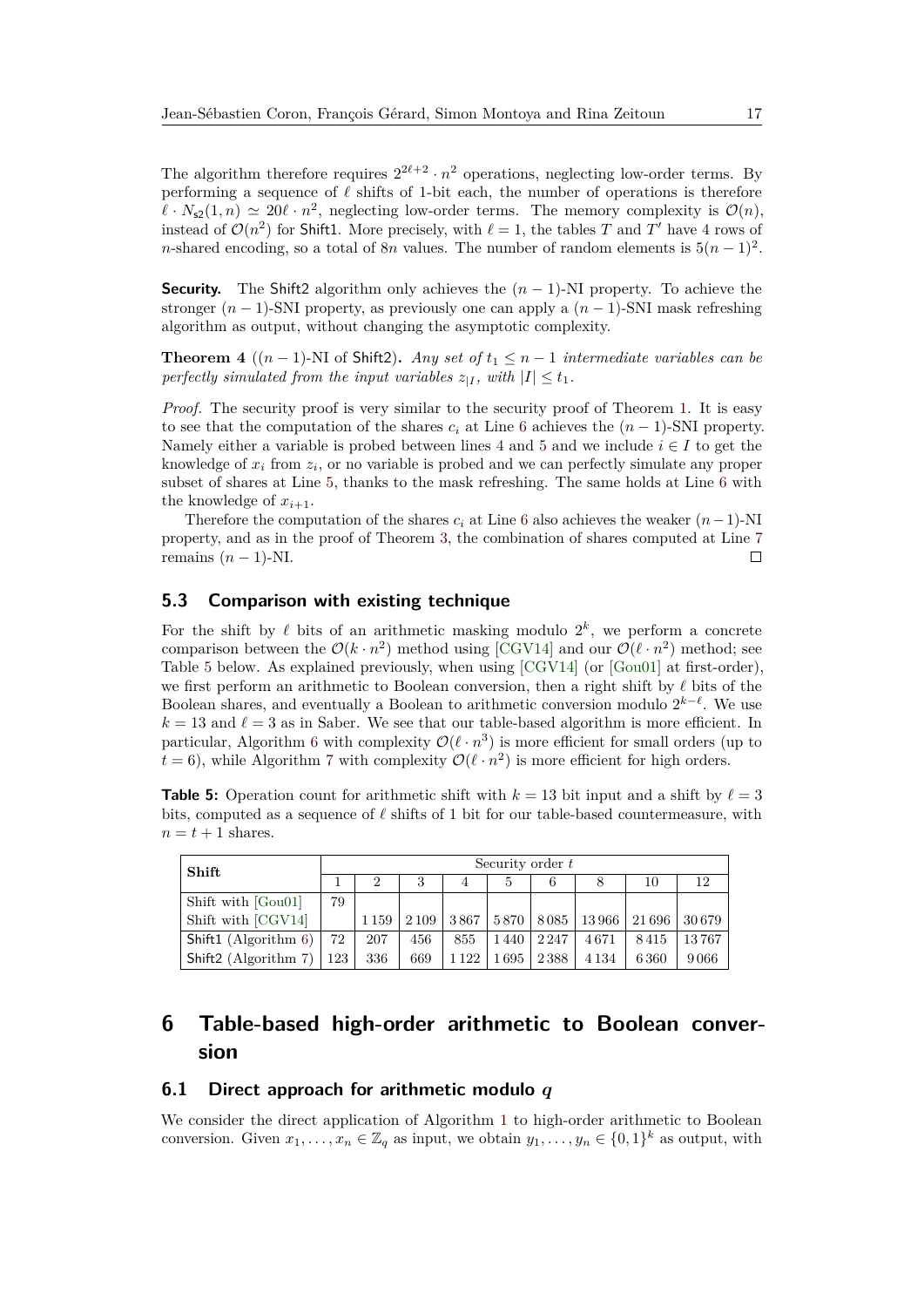$x_1 + \cdots + x_n \mod q = y_1 \oplus \cdots \oplus y_n$ . For this we have to assume that  $q \leq 2^k$ , since the sum  $x_1 + \cdots + x_n$  mod *q* needs at least  $\lceil \log_2 q \rceil$  bits for its representation. We provide the pseudocode description below.

#### <span id="page-17-0"></span>**Algorithm 8** ArithmeticToBoolean

**Input:**  $q \in \mathbb{Z}$  and  $x_1, \ldots, x_n \in \mathbb{Z}_q$ **Output:**  $y_1, \ldots, y_n \in \{0, 1\}^k$  such that  $y_1 \oplus \cdots \oplus y_n = x_1 + \cdots + x_n \mod q$ 1: **for all**  $u \in \mathbb{Z}_q$  **do**  $T(u) \leftarrow (u, 0, \dots, 0)$ 2: **for**  $i = 1$  to  $n - 1$  **do** 3: **for all**  $u \in \mathbb{Z}_q$  **do**  $T'(u) \leftarrow T(u + x_i \mod q)$ 4: **for all**  $u \in \mathbb{Z}_q^{\uparrow}$  do  $T(u) \leftarrow \text{Refresh}_{\{0,1\}^k}(T'(u))$ 5: **end for** 6:  $(y_1, \ldots, y_n)$  ← Refresh $_{\{0,1\}^k}(T(x_n))$ 7: **return** *y*1*, . . . , y<sup>n</sup>*

**Algorithm 9** Refresh ${_{0,1}}$ *k* 

**Input:**  $x_1, \ldots, x_n \in \{0, 1\}^k$ **Output:**  $y_1, \ldots, y_n \in \{0, 1\}^k$  such that  $y_1 \oplus \cdots \oplus y_n = x_1 \oplus \cdots \oplus x_n$ 1:  $y_n \leftarrow x_n$ 2: **for** *j* = 1 to *n* − 1 **do** 3:  $r_j \leftarrow \{0, 1\}^k$ 4:  $y_j \leftarrow x_j \oplus r_j$ 5:  $y_n \leftarrow y_n \oplus r_j$ 6: **end for** 7: **return** *y*1*, . . . , y<sup>n</sup>*

The operation count is the same as for Algorithm [1,](#page-8-0) with  $|G| = q$ , which gives:

$$
N_{\text{AB}}(q, n) = q \cdot (4n^2 - 5n + 2) + 3n - 3 \simeq 4q \cdot n^2
$$

The memory complexity is  $\mathcal{O}(q \cdot n)$ . The number of random elements is  $(n-1) \cdot (q \cdot (n-1)+1)$ . The *t*-SNI security follows directly from Theorem [1.](#page-9-2)

## <span id="page-17-1"></span>**6.2 Optimization for arithmetic modulo 2** *<sup>k</sup>* **with secure shift**

The main drawback of the previous generic algorithm is that its complexity is  $\mathcal{O}(q \cdot n^2)$ , which is prohibitive for large *q*. In this section we describe an optimization for  $q = 2^k$ with complexity  $\mathcal{O}(k \cdot n^2)$  instead of  $\mathcal{O}(2^k \cdot n^2)$ . The technique is based on the secure computation of the right shift from Section [5.](#page-12-0) We can use either Shift1 (Algorithm [6\)](#page-14-0), with complexity  $\mathcal{O}(k \cdot n^3)$ , or Shift2 (Algorithm [7\)](#page-15-2), with complexity  $\mathcal{O}(k \cdot n^2)$ .

Assume that we are given as input  $z = z_1 + \cdots + z_n \pmod{2^k}$  and we must compute  $s_1, \ldots, s_n \in \{0,1\}^k$  such that  $s_1 \oplus \cdots \oplus s_n = z_1 + \cdots + z_n \pmod{2^k}$ . For this we define a parameter  $1 \leq \ell \leq k$ , and using one of the two Shift algorithms from Section [5,](#page-12-0) given as input the shares  $z_1, \ldots, z_n \in \mathbb{Z}_{2^k}$ , we obtain arithmetic shares  $a_1, \ldots, a_n \in \mathbb{Z}_{2^{k-\ell}}$  such that:

$$
\left\lfloor\frac{z}{2^{\ell}}\right\rfloor=\sum_{i=1}^n a_i\pmod{2^{k-\ell}}
$$

By definition we have  $z = \lfloor z/2^{\ell} \rfloor \cdot 2^{\ell} + (z \mod 2^{\ell})$ . Therefore letting  $x_i = z_i \mod 2^{\ell}$  for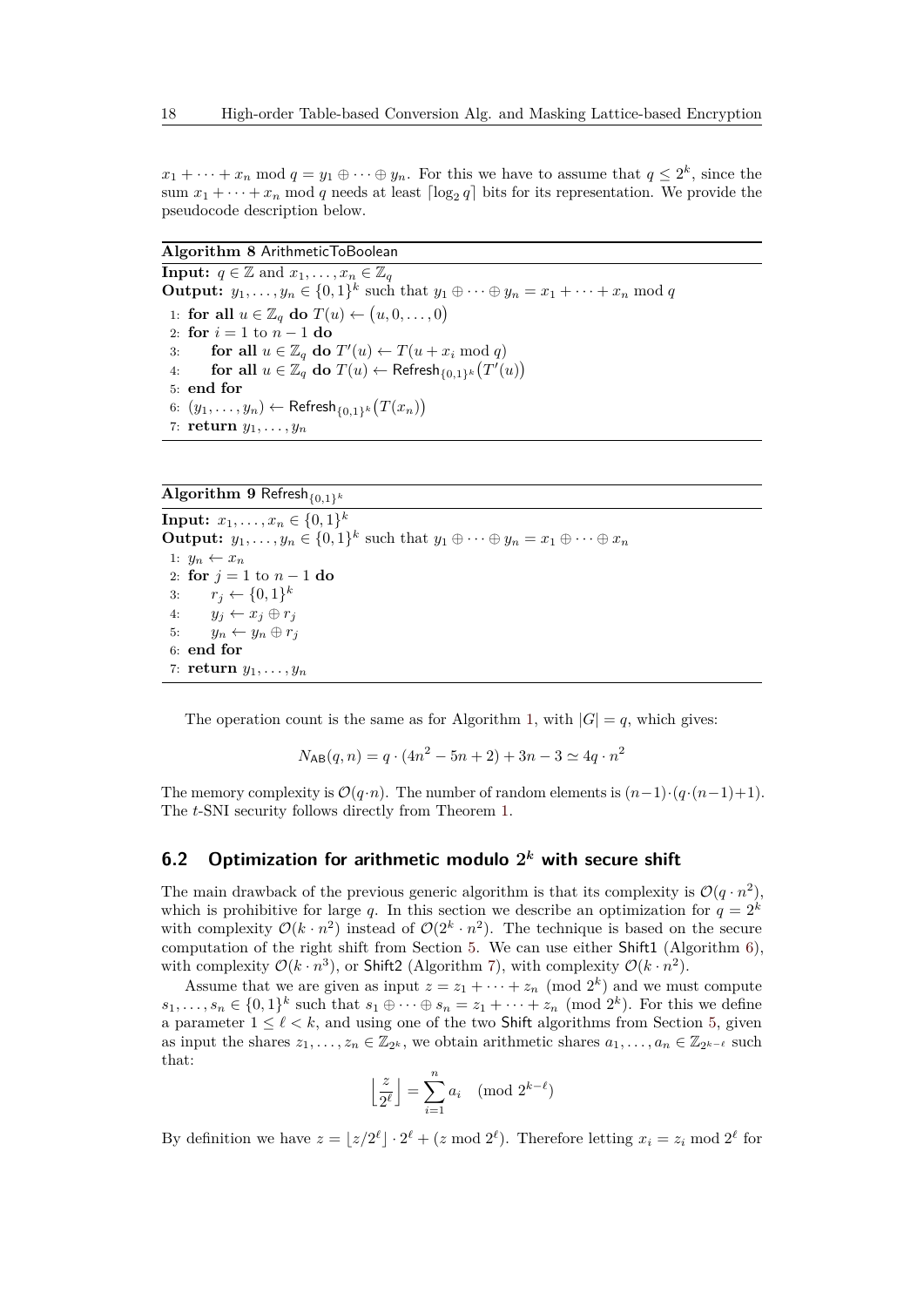all  $1 \leq i \leq n$  we can write:

<span id="page-18-1"></span>
$$
z = 2^{\ell} \cdot \sum_{i=1}^{n} a_i + \left(\sum_{i=1}^{n} x_i \bmod 2^{\ell}\right) \pmod{2^k}
$$
 (6)

Equation [\(6\)](#page-18-1) shows that we have actually obtained two independent arithmetic sharing: an arithmetic sharing  $(a_i)_{1 \leq i \leq n}$  of the  $k - \ell$  high-order bits of *z*, and an arithmetic sharing  $(x_i)_{1\leq i\leq n}$  of the  $\ell$  low-order bits of z. One can then directly convert the arithmetic sharing  $(x_i)_{1\leq i\leq n}$  into Boolean masking using Algorithm [8](#page-17-0) from Section [6.1,](#page-16-2) with complexity  $\mathcal{O}(2^{\ell} \cdot \overline{n^2})$ . This gives a Boolean masking of the  $\ell$  low-order bits of *z*. The process can be applied recursively with the  $k - \ell$  high-order bits of *z*, starting now from the arithmetic sharing  $(a_i)_{1\leq i\leq n}$ . Eventually one obtains a full Boolean masking of *z*. The algorithm is formally described in Algorithm [10](#page-18-0) below.

#### <span id="page-18-0"></span>**Algorithm 10** Optimized ArithmeticToBoolean (ABopti)

**Input:**  $k, \ell \in \mathbb{N}^+$  and  $z_1, \ldots, z_n \in \mathbb{Z}_{2^k}$ **Output:**  $s_1, ..., s_n \in \{0, 1\}^k$  such that  $s_1 \oplus \cdots \oplus s_n = z_1 + \cdots + z_n \mod 2^k$ 1: **if**  $k < \ell$  **then** 2:  $(s_1, \ldots, s_n) \leftarrow$  Arithmetic To Boolean $(2^k, (z_1, \ldots, z_n))$ 3: **else** 4: **for**  $i = 1$  to *n* **do**  $x_i \leftarrow z_i \mod 2^{\ell}$ 5:  $(a_1, ..., a_n) \leftarrow \text{Shift}(k, \ell, (z_1, ..., z_n))$ 6:  $(h_1, ..., h_n)$  ← ABopti $(k - \ell, \ell, (a_1, ..., a_n))$ 7:  $(l_1, \ldots, l_n) \leftarrow$  ArithmeticToBoolean $(2^{\ell}, (x_1, \ldots, x_n))$ 8: **for**  $i = 1$  to *n* **do**  $s_i \leftarrow ((h_i \ll \ell) + l_i) \mod 2^k$ 9: **end if** 10: **return** *s*1*, . . . , s<sup>n</sup>*

**Operation count.** The number of operations is given by:

 $N_{\text{ABo}} = [k/\ell] \cdot (n + N_{\text{s}}(\ell, n) + N_{\text{AB}}(2^{\ell}, n) + 2n)$ 

where  $N_{\rm s}(\ell, n)$  is the number of operations for the shift algorithm, using either Shift1 or Shift2. Taking  $\ell = 1$ , we obtain  $N_{\text{ABo}} \simeq 2k \cdot n^3$  using Shift1, neglecting low-order terms, and  $N_{\text{ABo}} \simeq 28k \cdot n^2$  using Shift2. In summary, the complexity of our arithmetic to Boolean conversion using Shift2 is  $\mathcal{O}(k \cdot n^2)$ . The memory complexity using Shift2 is  $\mathcal{O}(n)$ . In particular, the table-based arithmetic to Boolean conversion at Line [7](#page-18-0) uses 2 rows of *n*-shared encoding. The number of random elements with  $\ell = 1$  is  $k \cdot (n-1) \cdot (7n-6)$ .

<span id="page-18-2"></span>**Theorem 5** ( $(n-1)$ -SNI of ABopti). *For any subset*  $O \subset [1, n]$  *and any*  $t_1$  *intermediate variables with*  $|O| + t_1 < n$ , the output variables  $s_{|O}$  and the  $t_1$  intermediate variables can *be perfectly simulated from the input variables*  $z_{|I}$ , with  $|I| \le t_1$ .

*Proof.* The  $(n-1)$ -SNI property is proven recursively for the number of blocks  $j = [k/\ell]$ . For  $j = 1$  this follows from the  $(n - 1)$ -SNI of the generic Algorithm [8.](#page-17-0) Assuming the  $(n-1)$ -SNI property for *j* blocks, the conversion for  $j+1$  blocks combines at Line [8](#page-18-0) the output  $h_i$  of the  $(n-1)$ -SNI conversion with *j* blocks and the output  $l_i$  of the  $(n-1)$ -SNI conversion of Algorithm [8.](#page-17-0) Moreover the  $(n-1)$ -SNI conversion with *j* blocks uses as input the shares  $(a_i)_{1 \leq i \leq n}$  from the  $(n-1)$ -NI algorithms Shift1 or Shift2, and therefore the composition starting from the input shares  $z_i$  remains  $(n-1)$ -SNI. Therefore the conversion with  $j + 1$  blocks is also  $(n - 1)$ -SNI. This proves the property.  $\Box$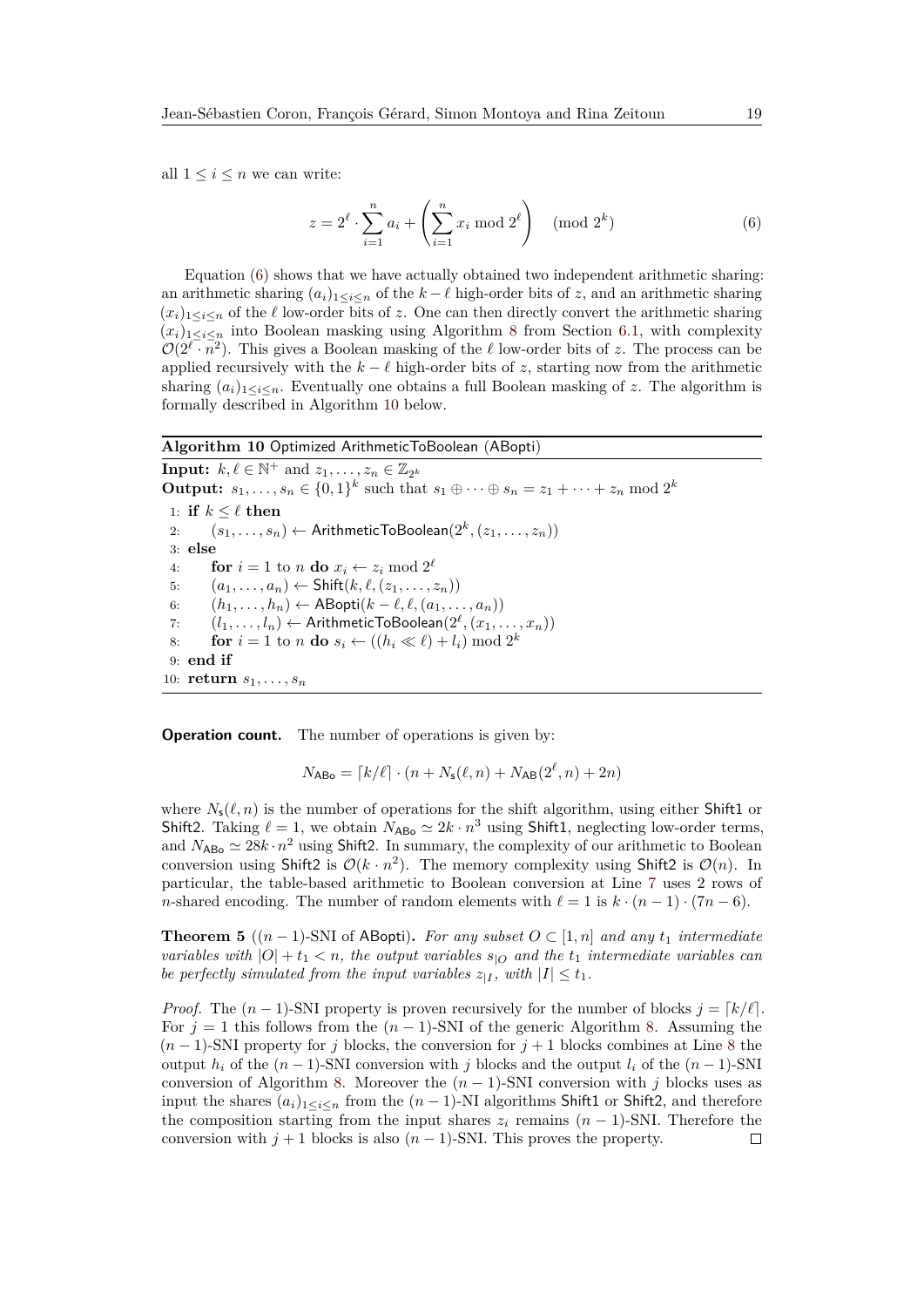**Variant for**  $\ell = 1$ . When taking  $\ell = 1$  in Algorithm ABopti above, the ArithmeticTo-Boolean algorithm at Line [7](#page-18-0) becomes a simple SNI mask refreshing, as arithmetic masking modulo  $2^{\ell} = 2$  is equivalent to Boolean masking. We can therefore remove this step. In that case, the conversion algorithm becomes NI only, instead of SNI. More precisely, we obtain the following iterative algorithm.

<span id="page-19-0"></span>**Algorithm 11** Optimized ArithmeticToBoolean (ABoptiNI)

**Input:**  $k, \ell \in \mathbb{N}^+$  and  $z_1, \ldots, z_n \in \mathbb{Z}_{2^k}$ **Output:**  $s_1, ..., s_n \in \{0, 1\}^k$  such that  $s_1 \oplus \cdots \oplus s_n = z_1 + \cdots + z_n \mod 2^k$ 1: **for**  $i = 1$  to *n* **do**  $s_i \leftarrow 0$ 2: **for**  $j = 0$  to  $k - 1$  **do** 3: **for**  $i = 1$  to *n* **do**  $s_i \leftarrow s_i + ((z_i \& 1) \ll j)$ 4:  $(z_1, ..., z_n)$  ← Shift $(k - j, 1, (z_1, ..., z_n))$ 5: **end for** 6: **return**  $s_1, \ldots, s_n$ 

**Operation count.** The number of operations is given by:

$$
N_{\text{ABoNI}} = k \cdot (3n + N_{\text{s}}(1, n))
$$

where  $N_{s}(\ell, n)$  is the number of operations for the shift algorithm, using either Shift1 or Shift2. We obtain  $N_{\text{ABoNI}} \simeq 2k \cdot n^3$  using Shift1, neglecting low-order terms (as in ABOpti), and  $N_{\text{ABoNI}} \simeq 20k \cdot n^2$  using Shift2 (instead of  $28k \cdot n^2$  in ABOpti). The memory complexity using Shift2 is still  $\mathcal{O}(n)$ .

The proof of the following theorem is similar to the proof of Theorem [5](#page-18-2) and is therefore omitted.

**Theorem 6** ( $(n-1)$ -NI of ABoptiNI). *Any*  $t_1$  *intermediate variables can be perfectly simulated from the input variables*  $z_{|I}$ *, with*  $|I| \le t_1$ *.* 

### <span id="page-19-1"></span>**6.3 Optimization with table in registers**

We describe an optimization of Algorithm [8,](#page-17-0) where the *j*-th column of the table is stored in a single register  $R_j$  for  $1 \leq j \leq n$ . The cyclic shift of the rows of the table by input share  $x_i$  then corresponds to a simple rotation of each register  $R_i$ . In the following we consider the arithmetic to Boolean conversion with *k* bits as input and 1 bit as output, as will be used in Section [8.2](#page-25-0) for the IND-CPA decryption of lattice-based encryption.

More precisely we consider the computation of a function  $f : \mathbb{Z}_{2^k} \to \{0,1\}$ . One can consider for example the threshold function  $f(x) = \lfloor x/2^{k-1} \rfloor$ . Given as input *n* arithmetic shares  $x_1, \ldots, x_n \in \mathbb{Z}_{2^k}$ , our goal is to compute 1-bit Boolean shares  $y_1, \ldots, y_n \in \{0, 1\}$ such that  $y_1 \oplus \cdots \oplus y_n = f(x_1 + \cdots + x_n \mod 2^k)$ .

Since we must store every column of the table with  $2^k$  rows in a single register, each register must have  $2^k$  bits. We denote by  $R_j[u]$  the *u*-th bit of register  $R_j$ , for  $0 \le u < 2^k$ and  $1 \leq j \leq n$  $1 \leq j \leq n$ . Then Line 1 of Algorithm [8](#page-17-0) becomes  $R_1[u] = f(u)$  for  $0 \leq u < 2^k$ , and  $R_i = 0$  for  $2 \leq j \leq n$ . The rotation of the table at Line [3](#page-17-0) becomes a rotation of all registers  $R_j$  by  $x_i$  positions to the right. The refreshing of the rows of the table at Line [4](#page-17-0) becomes a mask refreshing of the shares  $(R_1, \ldots, R_n)$  with  $2^k$ -bit random elements. Eventually we must read and refresh the row  $x_n$  of the table (Line [6](#page-17-0) of Algorithm [8\)](#page-17-0), so we simply read the  $x_n$ -th bit of each register  $R_j$ . We refer to Algorithm [12](#page-20-0) for a formal description. We denote by  $\mathsf{ROR}[a](R)$  the cyclic rotation of a  $2^k$ -bit register R by a bits to the right.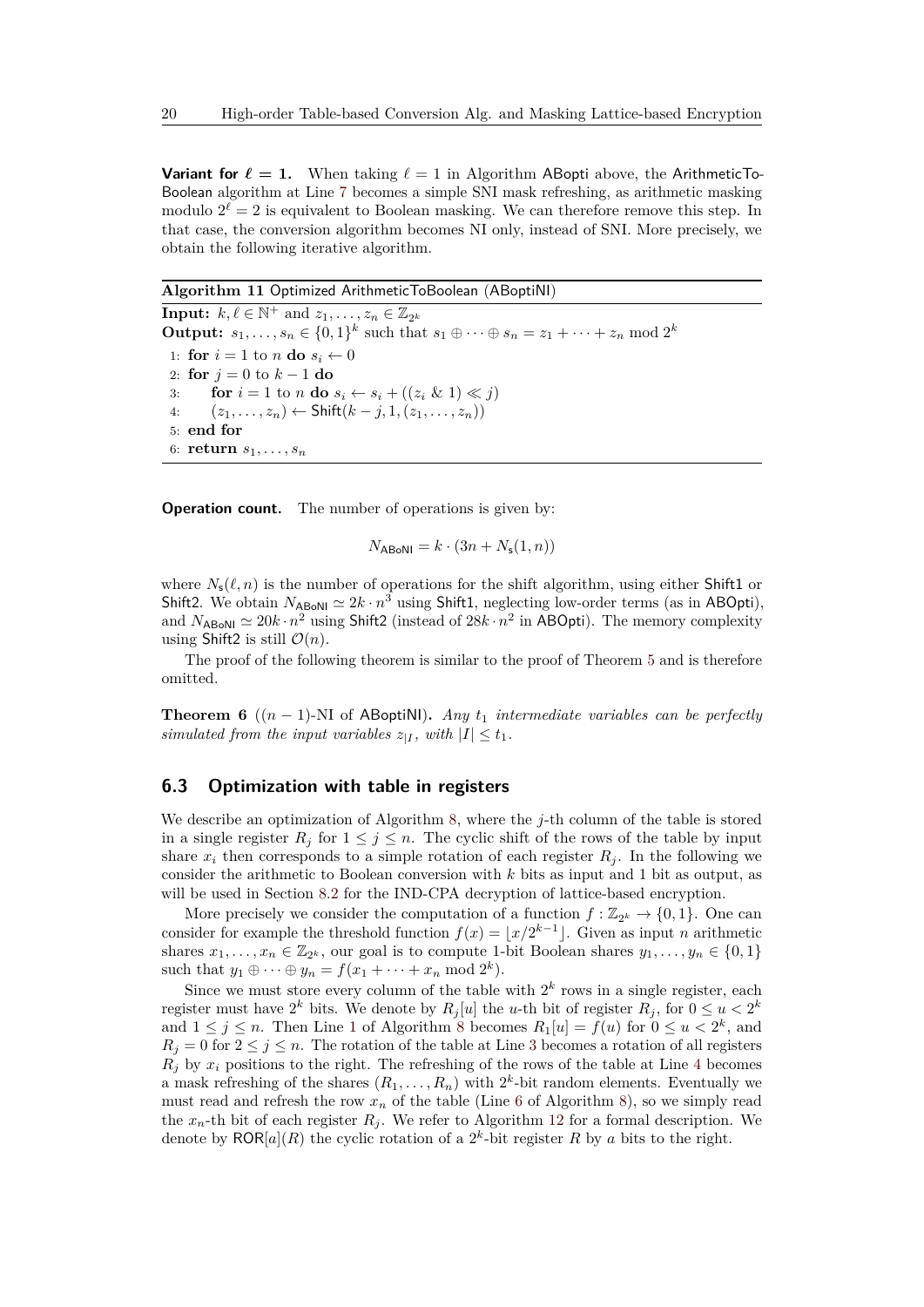<span id="page-20-0"></span>**Algorithm 12** ArithmeticToBoolean, register optimization (ABreg)

**Input:**  $x_1, \ldots, x_n \in \mathbb{Z}_{2^k}$ **Output:**  $y_1, ..., y_n \in \{0, 1\}$  such that  $y_1 \oplus ... \oplus y_n = f(x_1 + ... + x_n \mod 2^k)$ 1: **for all**  $u \in \mathbb{Z}_{2^k}$  **do**  $R_1[u] \leftarrow f(u)$ 2: **for all**  $2 \leq j \leq n$  **do**  $R_j \leftarrow 0$ . 3: **for** *i* = 1 to *n* − 1 **do** 4: **for**  $j = 1$  to *n* **do**  $R_j \leftarrow \text{ROR}[x_i](R_j)$ 5: **for**  $j = 1$  to  $n - 1$  **do** 6:  $r \leftarrow \{0,1\}^{2^k}, R_j \leftarrow R_j \oplus r, R_n \leftarrow R_n \oplus r$ 7: **end for** 8: **end for** 9:  $(y_1, ..., y_n)$  ← Refresh<sub>{0,1}</sub>( $R_1[x_n], ..., R_n[x_n]$ ) 10: **return** *y*1*, . . . , y<sup>n</sup>*

**Operation count.** We do not count the  $2^k$  operations of Line [1,](#page-20-0) since the value eventually stored in the register  $R_1$  can be pre-computed. The number of operations is given by:

$$
N_{\text{ABreg}}(n) = (n-1)(n+3(n-1)) + n + 3(n-1)
$$
  
=  $4n^2 - 3 \cdot n \approx 4 \cdot n^2$ 

Using  $2^k$ -bit registers, the complexity of the countermeasure is therefore  $\mathcal{O}(n^2)$ , assuming that generating a  $2^k$ -bit random also takes unit time<sup>[1](#page-20-1)</sup>. The memory complexity is  $n+1$ registers of 2 *<sup>k</sup>* bits.

Obviously this optimization can only work for small values of *k*. In the comparison with existing techniques (sections [6.4](#page-21-0) and [8.5\)](#page-29-0), we use the following more realistic estimate of operation count, assuming a 32-bit processor. We assume that a register operation (or random generation) takes 1 operation for 32-bit  $(k = 5)$ , and more generally  $2^{k-5}$  operations for  $2^k$  bits, for  $k \ge 5$ . The time complexity then becomes  $N'_{\text{ABreg}}(n, k) = 2^{k-5} \cdot (4n^2 - 3n)$ . The number of 32-bit random elements is  $2^{k-5} \cdot (n-1)^2 + n-1$  for  $k \ge 5$ .

For  $k = 5$ , the implementation only requires  $n + 1$  registers of 32-bits. More generally, for  $k \geq 5$ , the memory complexity is  $(n+1) \cdot 2^{k-5}$  registers of 32 bits.

**Security.** We prove below the  $(n - 1)$ -SNI property of Algorithm [12.](#page-20-0) We stress that we do not put two shares from the same encoding into the same register. Otherwise the attacker could obtain information from multiple shares of the same encoding using a single probe on a given register, which would break the  $(n - 1)$ -SNI property.

**Theorem 7** ( $(n-1)$ -SNI of ABreg). For any subset  $O \subset [1, n]$  and any  $t_1$  intermediate *variables with*  $|O| + t_1 < n$ , the output variables  $y_{|O}$  and the  $t_1$  intermediate variables can *be perfectly simulated from the input variables*  $x_{|I}$ , with  $|I| \le t_1$ .

*Proof.* The proof is essentially the same as the proof of Theorem [1.](#page-9-2) The only difference is that by probing a register  $R_j$ , the adversary gets the full *j*-th column of the table, instead of a single cell only. Such probe is simulated in the same way by putting the index *j* in *J* for every such probe.  $\Box$ 

**Extensions.** The technique is easily extended to arithmetic masking modulo any *q* as input, not only  $q = 2^k$ . In that case, one must perform two shifts for each register, instead of a single rotation for  $q = 2^k$ . Moreover, the technique is easily extended to *k*-bit Boolean

<span id="page-20-1"></span> $1$ Obviously, one must be careful when expressing complexities with registers of exponential size. For example, Shamir described in  $[\text{Sha79}]$  an algorithm for factoring a *k*-bit RSA modulus in time  $\mathcal{O}(k)$  only, but with exponentially large registers.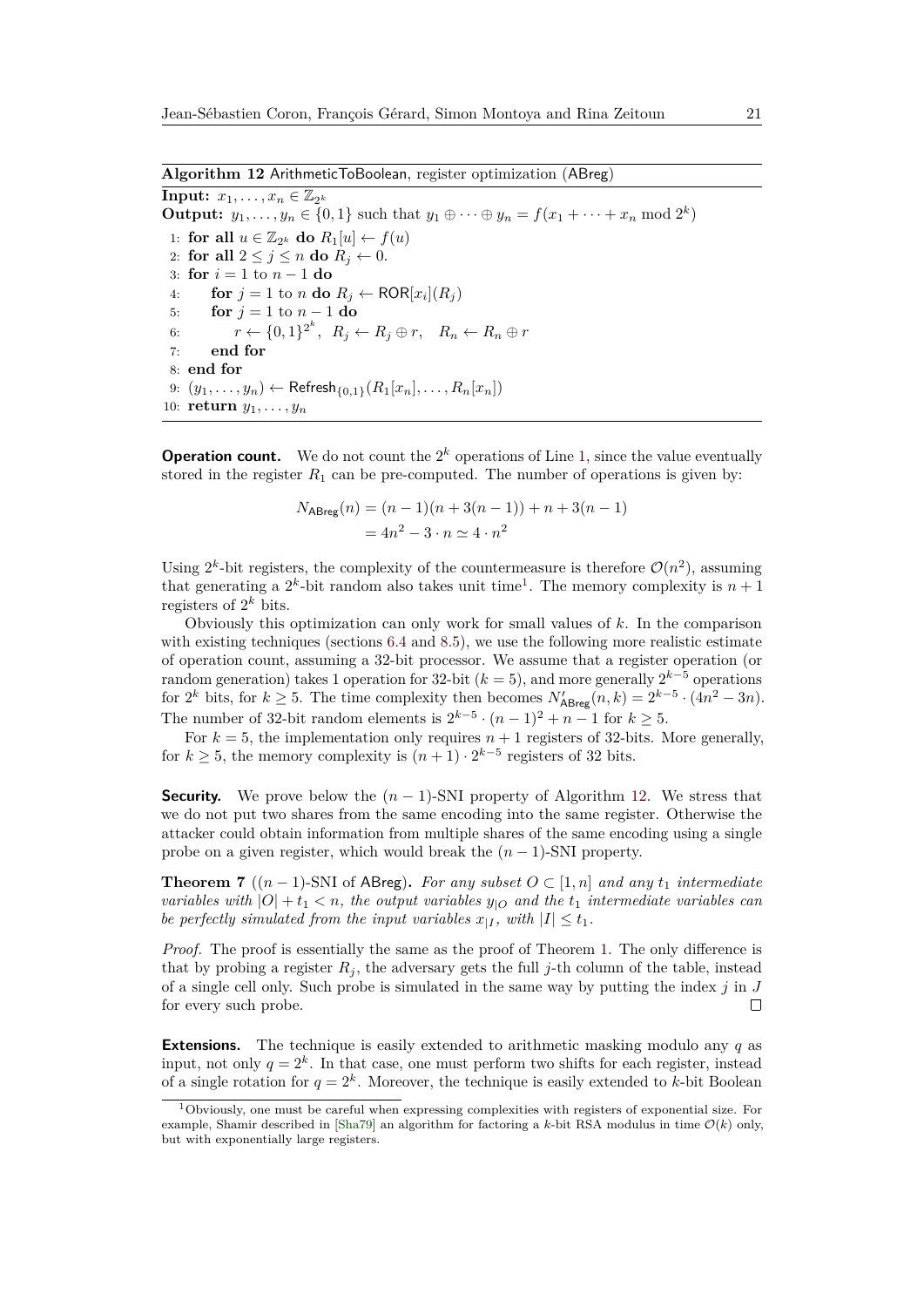masking as output, instead of 1-bit. In that case, one must use registers of size  $k \cdot 2^k$  bits instead of  $2^k$ .

### <span id="page-21-0"></span>**6.4 Comparison with existing techniques**

**Arithmetic modulo**  $2^k$  **to k-bit Boolean conversion.** As in Section [4.3,](#page-11-1) we consider the classical case of arithmetic modulo  $2^k$  to *k*-bit Boolean conversion, and we use  $k = 32$  as in HMAC-SHA1. We see in Table [6](#page-21-1) that in that case our table-based technique is less efficient than [\[CGV14\]](#page-36-7), by a factor between 2 and 3.

<span id="page-21-1"></span>**Table 6:** Operation count for arithmetic modulo  $2^k$  to  $k$ -bit Boolean conversion algorithms, up to security order  $t = 12$ , with  $n = t + 1$  shares and  $k = 32$ .

| A mod $2^{32} \rightarrow B$ | Security order t |         |      |         |           |        |        |                   |         |  |
|------------------------------|------------------|---------|------|---------|-----------|--------|--------|-------------------|---------|--|
|                              |                  |         | 3    | 4       |           | 6      |        | 10                |         |  |
| Goubin $[Gou01]$             | 165              |         |      |         |           |        |        |                   |         |  |
| [CGV14] $32 \rightarrow 32$  |                  | 1 1 3 2 | 2070 | 4 0 3 0 | 6218      | 8597   |        | $15053$   $23655$ | 33572   |  |
| Alg. 11 with Shift1          |                  | 2496    | 5248 | 9600    | $15\,936$ | 24 640 | 50 688 | 90 816            | 148 096 |  |
| Alg. 11 with Shift2          |                  | 3872    | 7520 | 12448   | 18656     | 26 144 | 44 960 | 68 896            | 97952   |  |

**Arithmetic modulo 2** *k* **to 1-bit Boolean conversion, for small** *k***.** As we will see in Section [8.2,](#page-25-0) arithmetic modulo  $2^k$  to 1-bit Boolean conversion is interesting in the context of ring-LWE IND-CPA decryption, in order to compute the threshold function  $\text{th} : \mathbb{Z}_{2^k} \rightarrow$ {0, 1}, with  $\text{th}(x) = 1$  if  $x \in [2^{k-2}, 3 \cdot 2^{k-2})$  and  $\text{th}(x) = 0$  otherwise.

Such threshold function th can be computed directly using our Algorithm [12](#page-20-0) from the previous section, since the algorithm works for any function *f*. Alternatively, to compute th with [\[CGV14\]](#page-36-7), we write  $\text{th}(x) = \text{th}'(x - 2^{k-2})$  where  $\text{th}'(x) = 1$  if  $x \in [0, 2^{k-1})$  and 0 otherwise. Thus,  $\text{th}'(x)$  is the complement of the most significant bit of *x*. Therefore we first subtract  $2^{k-2}$  to the first arithmetic share of *x*, and perform the arithmetic to Boolean conversion from [\[CGV14\]](#page-36-7). Finally we extract the most significant bit of each Boolean share, and complement the first share; see the full version of our paper [\[CGMZ21\]](#page-36-12) for more details. We see in Table [7](#page-21-2) that for  $k = 6$  (see Section [8](#page-24-0) for a motivation of this choice of *k*), we obtain a significant improvement compared to [\[CGV14\]](#page-36-7).

<span id="page-21-2"></span>**Table 7:** Operation count for arithmetic modulo  $2^k$  to 1-bit Boolean conversion algorithms, up to security order  $t = 12$ , with  $n = t + 1$  shares and  $k = 6$ .

| A mod 2 <sup>6</sup> $\rightarrow$ B | Security order $t$ |    |     |                  |     |     |                                                                           |     |         |  |  |
|--------------------------------------|--------------------|----|-----|------------------|-----|-----|---------------------------------------------------------------------------|-----|---------|--|--|
|                                      |                    |    | 3   |                  |     |     |                                                                           | 10  | 19      |  |  |
| Goubin $[Gou01]$                     | 38                 |    |     |                  |     |     |                                                                           |     |         |  |  |
| [CGV14] $6 \rightarrow 1$            |                    |    |     |                  |     |     | $226 \mid 411 \mid 786 \mid 1207 \mid 1663 \mid 2895 \mid 4531 \mid 6416$ |     |         |  |  |
| Algorithm 12                         | 20                 | 54 | 104 | 170 <sup>1</sup> | 252 | 350 | 594                                                                       | 902 | 1 2 7 4 |  |  |

## **7 Ring-LWE encryption and the masking countermeasure**

### **7.1 Ring-LWE encryption**

We first recall the principle of ring-LWE encryption [\[LPR10\]](#page-38-8). We then consider Module-LWE (M-LWE) encryption and two finalists of the NIST PQC standardization: Kyber and Saber. The two independent candidates share a lot of similarities as they are both M-LWE-based encryption schemes.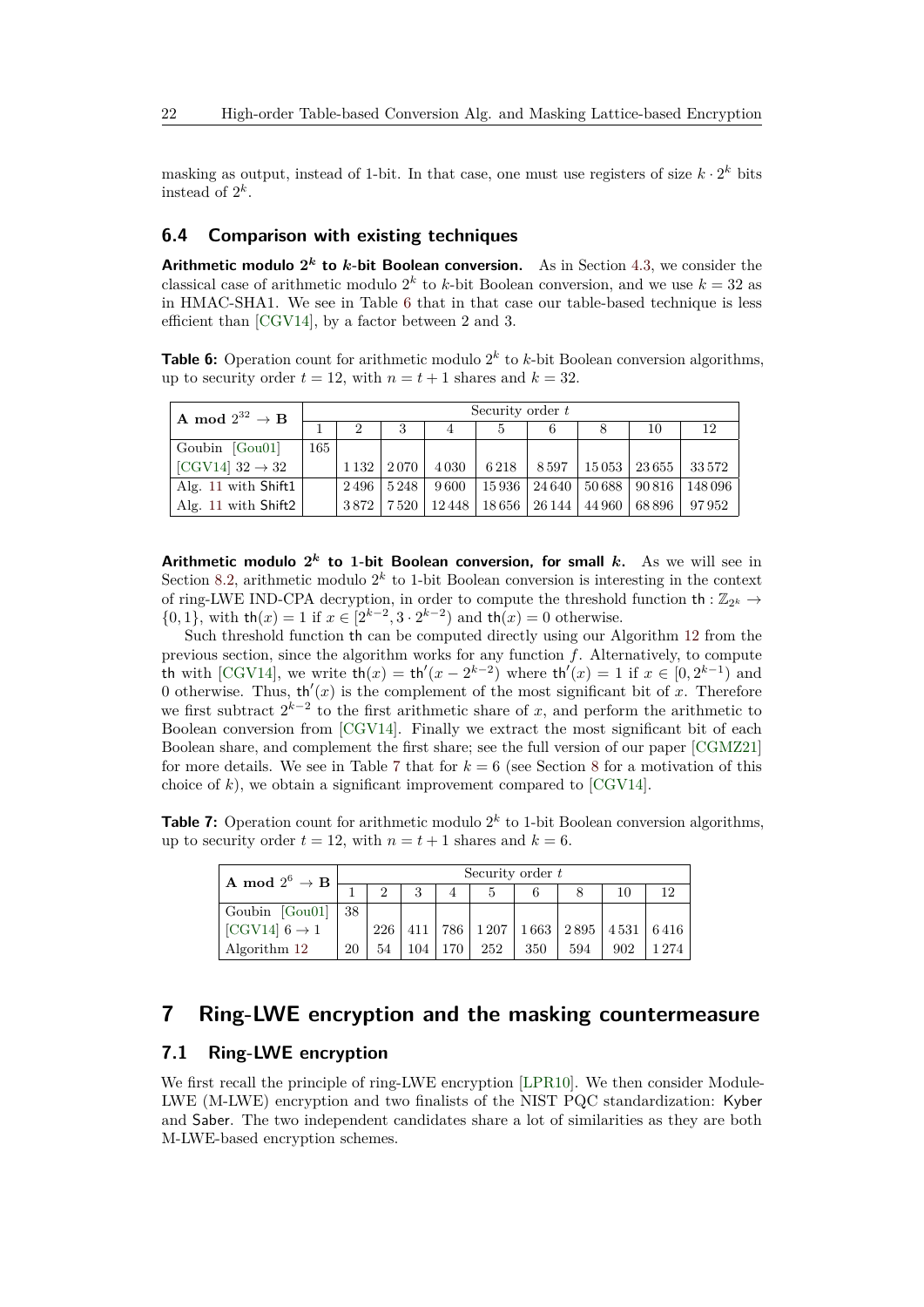For any positive integer q, we define  $r' = r \mod q$  to be the unique element  $r'$  in the range  $[0, q]$  such that  $r' = r \pmod{q}$ . For an even (resp. odd) positive integer q, we define  $r' = r \mod \frac{1}{2}$  to be the unique element  $r'$  in the range  $-q/2 < r' \le q/2$  (resp.  $-(q-1)/2 \le r' \le (q-1)/2$  such that  $r' = r \pmod{q}$ . For  $x \in \mathbb{Q}$ , we denote by  $\lfloor x \rfloor$  the rounding of x to the nearest integer, with ties being rounded up.

**Ring-LWE IND-CPA encryption.** Let  $\mathcal{R}$  and  $\mathcal{R}_q$  denote the rings  $\mathbb{Z}[X]/(X^d + 1)$  and  $\mathbb{Z}_q[X]/(X^d+1)$  respectively, for some  $d \in \mathbb{Z}$  and an integer *q*. Let  $a \in R_q$  be a public random polynomial. Let  $\chi$  be a distribution outputting "small" elements in  $\mathcal{R}$ , and let  $s, e \leftarrow \chi$ . The public-key is  $t = as + e \in \mathcal{R}_q$ , while the secret-key is *s*. To CPA-encrypt a message  $m \in \mathcal{R}$  with binary coefficients, one computes the ciphertext  $(c_1, c_2)$  where

<span id="page-22-0"></span>
$$
c_1 = a \cdot e_1 + e_2 \n c_2 = t \cdot e_1 + e_3 + \lfloor q/2 \rfloor \cdot m
$$
\n(7)

with  $e_1, e_2, e_3 \leftarrow \chi$ . To decrypt a ciphertext  $(c_1, c_2)$ , one first computes  $u = c_2 - s \cdot c_1$ , which gives:

$$
u = (a \cdot s + e) \cdot e_1 + e_3 + [q/2] \cdot m - s \cdot a \cdot e_1 - s \cdot e_2
$$
  
=  $[q/2] \cdot m + e \cdot e_1 + e_3 - s \cdot e_2$ 

Since the ring elements  $e$ ,  $e_1$ ,  $e_2$ ,  $e_3$  and  $s$  are small, and the message  $m \in \mathcal{R}$  has binary coefficients, we can recover *m* by rounding. Namely, for each coefficient of the above polynomial *u*, we decode to 0 if the coefficient is closer to 0 than  $|q/2|$ , and to 1 otherwise. More precisely, we decode the message *m* as  $m = \text{th}(c_2 - s \cdot c_1)$ , where the applies coefficient-wise the threshold function:

$$
\text{th}(x) = \begin{cases} 0 & \text{if } x \in (0, q/4) \cup (3q/4, q) \\ 1 & \text{if } x \in (q/4, 3q/4) \end{cases}
$$

The distribution  $\chi$  can be based on binomial sampling, which is easier to implement than the discrete Gaussian distribution [\[ADPS16\]](#page-35-9). More precisely, one can compute each polynomial coefficient as the difference between the Hamming weights of two random *κ*-bit strings, for some parameter *κ*.

**Module-LWE IND-CPA encryption.** A public-key encryption scheme based on the module learning-with-errors problem (M-LWE) in module lattices [\[LS15\]](#page-38-9) is parameterized by a ring  $\mathcal{R}_q$ , a module rank *l* and a distribution  $\chi$  outputting "small" elements in  $\mathcal{R}$ . In Kyber and Saber, we use  $\mathcal{R} = \mathbb{Z}[X]/(X^d + 1)$  and  $\mathcal{R}_q = \mathbb{Z}_q[X]/(X^d + 1)$ , and  $\chi$  is a distribution outputting polynomials with coefficients independently drawn from a centered binomial distribution of fixed parameter. We denote vectors and matrices by boldfaced variables. Let **s** and **e** be elements of  $\mathcal{R}^l$  sampled from  $\chi^l$  and **A** a uniformly random element of  $\mathcal{R}_q^{l \times l}$ . The public key is  $\mathbf{t} = \mathbf{A} \cdot \mathbf{s} + \mathbf{e} \in \mathcal{R}_q^l$  and the secret key is s. To CPA-encrypt a message  $m \in \mathcal{R}$  with binary coefficients, one computes  $(c_1, c_2) \in \mathcal{R}_q^l \times \mathcal{R}_q$  such that

$$
\mathbf{c}_1 = \mathbf{A}^T \cdot \mathbf{r} + \mathbf{e}_1
$$

$$
c_2 = \mathbf{t}^T \cdot \mathbf{r} + e_2 + \lfloor q/2 \rfloor \cdot m
$$

where **r** and **e**<sub>1</sub> are sampled from  $\chi^l$  and  $e_2$  from  $\chi$ . To decrypt a ciphertext  $(c_1, c_2)$ , one computes:

$$
u = c_2 - \mathbf{s}^T \cdot \mathbf{c}_1 = \mathbf{e}^T \cdot \mathbf{r} + e_2 - \mathbf{s}^T \cdot \mathbf{e}_1 + \lfloor q/2 \rfloor \cdot m \approx \lfloor q/2 \rfloor \cdot m
$$

The last approximation holds because elements sampled from *χ* are small. To recover the original message *m*, as previously one applies coefficient-wise the threshold function th.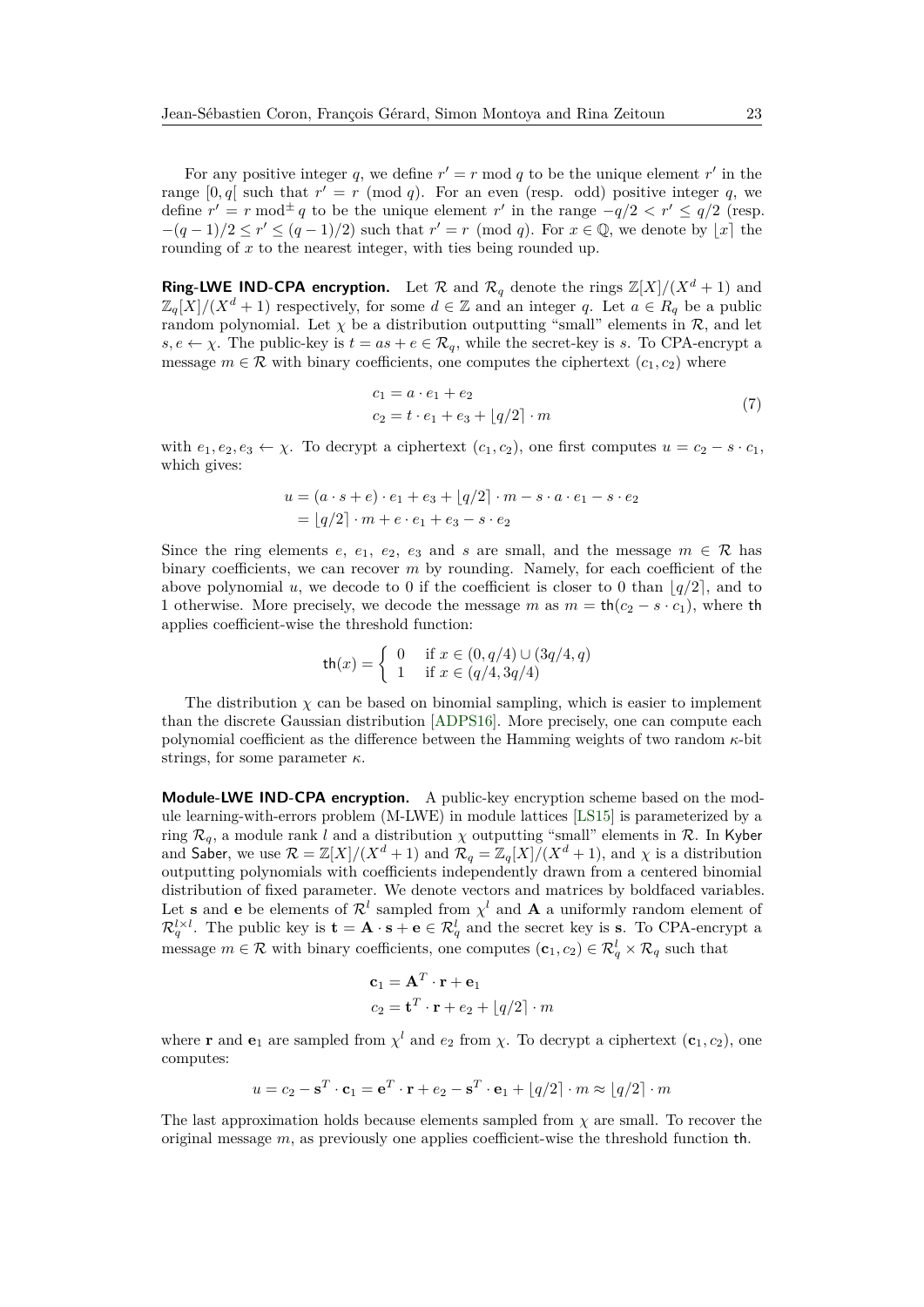**CCA-secure KEM.** Both Kyber and Saber aim to actually construct a CCA-secure key encapsulation mechanism from their IND-CPA encryption. They both use a variant of the FO transform [\[FO99\]](#page-37-7). Since the details do not matter for masking, we describe a simplified version. To encrypt a random session key *K*, one first generates a random message *m*; this message is then encrypted with the IND-CPA encryption scheme using a random tape  $r = H_1(m)$  derived from the message itself. The ciphertext is still  $c = (\mathbf{c}_1, c_2)$ , while the session-key is  $K = H_2(m, c)$ . To decrypt, one first recovers *m* from  $(c_1, c_2)$ ; one can then re-encrypt *m* using the same randomness  $r = H_1(m)$  to get a new ciphertext  $c'$ ; one then checks that  $c = c'$ ; in that case one outputs  $K = H_2(m, c)$ , and  $\perp$  otherwise.

**Specificities of Kyber.** Kyber instantiates the M-LWE-based encryption scheme described above with  $d = 256$ , a prime  $q = 3329$  and a centered binomial distribution of parameters 2 or 3  $[ABD^+21]$  $[ABD^+21]$ . The designers also introduced a compression function for reducing the size of the ciphertext. Indeed, since the decryption has to tolerate a certain amount of error to properly recover the message, a trade-off between correctness and ciphertext size can be made by purposefully dropping some low-order bits of  $(c_1, c_2)$ . The compression function is defined as  $\textsf{Compress}_q(x, a) = \lceil (2^a/q) \cdot x \rfloor \bmod 2^a$  and inverted by  $\textsf{Decompress}_q(x, a) =$  $\lceil (q/2^a) \cdot x \rceil$ . Those functions are defined on scalars, and extended to polynomials and vectors of polynomials by applying them separately on each coefficient. We also note that the compression function with  $a = 1$  is used to recover the message at the end of the IND-CPA decryption. Eventually, since *q* is a prime such that  $q-1$  is divisible by *d*, for efficiency reasons, the number theoretic transform (NTT) can be used for polynomial multiplication [\[PG13\]](#page-38-10). Thus, the public-key, private-key and some part of the ciphertext are transmitted in the NTT domain. The NTT transform being a linear operation, it is usually not relevant for the definition of the masking scheme, so for simplicity we ignore it for the rest of the paper.

**Specificities of Saber.** Saber is based on the hardness on the Module Learning With Rounding (M-LWR) problem [\[BMD](#page-36-1)<sup>+</sup>21]. In a nutshell, instead of explicitly adding error terms ( $e, e_1, e_2$ ) sampled from the distribution  $\chi$ , errors are deterministically added by applying a rounding to the value. For example, if the public-key is of the form  $\mathbf{t} = \mathbf{A} \cdot \mathbf{s} + \mathbf{e}$ in an LWE-based scheme, the LWR equivalent will use  $\mathbf{t} = [\mathbf{A} \cdot \mathbf{s}]_p$ , with  $\lvert \cdot \rvert_p$  a rounding function mapping  $\mathbb{Z}_q$  to  $\mathbb{Z}_p$  with  $p < q$ . In the case of Saber, both p and q are powers of two and the rounding function is basically a shift extracting the  $log_2(p)$  most significant bits of its input. This modulus switch from a power of two modulus to another one is also used to compress the ciphertext, and eventually to decode the noisy message.

### <span id="page-23-1"></span>**7.2 Masking lattice-based encryption scheme**

**Masking IND-CPA decryption.** We consider the masking of ring-LWE decryption against side-channel attacks. The secret-key  $s \in \mathcal{R}$  is initially masked with *n* shares using  $s = s_1 + \cdots + s_n \pmod{q}$  where  $s_i \in \mathcal{R}_q$  for all  $1 \leq i \leq n$ . Given as input a ciphertext  $(c_1, c_2)$ , instead of computing  $u = c_2 - s \cdot c_1$  and then  $m = \text{th}(u)$  coefficient-wise, in the first step we can write:

$$
u = c_2 - (s_1 + \dots + s_n) \cdot c_1 \pmod{q}
$$

$$
= u_1 + \dots + u_n \pmod{q}
$$

where  $u_1 = c_2 - s_1 \cdot c_1$  and  $u_i = -s_i \cdot c_1$  for all  $2 \le i \le n$ . Therefore we have obtained an arithmetic sharing of *u* modulo *q*. In the second step, one must compute *n* Boolean shares  $m_i$  of the message  $m = m_1 \oplus \cdots \oplus m_n$  such that

<span id="page-23-0"></span>
$$
m_1 \oplus \cdots \oplus m_n = \text{th}(u_1 + \cdots + u_n) \tag{8}
$$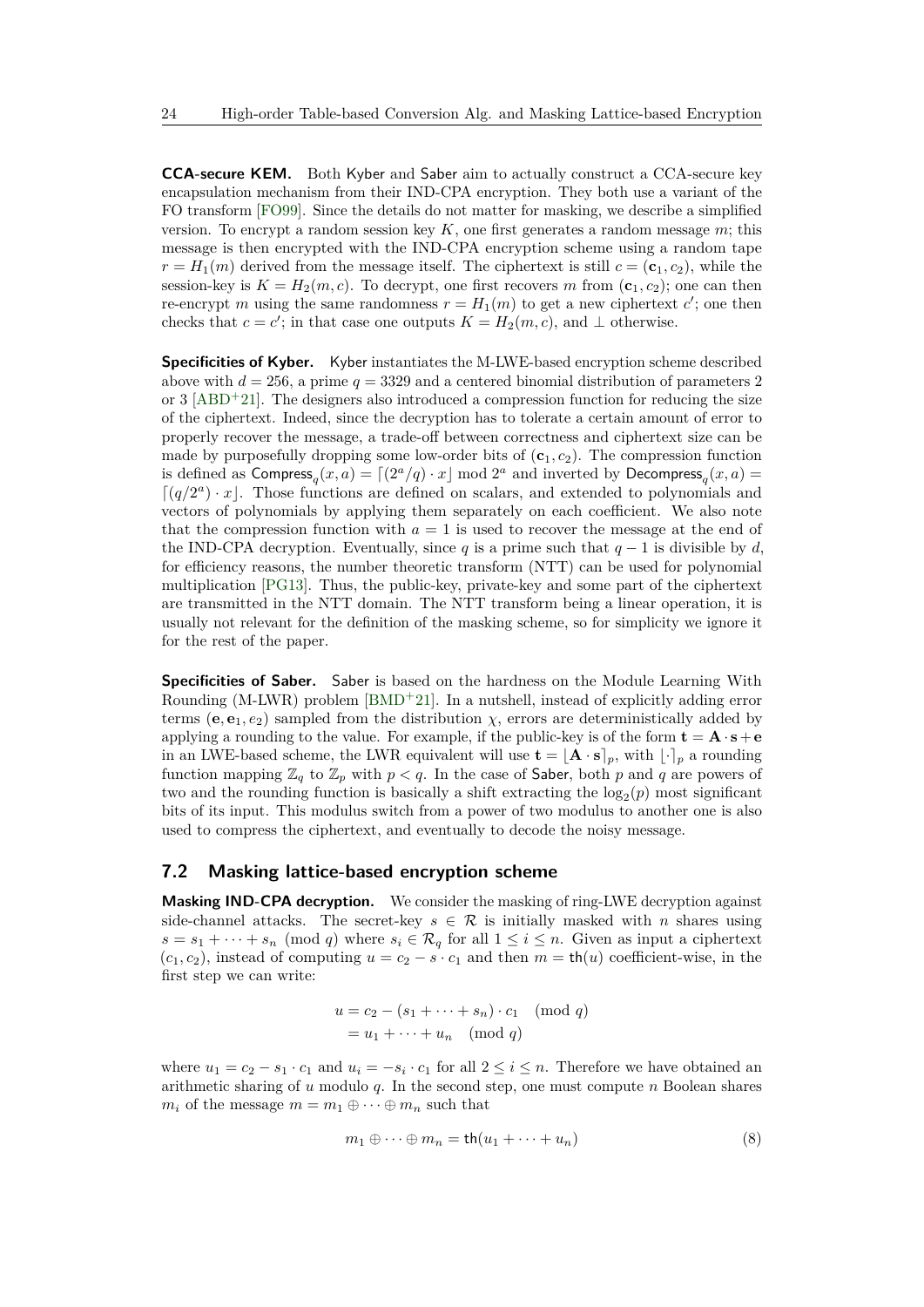without leaking information about  $u = c_2 - s \cdot c_1$  in the process. Otherwise knowing *u* the adversary could recover the secret-key as  $s = (c_2 - u)/c_1 \mod q$ . Computing the threshold function th securely over the shares  $u_i$  as in  $(8)$  is non-trivial, because th is a non-linear function from  $\mathbb{Z}_q$  to  $\{0,1\}$ . Moreover, as observed in [\[OSPG18\]](#page-38-7), one should not eventually recombine the shares *m<sup>i</sup>* into *m*, since otherwise knowing *m* the adversary can launch a CCA attack and recover the private-key *s*.

**Masking IND-CCA decryption.** As recalled previously, the IND-CCA decryption of a ring-LWE scheme (such as Kyber and Saber) performs the following operations according to the Fujisaki-Okamoto (FO) transform:

- 1. IND-CPA decryption of the ciphertext *c* to obtain a message *m*
- 2. Re-encryption of  $m$  into a ciphertext  $c'$ ; this includes the binomial sampling of the errors from *m*
- 3. Polynomial comparison between *c* and *c* 0

More precisely, under a simplified version of the FO transform and with ring-LWE encryption as in [\(7\)](#page-22-0), in the second step the message *m* is re-encrypted using error polynomials  $(e_1, e_2, e_3) = H_1(m)$  to get a new ciphertext *c*<sup>'</sup>, and one then checks that  $c = c'$  before outputting the key  $K = H_2(m, c)$ .

We have considered the masked implementation of Step 1 (IND-CPA decryption) in the previous paragraph. As observed previously, the message *m* recovered at Step 1 must be kept in shared form with the shares  $m_i$  obtained from  $(8)$ , otherwise knowing  $m = m_1 \oplus \cdots \oplus m_n$  the adversary could launch a CCA attack. Therefore at Step 2 the hash-function  $H_1(m)$  should be masked, and the binomial sampling for generating  $(e_1, e_2, e_3) = H_1(m)$  should also be masked, which gives a masked re-encrypted ciphertext *c*. Eventually the polynomial comparison between *c* and *c*<sup></sup> should be masked, and if  $c = c'$ one must return a masked session key  $K = H_2(m, c)$ .

Since the IND-CCA decryption algorithm combines arithmetically masked values (such as  $s, e_1, e_2, e_3$  and  $c'$ ) and Boolean masked values (such as  $m$  and  $K$ ), this requires conversions between Boolean and arithmetic masking. In this paper, for the masking of ring-LWE encryption, we only consider the high-order masking of IND-CPA decryption (Step 1), and the re-encryption of *m* with the binomial sampling (Step 2). Namely our goal is to show that our table recomputation technique for high-order conversions is particularly effective in the context of ring-LWE encryption. We leave for further work the masking of the polynomial comparison (Step 3), and the description of a fully masked IND-CCA ring-LWE scheme secure against high-order attacks.

Finally, for simplicity we will focus on the high-order masking of operations performed on single elements in  $\mathbb{Z}_q$ , as for example the computation of the threshold function th :  $\mathbb{Z}_q \to \{0,1\}$ . Namely when dealing with polynomials as in ring-LWE scheme, and additionally with vectors and matrices of polynomials as in M-LWE and M-LWR schemes (as with Kyber and Saber), these operations are performed coefficient-wise and componentwise. Therefore the corresponding algebraic structure is irrelevant for the description of the masking scheme.

## <span id="page-24-0"></span>**8 Masking ring-LWE IND-CPA decryption**

### **8.1 Overview**

As explained in Section [7.2,](#page-23-1) for masking the ring-LWE IND-CPA decryption, we must compute a threshold function th over arithmetic shares modulo *q*, with 1-bit Boolean shares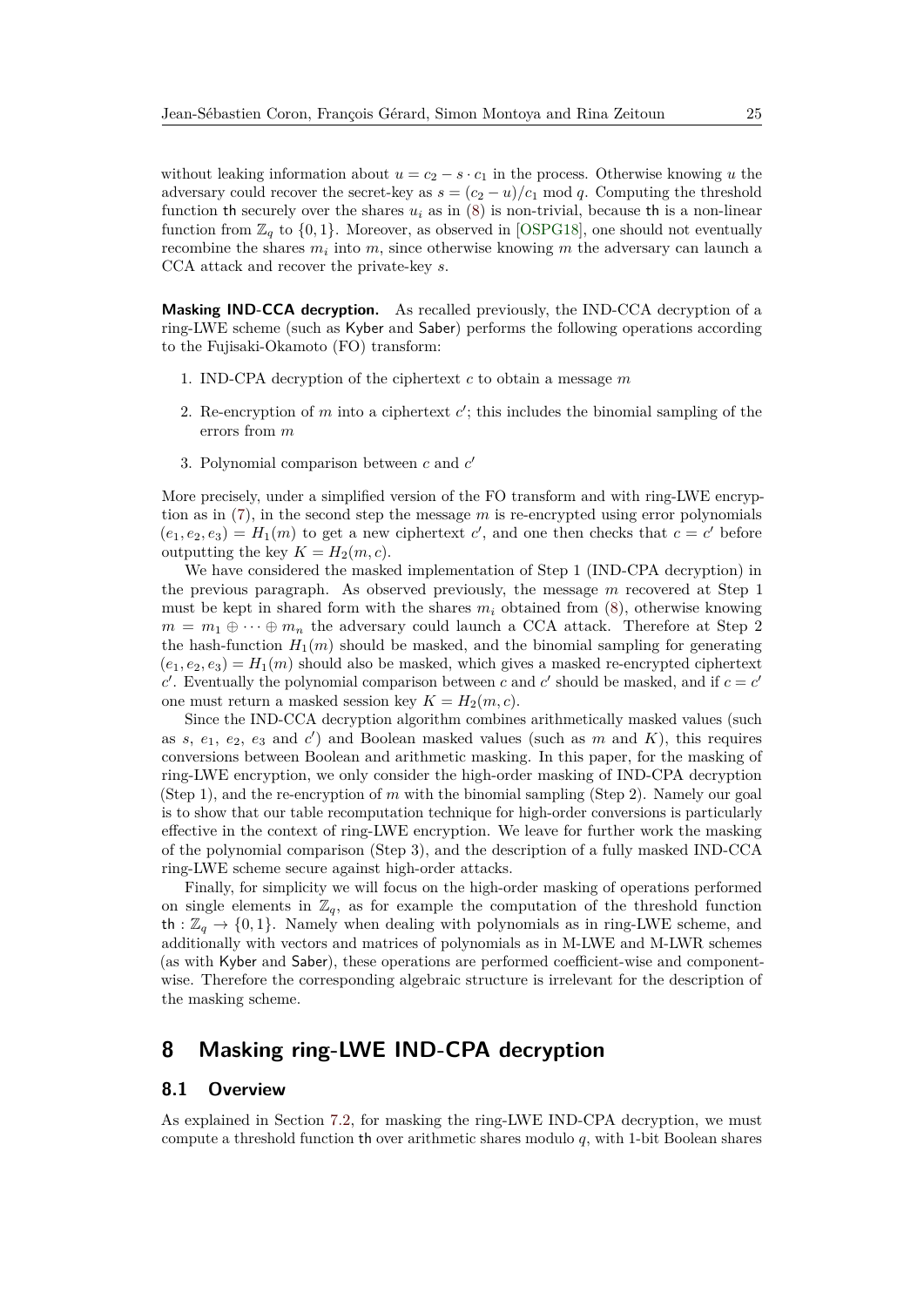as output. Namely for Kyber we must compute the threshold function  $\text{th} : \mathbb{Z}_q \to \{0,1\}$ with

<span id="page-25-1"></span>
$$
\mathsf{th}(x) = \begin{cases} 0 & \text{if } (x \bmod^{\pm} q) \in [-q/4, q/4] \\ 1 & \text{otherwise.} \end{cases} \tag{9}
$$

More precisely, given as input arithmetic shares  $x_1, \ldots, x_n \in \mathbb{Z}_q$ , we must compute 1-bit Boolean shares  $y_1, \ldots, y_n \in \{0, 1\}$  such that

$$
y_1 \oplus \cdots \oplus y_n = \text{th}(x_1 + \cdots + x_n \mod q)
$$

The computation of the threshold function for Saber is similar (see the full version of our paper [\[CGMZ21\]](#page-36-12)).

For computing the threshold function th, we could apply our generic conversion algorithm from Section [3](#page-7-0) with  $G = \mathbb{Z}_q$ ,  $H = \{0, 1\}$  and the function  $f : \mathbb{Z}_q \to \{0, 1\}$  with  $f =$  th. In that case, the time complexity is  $\mathcal{O}(q \cdot n^2)$ , and the memory consumption is  $\mathcal{O}(q \cdot n)$ . Both can be prohibitive for large *q*, for example with  $q = 3329$  in Kyber, or with  $q = 2^{10}$  in Saber.

We describe in the following an optimized technique based on modulus switching to a smaller modulus  $2^{\ell}$ , which enables to apply the fast table-based variant from Section [6.3.](#page-19-1) For this we slightly modify the decryption algorithms of Kyber, with a negligible increase in the decryption failure probability. We explain in Section [8.4](#page-28-0) why the security proof for Kyber remains perfectly valid. Namely the IND-CCA security proof only depends on the decryption failure probability, and not on the specific decryption algorithm used. In other words, one can use any decryption algorithm, as long as the decryption failure probability remains negligible. We maintain a total decryption failure probability  $\delta \leq 2^{-128}$ to guarantee the same level of security as in the original scheme, against both classical attacks and quantum attacks.

#### <span id="page-25-0"></span>**8.2 Threshold arithmetic modulo** *q* **to 1-bit Boolean**

Our goal is to compute the function  $\text{th} : \mathbb{Z}_q \to \{0,1\}$  given by [\(9\)](#page-25-1) but this time we require a correct computation of  $th(x)$  only for a large subset of  $\mathbb{Z}_q$ , not necessarily for the full  $\mathbb{Z}_q$ . More precisely, we require correct computation only for values of x which are not too close to the thresholds  $\pm q/4$ , by a relative factor  $\Delta$ . More precisely we require correct decryption for  $x \in R_{q,\Delta}$  with:

<span id="page-25-2"></span>
$$
R_{q,\Delta} = \left\{ x \in \mathbb{Z}_q, \, |x \bmod^{\pm} q| < q \cdot \left( \frac{1}{4} - \Delta \right) \text{ or } |x \bmod^{\pm} q| > q \cdot \left( \frac{1}{4} + \Delta \right) \right\} \tag{10}
$$

This means that there will be a small subset of  $\mathbb{Z}_q$  for which the computation of the function th can be incorrect. We will see that for lattice-based schemes such as Kyber and Saber, the probability that  $x \notin R_{q,\Delta}$  is negligible for small enough  $\Delta$ , and therefore the decryption error will remain negligible for these two schemes.

Our goal is therefore to compute output shares  $b_1, \ldots, b_n \in \{0, 1\}$ , such that when given input shares  $x_1, \ldots, x_n \in \mathbb{Z}_q$  such that  $x = x_1 + \cdots + x_n \in R_{q,\Delta}$ , we are guaranteed to obtain a correct result, that is:

$$
b_1 \oplus \cdots \oplus b_n = \text{th}(x_1 + \cdots + x_n)
$$

For this our strategy is to first perform a modulus switching into an arithmetic masking modulo a smaller  $2^{\ell}$ , and then to perform the (easier) conversion from arithmetic masking modulo  $2^{\ell}$  to Boolean masking via a threshold function  $f$  over  $\mathbb{Z}_{2^{\ell}}$ . More precisely, we first perform a modulus switching of all input shares  $x_i$ , by computing  $y_i = [x_i \cdot 2^{\ell}/q]$  for all  $1 \leq i \leq n$ . Note that this modulus switching can be computed by writing

$$
y_i = \left\lfloor \frac{x_i \cdot 2^{\ell}}{q} + \frac{1}{2} \right\rfloor = \left\lfloor \frac{x_i \cdot 2^{\ell+1} + q}{2q} \right\rfloor
$$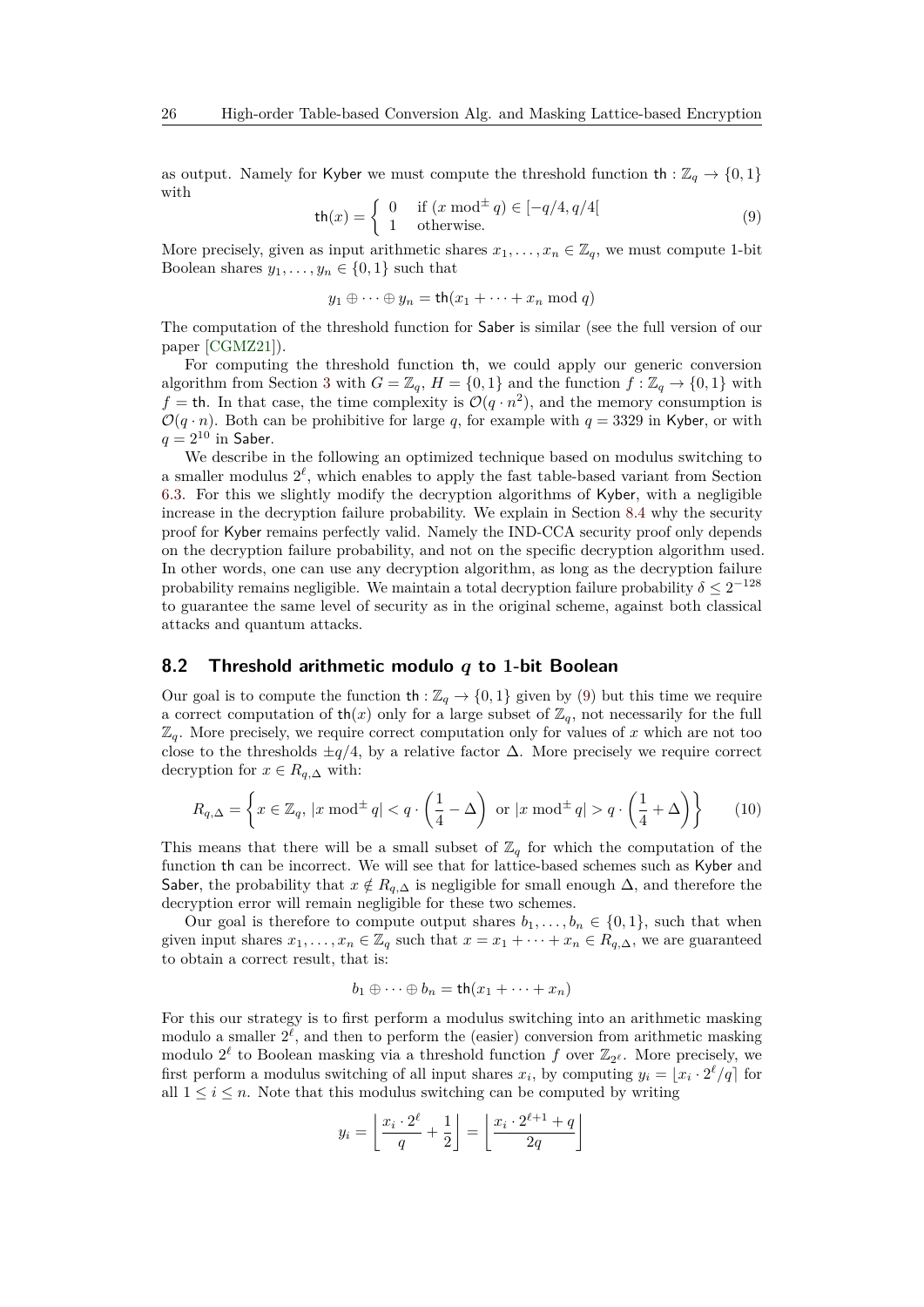and therefore  $y_i$  is the quotient of the Euclidean division of  $x_i \cdot 2^{\ell+1} + q$  by 2*q*. We obtain:

$$
\sum_{i=1}^{n} y_i = \sum_{i=1}^{n} \left\lfloor \frac{2^{\ell} \cdot x_i}{q} \right\rfloor = \sum_{i=1}^{n} \frac{2^{\ell} \cdot x_i}{q} + \varepsilon_i
$$

where  $|\varepsilon_i| \leq 1/2$  for all  $1 \leq i \leq n$ . This gives:

<span id="page-26-1"></span>
$$
y = \sum_{i=1}^{n} y_i = \frac{2^{\ell} \cdot x}{q} + \varepsilon \pmod{2^{\ell}}, \quad \text{where } |\varepsilon| \le n/2 \tag{11}
$$

Therefore we have obtained an arithmetic masking of  $y \in \mathbb{Z}_{2^{\ell}}$  where  $y = 2^{\ell} \cdot x/q + \varepsilon$ (mod  $2^{\ell}$ ) and the error  $\varepsilon \in \mathbb{R}$  is such that  $|\varepsilon| \leq n/2$ . In the second step, we apply the generic conversion algorithm from Section [3](#page-7-0) with  $G = \mathbb{Z}_{2^{\ell}}$ ,  $H = \{0, 1\}$  and the function  $f : \mathbb{Z}_{2^{\ell}} \to \{0, 1\}$  where

$$
f(y) = \begin{cases} 0 & \text{if } (y \bmod^{\pm} 2^{\ell}) \in (-2^{\ell-2}, 2^{\ell-2})\\ 1 & \text{otherwise.} \end{cases}
$$

Our algorithm is formally described in Algorithm [13](#page-26-0) below.

<span id="page-26-0"></span>**Algorithm 13** Arithmetic modulo *q* to 1-bit Boolean conversion (ThresholdAtoB) **Input:**  $x_1, \ldots, x_n \in \mathbb{Z}_q$ **Output:**  $b_1, \ldots, b_n \in \{0, 1\}$  such that  $b_1 \oplus \cdots \oplus b_n = \text{th}(x)$  for  $x = x_1 + \cdots + x_n \in R_{q, \Delta}$ 1: **for**  $i = 1$  to *n* **do**  $y_i \leftarrow \lfloor x_i \cdot 2^{\ell} / q \rfloor$  $2: (b_1, \ldots, b_n) \leftarrow$  Convert<sub> $\mathbb{Z}_{2^{\ell}}, \{0,1\}, f(y_1, \ldots, y_n)$ </sub> 3: **return**  $b_1, \ldots, b_n$ 

**Correctness and complexity.** The following lemma proves the correctness of Algorithm [13](#page-26-0) when the threshold function  $\text{th}(x)$  is computed on  $x \in R_{q,\Delta}$ , under the condition  $n \leq 2^{\ell+1} \cdot \Delta$ .

<span id="page-26-2"></span>**Lemma 1.** *Assume that*  $n \leq 2^{\ell+1} \cdot \Delta$ *. The output of Algorithm* [13](#page-26-0) *is correct if*  $x_1 + \cdots + x_n \in$  $R_{q,\Delta}$ .

*Proof.* Assume that  $x \in R_{q,\Delta}$  and let represent  $x$  in  $(-q/2, q/2)$ . Assume that  $|x|$  $q \cdot (1/4 - \Delta)$ . This implies:

$$
\left|\frac{2^{\ell}}{q} \cdot x\right| < 2^{\ell-2} - \Delta \cdot 2^{\ell} \le 2^{\ell-2} - \frac{n}{2}
$$

From [\(11\)](#page-26-1), this implies that  $|y \bmod \pm 2^{\ell}| < 2^{\ell-2}$  and therefore  $f(y) = \text{th}(x) = 0$  as required.

Similarly, if  $|x| \ge q \cdot (1/4 + \Delta)$ , then  $|x \cdot 2^{\ell}/q| > 2^{\ell-2} + \Delta \cdot 2^{\ell} \ge 2^{\ell-2} + n/2$  and therefore  $|y \bmod \pm 2^{\ell} | > 2^{\ell-2}$ , which implies  $f(y) = \text{th}(x) = 1$  as required. This proves the correctness of Algorithm [13.](#page-26-0)  $\Box$ 

From Lemma [1,](#page-26-2) it suffices to select an intermediate modulus  $2^{\ell}$  with

<span id="page-26-3"></span>
$$
\ell = \lceil \log_2(n/\Delta) \rceil - 1 \tag{12}
$$

to ensure correct computation of  $\text{th}(x)$  for  $x \in R_{q,\Delta}$ . The complexity of the arithmetic to Boolean conversion at Line [2](#page-26-0) is therefore  $\mathcal{O}(2^{\ell} \cdot n^2) = \mathcal{O}(n^3)$  using the generic conversion (Algorithm [8\)](#page-17-0). Using the optimized arithmetic to Boolean conversion (Algorithm [10\)](#page-18-0), the complexity becomes  $\mathcal{O}(\ell \cdot n^2) = \mathcal{O}(n^2 \cdot \log n)$ . The memory complexity remains  $\mathcal{O}(n)$ . Finally, using the optimization with table in registers from Section [6.3,](#page-19-1) the complexity is  $\mathcal{O}(n^2)$  only, assuming that operations on registers of size  $2^{\ell}$  take unit time.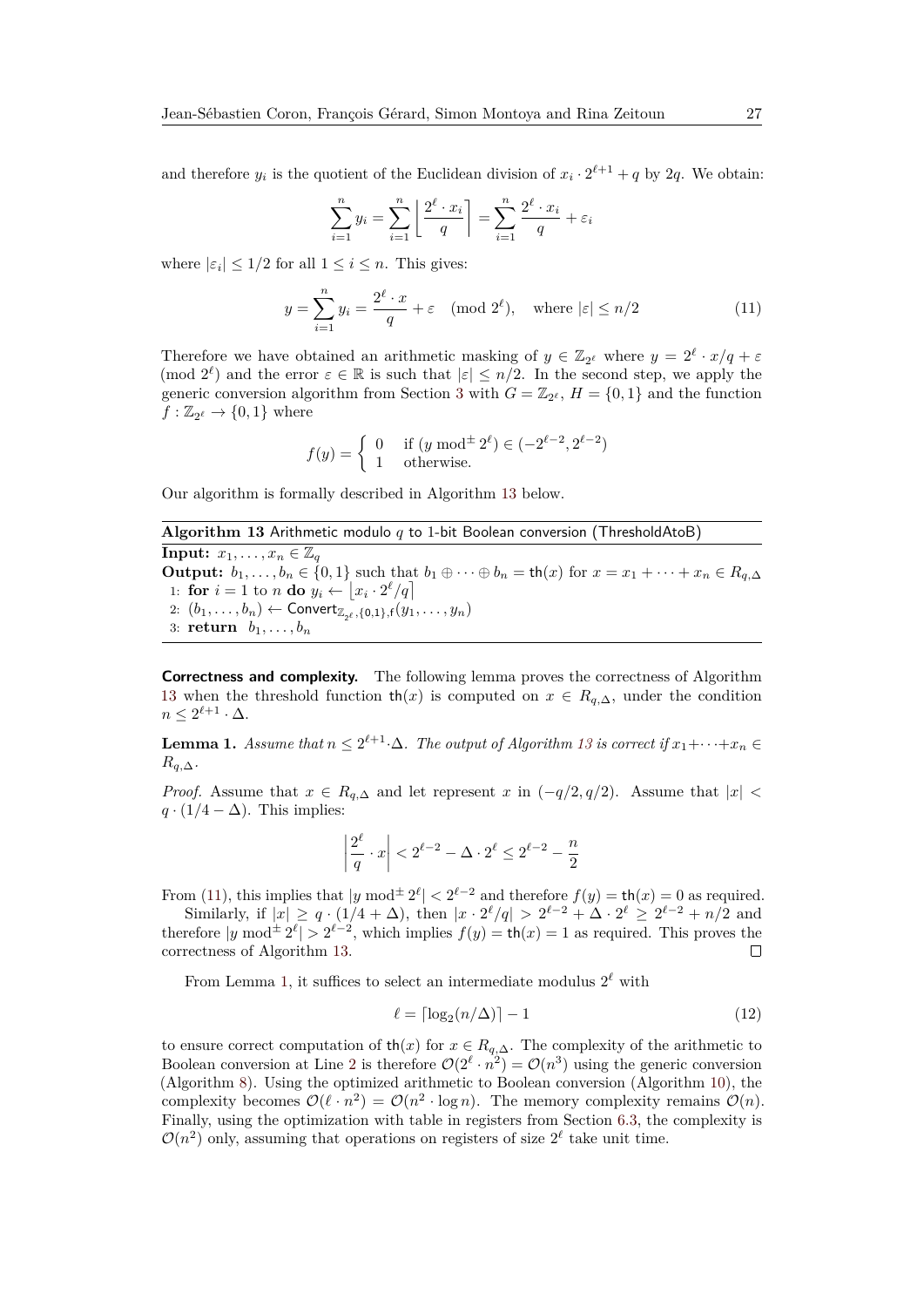**Security.** The previous algorithm achieves the  $(n-1)$ -SNI property, thanks to the  $(n-1)$ -SNI property of the Convert algorithm.

### **8.3 Application to ring-LWE IND-CPA decryption**

In this section we show how to efficiently mask the IND-CPA decryption of ring-LWE schemes. We explain how to tune the value  $\Delta$  used in the definition of  $R_{q,\Delta}$  in [\(10\)](#page-25-2) so that the decryption error remains negligible for Kyber.

As explained in Section [7.2,](#page-23-1) for masking the ring-LWE IND-CPA decryption, the secretkey  $s \in \mathcal{R}$  is initially masked with *n* shares using  $s = s_1 + \cdots + s_n \pmod{q}$  where  $s_i \in \mathcal{R}_q$ for all  $1 \leq i \leq n$ . Given as input a ciphertext  $(c_1, c_2)$ , instead of computing  $u = c_2 - s \cdot c_1$ and then  $m = \text{th}(u)$  coefficient-wise, in the first step we compute  $u_1 = c_2 - s_1 \cdot c_1$  and  $u_i = -s_i \cdot c_1$  for all  $2 \le i \le n$ , which gives an arithmetic sharing of  $u = u_1 + \cdots + u_n \in \mathcal{R}_q$ .

Therefore, in the second step, by applying Algorithm [13](#page-26-0) coefficient-wise on the polynomial shares  $u_i \in \mathcal{R}_q$ , we obtain *n* boolean shares  $m_i$  of the message  $m = m_1 \oplus \cdots \oplus m_n$ such that  $m_1 \oplus \cdots \oplus m_n = \text{th}(u_1 + \cdots + u_n)$ , as required. To ensure a negligible decryption error, we must therefore ensure that all coefficients of *u* belong to the set  $R_{q,\Delta}$  considered in the previous section, except with negligible probability.

**Application to Kyber.** The authors of the Kyber submission provide a Python script computing a tight upper bound on the decryption error probability *δ*. Following [\[HHK17\]](#page-37-8), we say that PKE = (KeyGen, Enc, Dec) is  $(1-\delta)$  correct if  $\mathbb{E}[\max_{m\in\mathcal{M}}\Pr[\mathsf{Dec}(sk,\mathsf{Enc}(pk,m))$  =  $m|| \geq 1 - \delta$ , where the probability is over the randomness of Enc, and the expectation is over  $(pk, sk) \leftarrow \text{KeyGen}()$ . More precisely, for an encryption of 0, the authors compute an upper-bound on the probability that any coefficient of  $u = c_2 - s^T \cdot c_1$  is greater than *q/*4 in absolute value. From the definition of the set  $R$ <sup>*q*</sup>,∆ in [\(10\)](#page-25-2), it suffices to rerun the script with the bound  $q \cdot (1/4 - \Delta)$  instead, in order to obtain the new decryption failure probability. We refer to the full version of our paper [\[CGMZ21\]](#page-36-12) for more details.

For our implementations, we choose to take  $\Delta = 0.02$  for the recommended parameters of Kyber; this gives a decryption failure probability  $\delta' = 2^{-137}$ , instead of  $2^{-164}$  originally (see Table [9\)](#page-28-1). We argue in Section [8.4](#page-28-0) that Kyber remains secure with this increased decryption failure probability. We provide in Table [8](#page-27-0) the value of the register size  $\ell$  as a function of the number of shares *n* for  $\Delta = 0.02$ , according to Condition [\(12\)](#page-26-3).

<span id="page-27-0"></span>**Table 8:** Value of  $\ell$  as a function of *n* with  $\Delta = 0.02$  for Kyber and Saber.

|  |                           |  |  |  | 2 3 4 5 6 7 8 9 10 |
|--|---------------------------|--|--|--|--------------------|
|  | 3   7   7   7   8   8   8 |  |  |  |                    |

Moreover, we show in Table [9](#page-28-1) that the decryption failure probability is easily decreased by modifying the compression parameters  $(d_u, d_v)$ , which does not affect the security analysis of Kyber<sup>[2](#page-27-1)</sup>. More precisely, by using the same compression parameters  $(d_u, d_v)$  = (11, 5) as for Kyber1024, we obtain for  $\Delta = 0.02$  a decryption error probability  $\delta' = 2^{-192}$ , that is smaller than originally in Kyber768.

<span id="page-27-1"></span><sup>&</sup>lt;sup>2</sup>Namely, the classical and quantum core-SVP-hardness computed in the analysis script Kyber.py available at [https://github.com/pq-crystals/kyber/tree/master/scripts/](https://github.com/pq-crystals/kyber/ tree/master/scripts/), do not depend on the compression parameters  $(d_u, d_v)$ .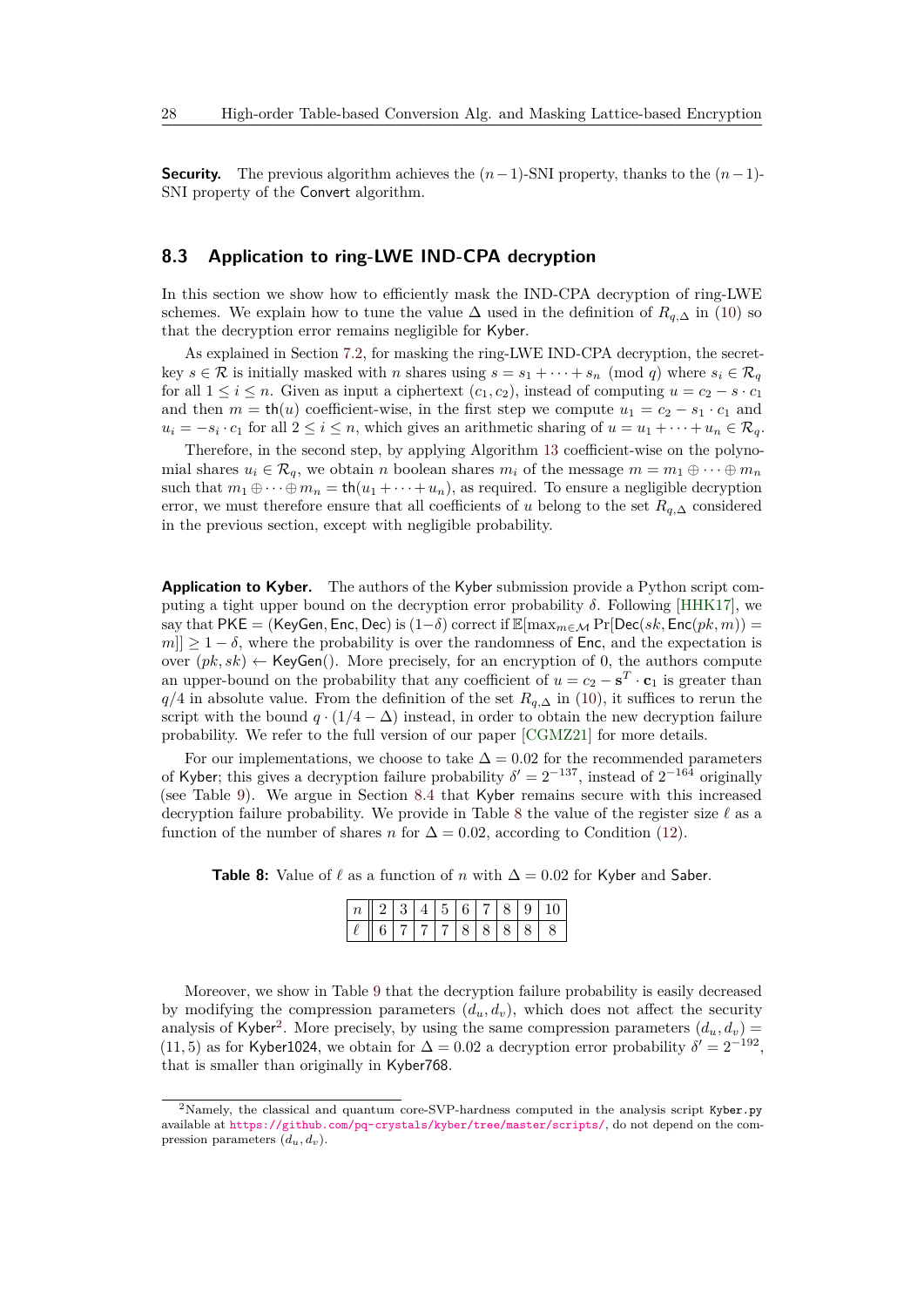<span id="page-28-1"></span>**Table 9:** Parameter set for Kyber, with the original failure probability  $\delta$ , and the failure probability  $\delta'$  for  $\Delta = 0.020$ .

|           | $\sim$ | n |      | $\eta_1$ | $\eta_2$ | $(d_u, d_v)$    |           |                |
|-----------|--------|---|------|----------|----------|-----------------|-----------|----------------|
| Kyber768  | 256    | ບ | 3329 | -        | -        | 10,4            | $0 - 164$ | $2 - 137$      |
| Kyber768' | 256    | ບ | 3329 | -        | -        | К<br>11<br>11,0 | 228       | $2 - 192$<br>- |

**Application to Saber.** For Saber, the original decryption failure probability is  $2^{-136}$ , and with  $\Delta = 0.02$  the failure probability becomes  $2^{-112}$ . We can reach  $\delta' = 2^{-128}$  with  $\Delta = 0.007$ , but in that case there is no performance improvement. However, we can slightly modify the scheme parameters to reach a decryption failure probability  $\delta' \leq 2^{-128}$ , still with  $\Delta = 0.02$ . More precisely, we can increase the parameter  $T = 2^4$  to  $T = 2^6$  as in the more secure FireSaber<sup>[3](#page-28-2)</sup>. This enables to reach a decryption failure probability  $\delta' = 2^{-138}$ for  $\Delta = 0.02$ ; see Table [10.](#page-28-3) In that case, we can use the same values as in Kyber for the register size  $\ell$  as a function of the number of shares *n* (see Table [8\)](#page-27-0).

<span id="page-28-3"></span>**Table 10:** Parameter sets for Saber, with the original failure probability *δ*, and the failure probability  $\delta'$  for  $\Delta = 0.02$ .

|       | $\sim$ |   |          |     |                                |           |        |
|-------|--------|---|----------|-----|--------------------------------|-----------|--------|
| Saber | 256    | ◡ | 213<br>┙ | 210 |                                | $2 - 136$ | -112   |
| Saber | 256    | υ | 213<br>↵ | 210 | $\overline{\phantom{a}}$<br>റ6 | $2 - 164$ | $-138$ |

### <span id="page-28-0"></span>**8.4 Security impact for ring-LWE IND-CCA encryption**

In this section we consider the security impact of increasing the decryption failure probability *δ*. Namely, as illustrated in Table [9,](#page-28-1) for the Kyber768 parameters the decryption failure probability becomes  $\delta' = 2^{-137}$  instead of  $\delta = 2^{-164}$ , so we must explain why the Kyber scheme remains secure. For this we follow closely the analysis from  $[ABD+21,$  $[ABD+21,$  Section 5.5].

**Classical security.** We recall the CCA security of Kyber against classical adversaries, based on the Fujisaki-Okamoto transform, with a security bound that includes the decryption failure probability *δ*.

**Theorem 8** (CCA security of Kyber [\[ABD](#page-35-1)<sup>+</sup>21])**.** *Suppose* XOF*, H, and G are random oracles. For any classical adversary* A *that makes at most qRO many queries to random oracles* XOF*, H and G, there exist adversaries* B *and* C *of roughly the same running time*  $as$  *that of*  $\mathcal A$  *such that*  $\mathsf{Adv}_{\mathsf{Kyber}.\mathsf{CCAKEM}}^{\mathsf{cca}} \leq 2\mathsf{Adv}_{k+1,k,\eta}^{\mathsf{mlwe}}(\mathcal B) + \mathsf{Adv}_{\mathsf{PRF}}^{\mathsf{prf}}(\mathcal C) + 4q_{RO} \cdot \delta$ 

We note that the above security bound does not depend on the specific decryption algorithm used. This means that modifying the decryption algorithm (as we did in the previous section) does not invalidate the security proof of Kyber, as long as the decryption failure probability  $\delta$  remains negligible. From the above security bound, with  $\delta = 2^{-137}$ , the best strategy to generate a decryption failure is to make  $\simeq 2^{137}$  decryption or random oracle queries. This makes a classical attack completely unpractical.

**Quantum security and failure boosting.** In the quantum random oracle model, the security bound is non-tight and includes a term  $q_{RO}^2 \cdot \delta$ ; see [\[ABD](#page-35-1)<sup>+</sup>21, Theorem 3]. Namely in the quantum setting the search for a *m* provoking a decryption failure can be quadratically accelerated using Grover's algorithm. In [\[ABD](#page-35-1)<sup>+</sup>21], the authors consider a

<span id="page-28-2"></span><sup>&</sup>lt;sup>3</sup>As for Kyber, the security level computed by the Python script provided in the submission package, does not depend on the parameter *T*.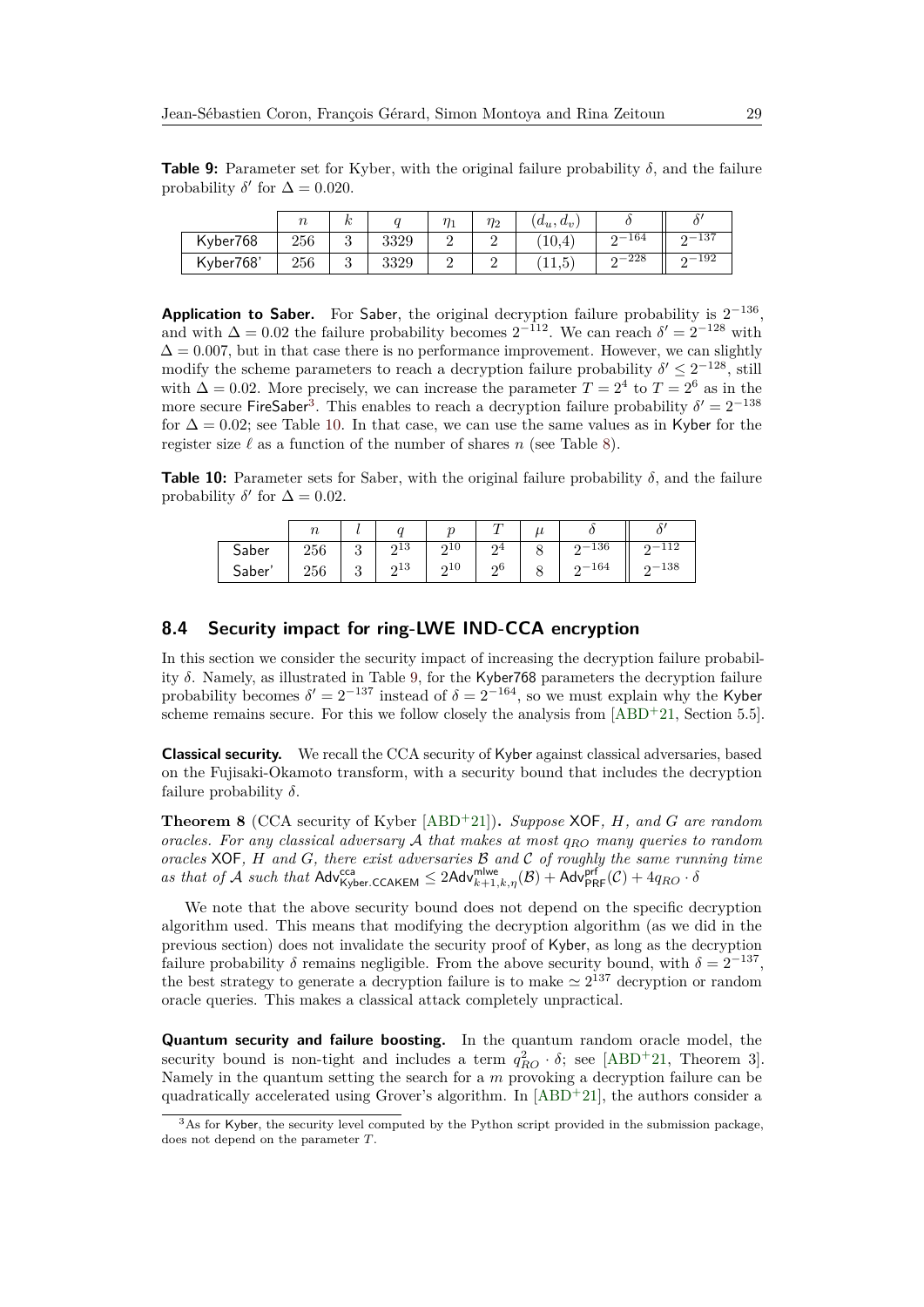failure boosting attack strategy that uses Grover's algorithm in an offline phase to search for a polynomial pair  $(e_1, r)$  with a larger norm, so that it is more likely to produce a decryption error. Below we use the same reasoning to estimate the quantum complexity of the attack, with decryption failure probability  $\delta = 2^{-137}$  instead of  $2^{-164}$ .

The polynomial pair  $(e_1, r)$  is seen as a vector in  $\mathbb{Z}^{1536}$  distributed as a discrete Gaussian with standard deviation  $\sigma = \sqrt{\eta_1/2} = 1$ . We have that a *m*-dimensional vector **v** under such distribution satisfies for any  $\kappa > 1$ :

$$
\Pr[\|\mathbf{v}\| > \kappa \cdot \sigma \sqrt{m}] < \kappa^m \cdot \exp(m(1 - \kappa^2)/2)
$$

Grover's algorithm is used to search this space with a quadratic speed-up, so with complexity  $\kappa^{-m/2} \cdot \exp(m(\kappa^2 - 1)/4)$ . In the second step, a decryption failure occurs if  $\langle \mathbf{z}, \mathbf{v} \rangle$  is large enough for the secret vector **z**. If **z** is distributed as a Gaussian with standard deviation  $\sigma'$ , then for any  $\lambda$ , we have  $\Pr[\langle \mathbf{z}, \mathbf{v} \rangle > \lambda \sigma' ||\mathbf{v}||] \leq 2 \exp(-\lambda^2/2)$ . For a vector **v** without the failure boosting, we therefore have  $\delta \simeq 2 \exp(-\lambda^2/2)$ , which gives  $\lambda \simeq 13.8$  for  $\delta = 2^{-137}$ . Thanks to the failure boosting, we get a **v** whose norm is larger by a factor *κ*, so we can use  $\lambda' = \lambda/\kappa$  instead of  $\lambda$ . The improved decryption failure probability after Grover's search then becomes  $2 \exp(-(\lambda/\kappa)^2/2)$ , which gives a total complexity  $\kappa^{-m/2} \cdot \exp(m(\kappa^2 - 1)/4 + (\lambda/\kappa)^2/2)$ . For  $\delta = 2^{-137}$ , this is minimized for  $\kappa = 1.1$ , with total complexity  $2^{124}$  (instead of  $2^{150}$  for  $\delta = 2^{-164}$ ). Therefore the attack remains completely unpractical. We refer to  $[ABD<sup>+</sup>21]$  $[ABD<sup>+</sup>21]$  for a discussion on the more recent attacks based on decryption failure [\[BS20,](#page-36-13) [DRV20\]](#page-37-9); their overall running time for Kyber are no better than the above attack. In particular, the multi-target attack considered in  $[DGJ^+19]$  $[DGJ^+19]$ is prevented in Kyber by hashing the public key  $pk$  into **r** and  $e_1$ .

### <span id="page-29-0"></span>**8.5 Comparison with existing techniques**

<span id="page-29-1"></span>**Table 11:** Operation count for arithmetic modulo *q* to 1-bit Boolean conversion algorithms, up to security order  $t = 10$ , with  $n = t + 1$  shares, for Kyber and Saber, with  $q = 3329$ for Kyber and  $q = 2^{10}$  for Saber. For Algorithm [13,](#page-26-0) we use the values of  $\ell$  from Table [8](#page-27-0) corresponding to  $\Delta = 0.02$ .

|       | <b>A</b> mod $q \rightarrow 1$ -bit <b>B</b> |     |                |      |         | Security order $t$ |      |        |       |
|-------|----------------------------------------------|-----|----------------|------|---------|--------------------|------|--------|-------|
|       |                                              |     | $\overline{2}$ | 3    | 4       | 5                  | 6    | 8      |       |
|       | [Gou01]                                      | 58  |                |      |         |                    |      |        |       |
| Saber | [CGV14]                                      |     | 366            | 667  | 1286    | 1979               | 2731 | 4767   | 6051  |
|       | Algorithm 13 (Saber')                        | 26  | 117            | 220  | 355     | 1026               | 1421 | 2403   | 2990  |
| Kyber | $[BBE+18]$                                   | 511 | 1515           | 2792 | 4783    | 7047               | 9765 | 16 642 | 20801 |
|       | $[BGR+21]$                                   | 395 | 1267           | 2362 | 4 1 2 1 | 6 1 0 3            | 8489 | 14552  | 18229 |
|       | Algorithm 13                                 | 26  | 117            | 220  | 355     | 1026               | 1421 | 2403   | 2990  |

We consider the computation of the threshold function th used in IND-CPA decryption for Saber and Kyber, and we provide a comparison of the operation count of our new technique (Algorithm [13\)](#page-26-0) with existing techniques  $[BBE^+18, BGR^+21]$  $[BBE^+18, BGR^+21]$  $[BBE^+18, BGR^+21]$  $[BBE^+18, BGR^+21]$ . For Saber, we explain in the full version of our paper [\[CGMZ21\]](#page-36-12) how to compute the threshold function modulo 2 *k* based on the arithmetic to Boolean conversion algorithm from [\[CGV14\]](#page-36-7). For Kyber, we explain in the full version of our paper [\[CGMZ21\]](#page-36-12) how to compute the threshold function modulo *q*, based on the arithmetic modulo *q* to Boolean conversion from [\[BBE](#page-35-4)<sup>+</sup>18]. For our Algorithm [13,](#page-26-0) we use the register optimization (Algorithm [12\)](#page-20-0) to perform the arithmetic modulo  $2^{\ell}$  to 1-bit Boolean conversion, according to the values of  $\ell$  from Table [8.](#page-27-0) As in Section [6.3,](#page-19-1) we assume that a register operation takes 1 operation for 32-bit ( $\ell = 5$ ), and  $2<sup>ℓ-5</sup>$  operations for  $2<sup>ℓ</sup>$ -bit, for  $ℓ ≥ 5$ . We see in Table [11](#page-29-1) that for Kyber, we obtain more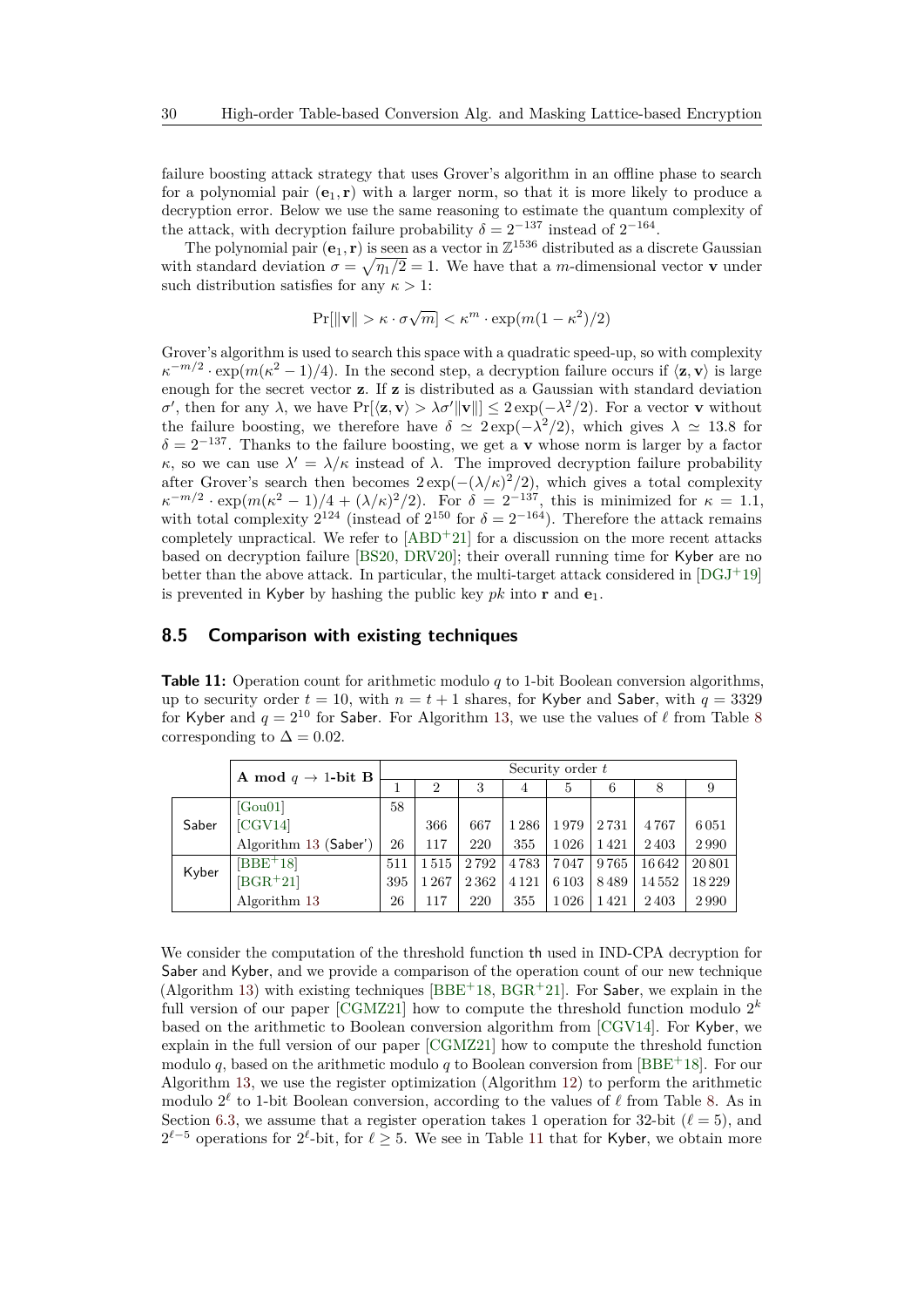## **9 Binomial sampling and masked ring-LWE re-encryption**

In this section, we show that our techniques enable to efficiently mask the re-encryption of ring-LWE encryption schemes. As recalled in Section [7.2,](#page-23-1) under a simplified version of the FO transform for IND-CCA decryption, in the second step the message *m* is re-encrypted using error polynomials  $(e_1, e_2, e_3) = H_1(m)$  to get a new ciphertext *c*'. To encode a Boolean masked message  $m \in \{0, 1\}$  as in [\(7\)](#page-22-0), we can use our generic table-based conversion algorithm, with the function  $f : \{0,1\} \to \mathbb{Z}_q$  with  $f(x) = |q/2| \cdot x \mod q$ . In that case the complexity is  $\mathcal{O}(n^2)$  as in [\[SPOG19\]](#page-39-2).

Consider a single error *e*, which we write  $e = H(m)$  for some hash function *H*; for simplicity we focus on a single component  $e \in \mathbb{Z}$ . The error *e* is actually computed using binomial sampling, with  $(\alpha, \beta) = H(m)$  and then  $e = h(\alpha) - h(\beta)$ , where  $\alpha, \beta \in \{0, 1\}^k$ and *h* is the Hamming weight function. The message *m* is Boolean masked, and therefore the variables  $\alpha$  and  $\beta$  are Boolean masked, while the error *e* must be arithmetically masked modulo *q*.

For masking the binomial sampling we must therefore mask the Hamming weight computation, with Boolean masking as input and arithmetic masking modulo *q* as output. Our approach is similar to [\[SPOG19\]](#page-39-2): we start from our 1-bit Boolean to arithmetic masking modulo *q* algorithm from Section [4.1](#page-9-3) (with  $k = 1$ ), and for  $\alpha \in \{0, 1\}^k$ , the Hamming weight of  $\alpha$  is computed as the sum of  $k$  independent 1-bit Boolean to arithmetic masking modulo *q* conversions. Starting from a Boolean masked message  $m = m_1 \oplus \cdots \oplus m_n$ , we then obtain an arithmetically masked ciphertext with *n* shares modulo *q*. Since our table-based approach has a similar level of efficiency as the technique from [\[SPOG19\]](#page-39-2) (see Table [4](#page-12-2) in Section [4.3](#page-11-1) for a comparison), for the binomial sampling we obtain a similar level of efficiency as in [\[SPOG19\]](#page-39-2), and an order of magnitude improvement compared to  $[BBE+18]$  $[BBE+18]$ .

In the following, we describe in more details the technique to securely compute the Hamming weight and the binomial sampling, and we show how to perform masked IND-CPA encryption.

### **9.1 Masked Hamming weight computation**

We consider the Hamming weight function  $h: \{0,1\}^k \to \mathbb{Z}$  where  $h(x)$  is the sum over  $\mathbb{Z}$ of the bits of *x*, and the function  $h_q: \{0,1\}^k \to \mathbb{Z}_q$  where this sum is computed modulo *q*, that is  $h_q(x) = h(x) \mod q$ . Given as input  $x_1, \ldots, x_n \in \{0,1\}^k$ , our goal is to compute arithmetic shares  $a_1, \ldots, a_n \in \mathbb{Z}_q$  such that:

$$
a_1 + \dots + a_n = h_q(x_1 \oplus \dots \oplus x_n) \pmod{q}
$$

The technique is similar to the optimized Boolean to arithmetic conversion algorithm from Section [4.2.](#page-10-1) We let  $x = x_1 \oplus \cdots \oplus x_n$  and we write  $x^{(j)}$  the *j*-th bit of *x* for  $0 \leq j < k$ , which gives  $h_q(x) = \sum_{j=0}^{k-1} x^{(j)}$ . We also denote by  $x_i^{(j)}$  the *j*-th bit of each share  $x_i$ . We obtain:

$$
h_q(x) = \sum_{j=0}^{k-1} \bigoplus_{i=1}^n x_i^{(j)} \bmod q
$$

We now perform an independent table-based Boolean to arithmetic conversion for each of the *k* variables  $x^{(j)}$ , namely we write for each  $0 \leq j \leq k$ :

$$
x^{(j)} = \bigoplus_{i=1}^{n} x_i^{(j)} = \sum_{i=1}^{n} y_i^{(j)} \pmod{q}
$$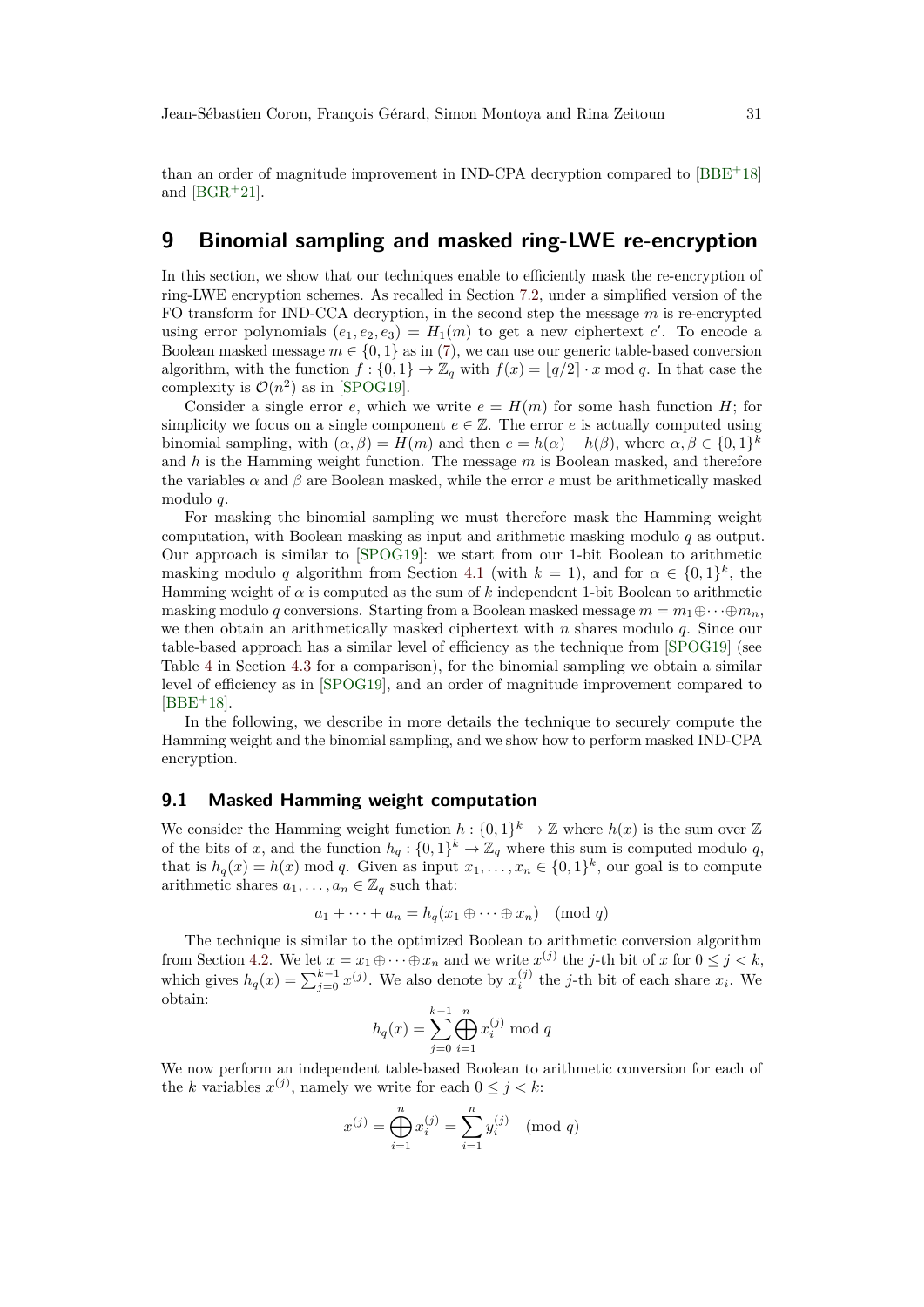This gives:

$$
h_q(x) = \sum_{j=0}^{k-1} \sum_{i=1}^n y_i^{(j)} = \sum_{i=1}^n \sum_{j=0}^{k-1} y_i^{(j)} \pmod{q}
$$

and therefore letting  $a_i := \sum_{j=0}^{k-1} y_i^{(j)}$  for all  $1 \le i \le n$ , we obtain  $h_q(x_1 \oplus \cdots \oplus x_n) =$  $a_1 + \cdots + a_n \pmod{q}$  as required. The algorithm is formally described in Algorithm [14](#page-31-0) below. The complexity of the algorithm is  $\mathcal{O}(k \cdot n^2)$ . As for Algorithm [5,](#page-10-0) the  $(n-1)$ -SNI property of the algorithm follows from the  $(n-1)$ -SNI of each of the *k* independent table-based conversions.

#### <span id="page-31-0"></span>**Algorithm 14** Hamming weight

 $\textbf{Input:} \ \ x_1, \ldots, x_n \in \{0,1\}^k$ **Output:**  $a_1, \ldots, a_n \in \mathbb{Z}_q$  such that  $a_1 + \cdots + a_n = h(x_1 \oplus \cdots \oplus x_n) \pmod{q}$ 1: **for**  $i = 1$  to *n* **do**  $a_i \leftarrow 0$ 2: **for**  $j = 0$  to  $k - 1$  **do** 3: **for**  $i = 1$  to *n* **do**  $z_i \leftarrow (x_i \gg j) \& 1$ 4:  $(y_1^{(j)}, \ldots, y_n^{(j)}) \leftarrow \textsf{BooleanToArithmetic}(1, z_1, \ldots, z_n)$ 5: **for**  $i = 1$  to *n* **do**  $a_i \leftarrow a_i + y_i^{(j)} \mod q$ 6: **end for** 7: **return**  $a_1, \ldots, a_n$ 

### <span id="page-31-1"></span>**9.2 Application to binomial sampling and masked IND-CPA encryption**

We consider the high-order masking of ring-LWE IND-CPA encryption, using error polynomials  $(e_1, e_2, e_3) = H_1(m)$  from a message  $m \in R$  with binary coefficients:

$$
c_1 = a \cdot e_1 + e_2
$$
  

$$
c_2 = t \cdot e_1 + e_3 + \lfloor q/2 \rfloor \cdot m
$$

We are given as input a Boolean masked message  $m = m_1 \oplus \cdots \oplus m_n \in R$  and we must output an arithmetically masked ciphertext modulo *q*. Applying our generic conversion algorithm with the function  $f : \{0,1\} \to \mathbb{Z}_q$  with  $f(x) = |q/2| \cdot x \mod q$  on each coefficient separately, we obtain arithmetic shares  $M_1, \ldots, M_n \in R_q$  such that:

$$
m \cdot \lfloor q/2 \rceil = \sum_{i=1}^{n} M_i \pmod{q}
$$

Similarly, each component  $e \in \mathbb{Z}$  of the error polynomials  $e_1, e_2, e_3$  is equal to  $e =$  $h_q(\alpha) - h_q(\beta)$  mod *q*, where  $\alpha, \beta \in \{0,1\}^k$  and  $h_q$  is the Hamming weight function modulo *q*. Starting from *n*-shared Boolean masking of  $\alpha$  and  $\beta$ , we can therefore apply Algorithm [14](#page-31-0) to generate *n* arithmetic shares for *e* modulo *q*. Eventually, we obtain arithmetically masked error polynomials  $E_{ji} \in \mathcal{R}_q$  for  $j = 1, 2, 3$  such that

$$
e_j = \sum_{i=1}^n E_{ji} \pmod{q}
$$

Finally, we can compute the *n* shares of the ciphertext:

$$
c_{1,i} = a \cdot E_{1,i} + E_{2,i}
$$
  

$$
c_{2,i} = t \cdot E_{1,i} + E_{3,i} + M_i
$$

and we have  $\sum_{i=1}^{n} c_{1,i} = c_1 \pmod{q}$  and  $\sum_{i=1}^{n} c_{2,i} = c_2 \pmod{q}$  as required. Therefore we have obtained a masked ciphertext with *n* shares modulo *q*. The complexity is  $\mathcal{O}(n^2)$ for *n* shares.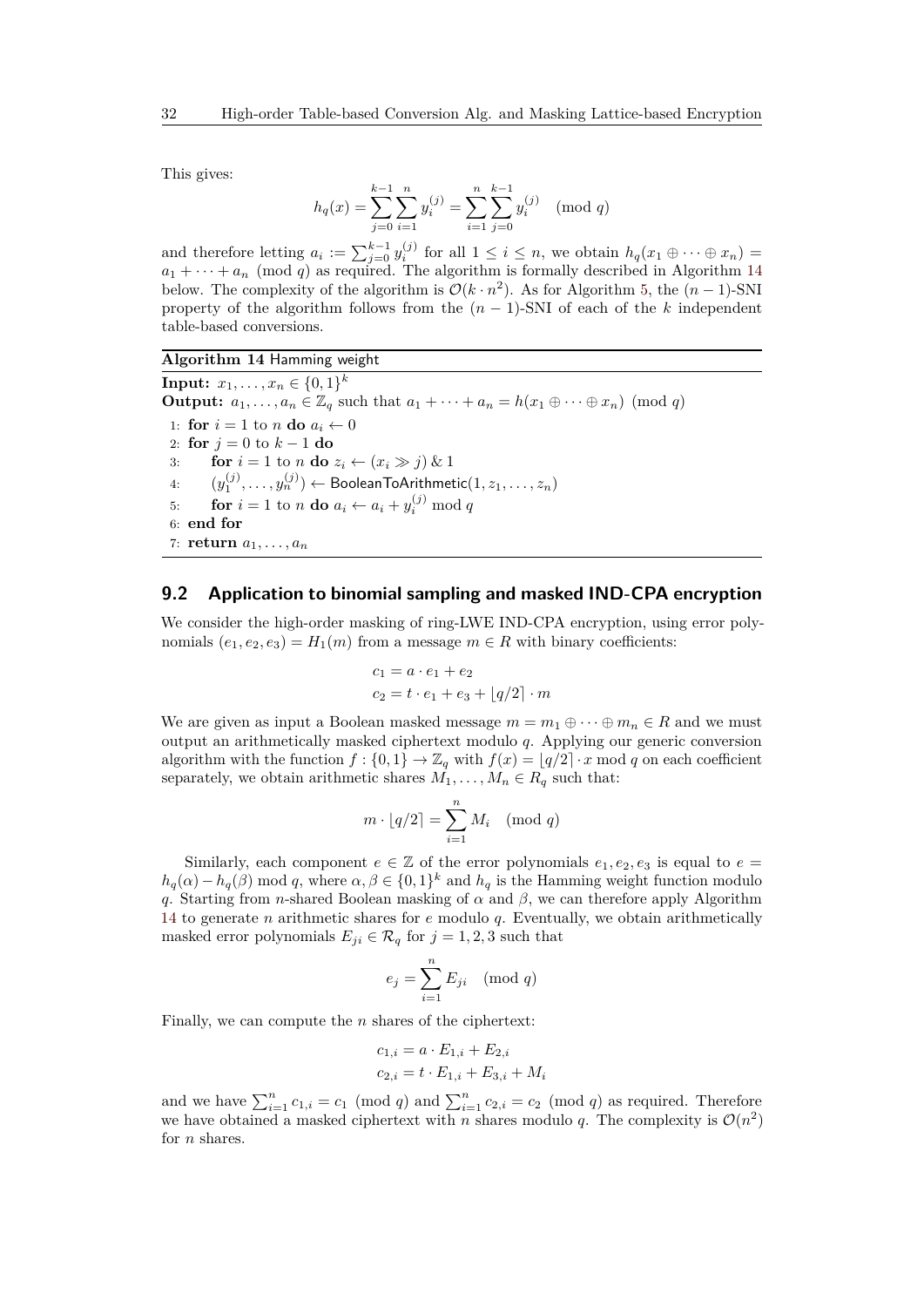## <span id="page-32-0"></span>**10 Practical implementation**

We have performed a plain  $\mathsf C$  implementation of our techniques, and of [\[CGV14,](#page-36-7) [BBE](#page-35-4)+18] and [\[SPOG19\]](#page-39-2) for comparison. In the following, we provide tables containing the average cycle count for each gadget over  $1\,000\,000$  executions, running on an Intel(R) Core(TM) i7-1065G7 CPU @ 1.30GHz processor of a laptop, for security orders 1 ≤ *t* ≤ 9. Randomness generation has been performed using a simple xorshift PRNG. Still we provide in Table [16](#page-34-0) the number of random elements needed for all considered techniques to fairly highlight and compare the randomness usage.

### **10.1 Conversion from 1-bit Boolean to arithmetic modulo** *q*

The conversion from 1-bit Boolean to arithmetic modulo *q* is a core component of the IND-CPA encryption since it is used to both encode the message *m* and to protect the binomial sampling (see Section [9.2\)](#page-31-1). Table [12](#page-32-1) shows a comparison between our technique depicted in Algorithm [3](#page-9-0) (BooleanToArithmetic) and [\[SPOG19\]](#page-39-2), without bitslicing. We only compare with  $[SPOG19]$  since according to Table [4,](#page-12-2)  $[BBE^+18]$  $[BBE^+18]$  is much less efficient. We see that we get a similar level of efficiency, as it was also the case in the operation count from Table [4.](#page-12-2)

<span id="page-32-1"></span>**Table 12:** Number of cycles to perform a 1-bit Boolean to arithmetic modulo *q* conversion for  $q = 3329$ .

| 1-bit $B \rightarrow A$  | Security order t |     |     |  |             |     |     |                         |      |  |  |  |
|--------------------------|------------------|-----|-----|--|-------------|-----|-----|-------------------------|------|--|--|--|
|                          |                  |     |     |  |             |     |     |                         |      |  |  |  |
| [SPOG19]                 |                  | 142 |     |  | 250 408 520 |     |     | 687   882   1133   1354 |      |  |  |  |
| BooleanToArithmetic   59 |                  | 98  | 207 |  | 347   524   | 749 | 962 | 1 2 4 1                 | 1618 |  |  |  |

### **10.2** Arithmetic shift by  $\ell$  bits

We have implemented the Shift1 algorithm (Algorithm [6\)](#page-14-0), which requires a table of size  $B = n \cdot (2^{\ell} - 1) + 1$  rows for securely computing the carry value  $0 \leq c \leq c_{max}$  with  $c_{max} = \lfloor n \cdot (2^{\ell} - 1)/2^{\ell} \rfloor$ . Recall that in Algorithm [6](#page-14-0) the carry is arithmetically masked modulo  $2^{k-\ell}$ , see Equation [\(2\)](#page-13-1). Therefore, in principle one cannot apply the register optimization from Section [6.3,](#page-19-1) since such optimization requires a Boolean masked output. However we used the following trick. Instead of storing the carry *c* directly in arithmetic masking as in Algorithm [6,](#page-14-0) we first use a Boolean masking for storing *c*. This requires *n* Boolean masks as output, with  $\lceil \log_2 c_{max} \rceil$  bits each to represent the carry. With a Boolean masking as output, we can now apply the arithmetic to Boolean conversion with register optimization from Section [6.3,](#page-19-1) with registers of size  $B \cdot \lceil \log_2 c_{max} \rceil$  bits. Eventually we convert the carry from Boolean to arithmetic masking modulo  $2^{k-\ell}$ , using the BAopti algorithm (Algorithm [5\)](#page-10-0). Therefore, in Algorithm [6](#page-14-0) the arithmetic refreshes are replaced by Boolean refreshes (using the register optimization from Section [6.3\)](#page-19-1), and a Boolean to arithmetic conversion is performed before Line [10.](#page-14-0) With  $\ell = 1$ , we can use 8-bit registers for  $n = 2$ , 16-bit registers for  $n \le 7$ , and 64-bit registers for  $n \le 15$ . We also considered  $\ell = 3$  as in Saber, with 16-bit registers for  $n = 2$ , and 64-bit registers for  $n = 3, 4$ . For other values of  $\ell$ , we can iterate multiple Shift1 with  $\ell = 1$ .

We provide the implementation results in Table [13](#page-33-1) with input arithmetic values modulo  $2^k$ , with  $k = 13$  as in Saber. Recall that the [\[CGV14\]](#page-36-7) technique is not sensitive to the number of shifts  $\ell$ . We see that for  $\ell = 1$  and  $\ell = 3$  our technique outperforms [\[CGV14\]](#page-36-7), especially for small security orders. For  $\ell = 3$ , we see a significant gap in performances between order 3 and order 4. Namely for order  $3 (n = 4)$  we can store the carry in 64-bit registers as explained above, while for higher order we simply use 3 iterations with  $\ell = 1$ .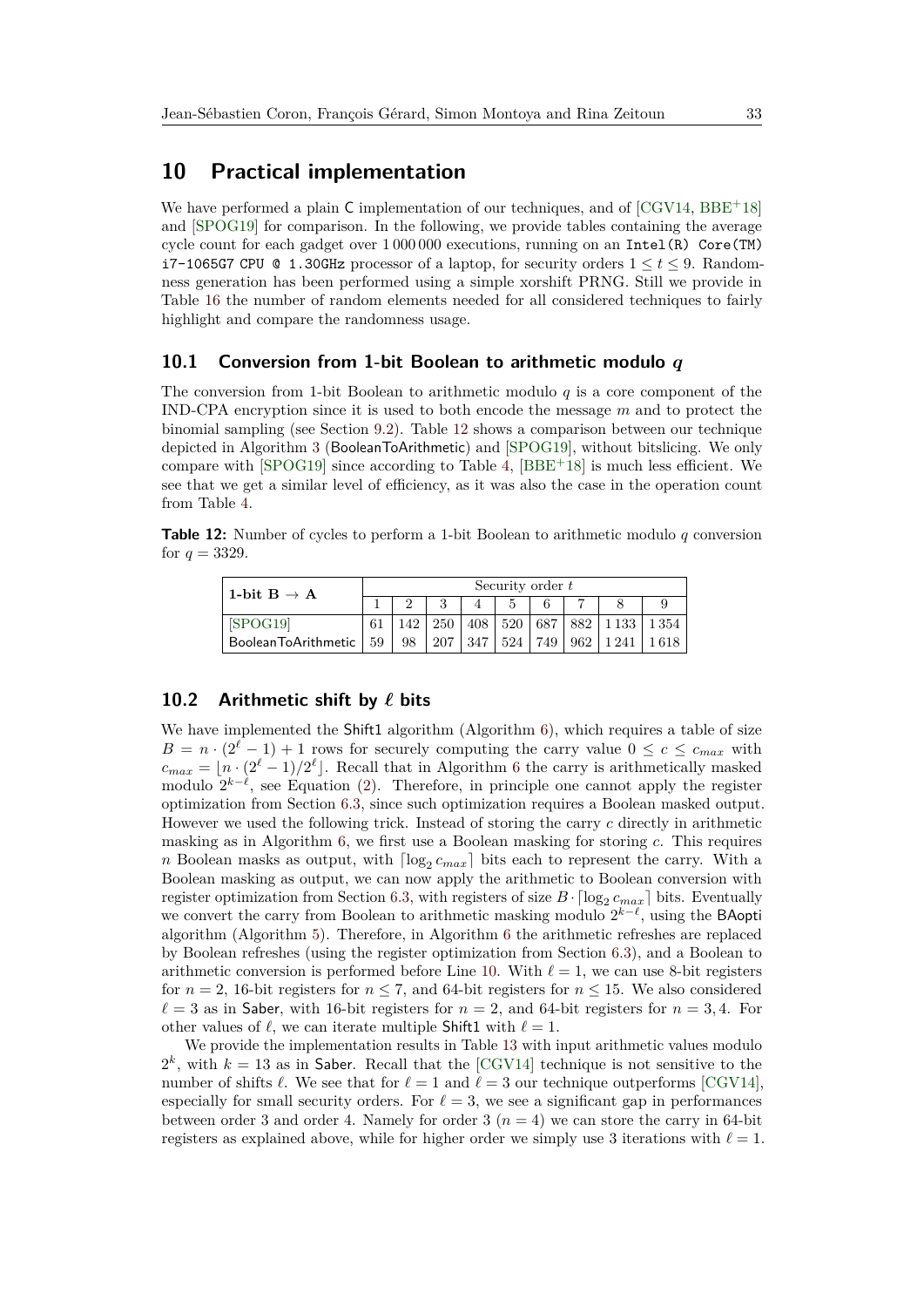<span id="page-33-1"></span>**Table 13:** Number of cycles to perform an arithmetic to arithmetic shift by  $\ell$  positions where  $\ell = 1$  and  $\ell = 3$ , with input arithmetic values modulo  $2^k$  where  $k = 13$ .

| $A \rightarrow A$ shift, $k = 13$ | Security order $t$ |     |                                 |      |      |           |                  |                    |       |  |  |
|-----------------------------------|--------------------|-----|---------------------------------|------|------|-----------|------------------|--------------------|-------|--|--|
|                                   |                    |     |                                 |      |      |           |                  |                    |       |  |  |
| [CGV14]                           | 270                |     | $1183 \mid 1743 \mid 3176 \mid$ |      |      | 4819 6107 | 7610             | 10 10 8            | 12661 |  |  |
| Shift1 $(\ell = 1)$               | 15                 | 223 | 429                             | 686  | 1104 |           | 1567   2967      | 3822               | 4879  |  |  |
| Shift1 ( $\ell = 3$ )             | 16                 | 230 | 443                             | 2087 | 3339 | 4689      | $\frac{1}{9}006$ | $11613 \mid 15053$ |       |  |  |

## **10.3 Arithmetic modulo 2** *k* **to** *k***-bit Boolean conversion**

We consider the classical arithmetic modulo  $2^k$  to  $k$ -bit Boolean conversion, for small  $k$ , which is depicted in Algorithm [8](#page-17-0) (ArithmeticToBoolean). This conversion is a building block of the optimized arithmetic to Boolean conversion of arbitrary size of Section [6.2.](#page-17-1) Indeed, Algorithm [10](#page-18-0) relies on a smaller conversion for each block of  $\ell$  bits. For small values of *k*, as previously we can use the register optimization from Section [6.3](#page-19-1) with a register size of  $k \cdot 2^k$  bits. We can work with the conversion  $\mathbb{Z}_{16} \to \{0,1\}^4$ , *i.e.* with  $k=4$ since the table fits in a 64-bit register. Indeed, using an uint64\_t to store each share of the table, the conversion simply consists in cyclically shifting those integers and XORing them with random 64-bit values. Table [14](#page-33-2) shows that this technique for small  $k$  is more efficient than the conversion of [\[CGV14\]](#page-36-7). We recall that for large *k*, it will however not scale well since the size of the table is exponential in the number of bits converted. Namely, for large *k*, one should use our optimized algorithm from Section [6.2.](#page-17-1)

<span id="page-33-2"></span>**Table 14:** Number of cycles to perform an arithmetic modulo 2 *k* to *k*-bit Boolean conversion with  $k = 4$ .

| $\rm{A} \rightarrow B$ from $\mathbb{Z}_{16}$ to $\{0,1\}^4$ |  | Security order t |          |     |     |     |                               |     |     |  |  |
|--------------------------------------------------------------|--|------------------|----------|-----|-----|-----|-------------------------------|-----|-----|--|--|
|                                                              |  |                  | $\Omega$ |     | G   |     |                               |     |     |  |  |
| [CGV14]                                                      |  |                  | 228      |     |     |     | 460   688   850   1066   1392 |     |     |  |  |
| ArithmeticToBoolean                                          |  | າາ               |          | 108 | 159 | 226 | 295                           | 390 | 511 |  |  |

### <span id="page-33-0"></span>**10.4 Threshold decryption for** Kyber **and** Saber

We have implemented the threshold decryption function the for Kyber and Saber, which is a core component of the IND-CPA decryption. For Kyber we have used the approach described in Section [8.2](#page-25-0) with Algorithm [13,](#page-26-0) where we first perform a modulus switching to a smaller modulus  $2^{\ell}$ , and then compute the threshold function  $f: 2^{\ell} \rightarrow \{0,1\}$  from arithmetic to Boolean masking. We see in Table [8](#page-27-0) that the function must be computed for  $\ell = 6, 7, 8$  for a number of shares  $\leq 11$ . For  $\ell = 6$ , we can therefore use the register optimization from Section [6.3,](#page-19-1) and the table with  $2^{\ell} = 64$  rows can fit in a physical register or at least be smoothly managed by the compiler using the appropriate data type. The cases  $\ell = 7, 8$  are somewhat trickier. Even if some architecture might support 128-bit or 256-bit integers, these widths are less common. In those cases, we use two or four 64-bit registers and simulate the shift on 128 or 256 bits with 64-bit instructions. The results in Table [15](#page-34-1) shows that for both Saber and Kyber our approach significantly outperforms [\[CGV14\]](#page-36-7) and  $[BBE<sup>+</sup>18]$  $[BBE<sup>+</sup>18]$ .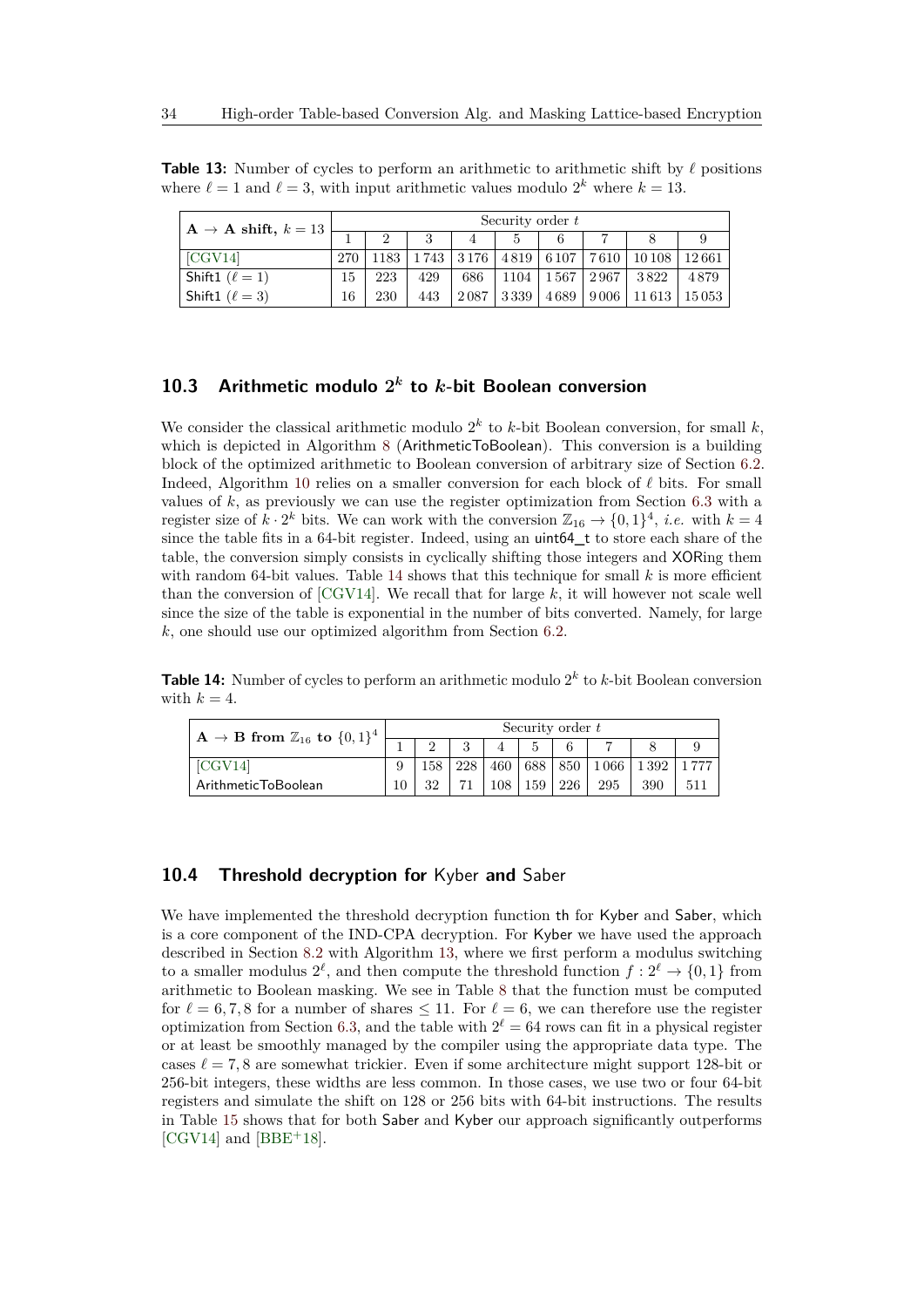<span id="page-34-1"></span>**Table 15:** Number of cycles to perform a threshold decryption including a conversion from arithmetic modulo *q* to 1-bit Boolean, for Kyber (with  $q = 3329$ ) and Saber (with  $q = 2^{10}$ ). For our TresholdAtoB algorithm (Algorithm [13\)](#page-26-0), this is according to the values of  $\ell$  from Table [8.](#page-27-0)

|       | <b>A</b> mod $q \rightarrow$ |     | Security order $t$ |      |      |      |               |          |       |       |  |  |  |
|-------|------------------------------|-----|--------------------|------|------|------|---------------|----------|-------|-------|--|--|--|
|       | 1-bit $B$                    |     | ച                  | 3    | 4    | 5    | 6             |          | 8     | 9     |  |  |  |
| Saber | [CGV14]                      | 24  | 330                | 529  | 997  | 1565 | .999          | 2498     | 3460  | 4648  |  |  |  |
|       | ThresholdAtoB (Saber')       | 15  | 59                 | 120  | 210  | 827  | $^{\circ}240$ | 1485     | 1957  | 2634  |  |  |  |
| Kyber | $[BBE+18]$                   | 819 | 2062               | 3298 | 5560 | 8168 | 11 1 37       | 14033    | 17912 | 21752 |  |  |  |
|       | ThresholdAtoB                | 15  | 69                 | 138  | 225  | 852  | .260          | $1\,563$ | 2007  | 2649  |  |  |  |

### **10.5 Randomness usage**

Due to the refresh gadgets, the practical performance of masking schemes is strongly impacted by the speed of the RNG. Table [16](#page-34-0) shows the number of RNG calls outputting 32-bit values for each execution of the gadgets considered in the previous sections. We assume that the RNG always outputs exactly 32 bits, which means that a fresh 16-bit value also counts for one call whereas a fresh 64-bit value counts for two.

<span id="page-34-0"></span>**Table 16:** Number of 32-bit random elements needed for one execution of each gadget.

|                                                 | Security order t |                |     |     |     |      |      |      |         |  |  |
|-------------------------------------------------|------------------|----------------|-----|-----|-----|------|------|------|---------|--|--|
|                                                 | 1                | $\overline{2}$ | 3   | 4   | 5   | 6    | 7    | 8    | 9       |  |  |
| 1-bit B. to A. $[SPOG19]$                       | 3                | 8              | 16  | 25  | 37  | 51   | 68   | 85   | 105     |  |  |
| 1-bit $B$ , to $A$ .                            | 3                | 10             | 21  | 36  | 55  | 78   | 105  | 136  | 171     |  |  |
| Shift of 1 position [CGV14]                     | 17               | 125            | 249 | 485 | 764 | 1080 | 1439 | 1931 | 2466    |  |  |
| Shift of 1 position                             | 3                | 26             | 54  | 92  | 140 | 198  | 427  | 552  | 693     |  |  |
| Shift of 3 positions [CGV14]                    | 15               | 113            | 225 | 439 | 692 | 978  | 1303 | 1749 | 2 2 3 4 |  |  |
| Shift of 3 positions                            | 3                | 32             | 66  | 276 | 420 | 594  | 1281 | 1656 | 2079    |  |  |
| $\mathbb{Z}_{16} \rightarrow \{0,1\}^4$ [CGV14] | 1                | 15             | 30  | 60  | 96  | 135  | 180  | 242  | 310     |  |  |
| $\mathbb{Z}_{16} \to \{0,1\}^4$                 | 3                | 10             | 21  | 36  | 55  | 78   | 105  | 136  | 171     |  |  |
| Saber decrypt [CGV14]                           | 1                | 33             | 66  | 138 | 222 | 315  | 420  | 572  | 736     |  |  |
| Saber' decrypt                                  | $\overline{4}$   | 18             | 39  | 68  | 205 | 294  | 399  | 520  | 657     |  |  |
| Kyber decrypt $[BBE^+18]$                       | 49               | 179            | 358 | 650 | 991 | 1413 | 1884 | 2500 | 3165    |  |  |
| Kyber decrypt                                   | 4                | 18             | 39  | 68  | 205 | 294  | 399  | 520  | 657     |  |  |

## **11 Conclusion**

We have described a new high-order conversion algorithm between Boolean and arithmetic masking, based on a generalization of the table recomputation countermeasure from [\[Cor14\]](#page-36-9). For classical *k*-bit to *k*-bit conversions, the new algorithm offers a similar level of efficiency as in [\[CGV14\]](#page-36-7). For 1-bit Boolean to arithmetic modulo *q* conversion, the new algorithm offers a similar level of efficiency as in [\[SPOG19\]](#page-39-2). For the computation of a threshold function from arithmetic to 1-bit Boolean masking (as used in the IND-CPA decryption), we have obtained for Kyber at least an order of magnitude improvement compared to the state of the art, thanks to a new modulus switching technique over arithmetic shares, and an optimization of the table recomputation in registers. This was confirmed by the results of a practical implementation.

We think that the main advantage of our high-order table-based conversion algorithm is its flexibility: we can start from any masking as input (either Boolean, or arithmetic modulo  $2^k$  or any  $q$ ), compute any function  $f$  (for example threshold or shift), and obtain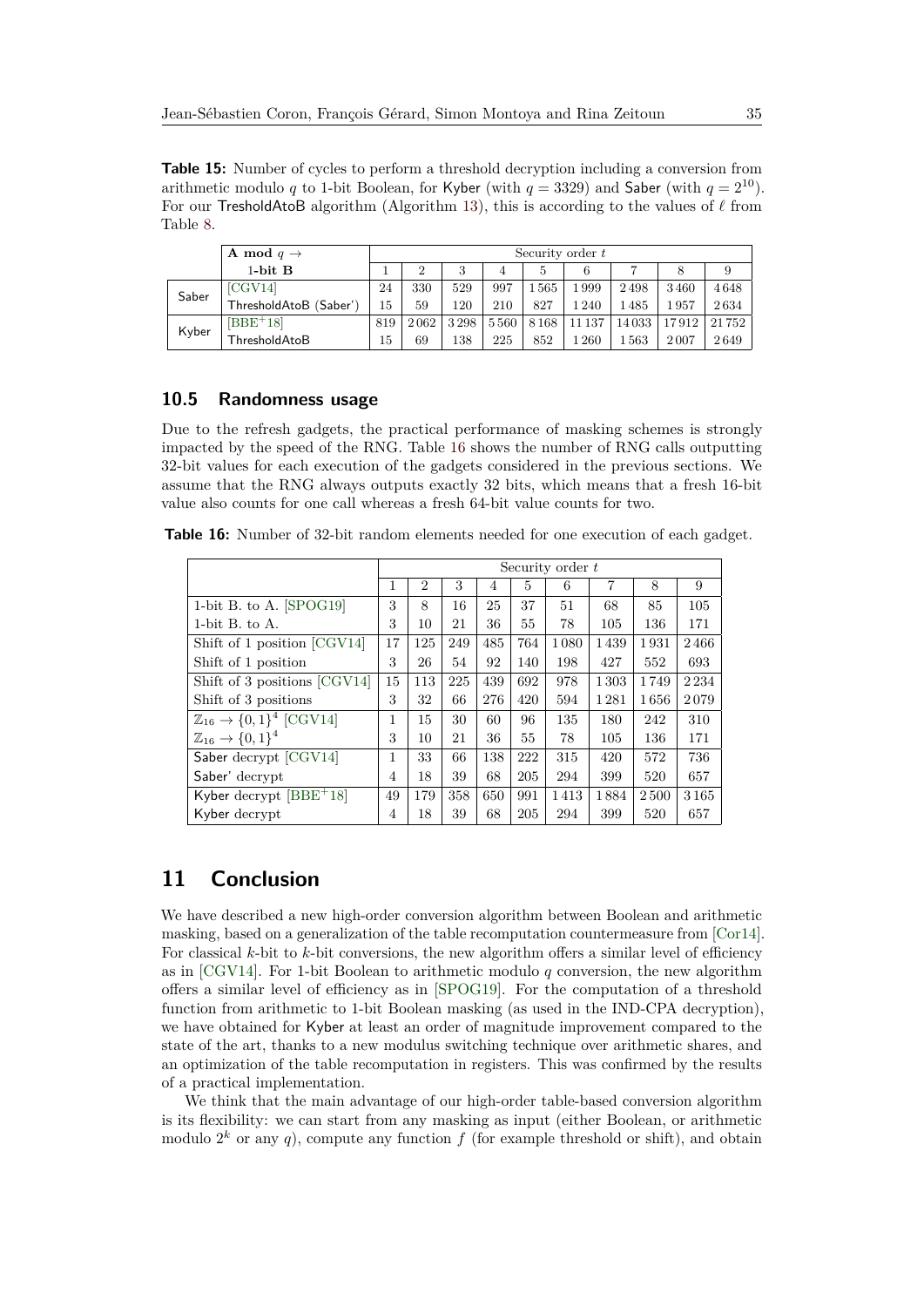any masking as output, with a good level of efficiency, and with a simpler implementation than with existing techniques.

## **References**

- <span id="page-35-1"></span>[ABD<sup>+</sup>21] Roberto Avanzi, Joppe Bos, Léo Ducas, Eike Kiltz, Tancrede Lepoint, Vadim Lyubashevsky, John M. Schanck, Peter Schwabe, Gregor Seiler, and Damien Stehlé. CRYSTALS-Kyber (version 3.02) – submission to round 3 of the NIST post-quantum project. Specification document (update from August 2021). 2021-08-04., 2021.
- <span id="page-35-9"></span>[ADPS16] Erdem Alkim, Léo Ducas, Thomas Pöppelmann, and Peter Schwabe. Postquantum key exchange - A new hope. In *25th USENIX Security Symposium, USENIX Security 16, Austin, TX, USA, August 10-12, 2016*, pages 327–343, 2016.
- <span id="page-35-2"></span>[BBD<sup>+</sup>16] Gilles Barthe, Sonia Belaïd, François Dupressoir, Pierre-Alain Fouque, Benjamin Grégoire, Pierre-Yves Strub, and Rébecca Zucchini. Strong noninterference and type-directed higher-order masking. In *Proceedings of the 2016 ACM SIGSAC Conference on Computer and Communications Security, Vienna, Austria, October 24-28, 2016*, pages 116–129, 2016. Publicly available at <https://eprint.iacr.org/2015/506.pdf>.
- <span id="page-35-4"></span>[BBE<sup>+</sup>18] Gilles Barthe, Sonia Belaïd, Thomas Espitau, Pierre-Alain Fouque, Benjamin Grégoire, Mélissa Rossi, and Mehdi Tibouchi. Masking the GLP lattice-based signature scheme at any order. In *Advances in Cryptology - EUROCRYPT 2018 - Proceedings, Part II*, pages 354–384, 2018.
- <span id="page-35-5"></span>[BCZ18] Luk Bettale, Jean-Sébastien Coron, and Rina Zeitoun. Improved high-order conversion from boolean to arithmetic masking. *IACR Trans. Cryptogr. Hardw. Embed. Syst.*, 2018(2):22–45, 2018.
- <span id="page-35-7"></span>[BDH<sup>+</sup>21] Shivam Bhasin, Jan-Pieter D'Anvers, Daniel Heinz, Thomas Pöppelmann, and Michiel Van Beirendonck. Attacking and defending masked polynomial comparison for lattice-based cryptography. Cryptology ePrint Archive, Report 2021/104, 2021. <https://eprint.iacr.org/2021/104>.
- <span id="page-35-0"></span>[BDK<sup>+</sup>18] Joppe W. Bos, Léo Ducas, Eike Kiltz, Tancrède Lepoint, Vadim Lyubashevsky, John M. Schanck, Peter Schwabe, Gregor Seiler, and Damien Stehlé. CRYS-TALS - kyber: A CCA-secure module-lattice-based KEM. In *2018 IEEE European Symposium on Security and Privacy, EuroS&P 2018, London, United Kingdom, April 24-26, 2018*, pages 353–367, 2018.
- <span id="page-35-6"></span>[BDK<sup>+</sup>20] Michiel Van Beirendonck, Jan-Pieter D'Anvers, Angshuman Karmakar, Josep Balasch, and Ingrid Verbauwhede. A side-channel resistant implementation of SABER. *IACR Cryptol. ePrint Arch.*, 2020:733, 2020.
- <span id="page-35-3"></span>[BDV21] Michiel Van Beirendonck, Jan-Pieter D'Anvers, and Ingrid Verbauwhede. Analysis and comparison of table-based arithmetic to boolean masking. Cryptology ePrint Archive, Report 2021/067, 2021. [https://eprint.iacr.org/2021/](https://eprint.iacr.org/2021/067) [067](https://eprint.iacr.org/2021/067).
- <span id="page-35-8"></span>[BGR<sup>+</sup>21] Joppe W. Bos, Marc Gourjon, Joost Renes, Tobias Schneider, and Christine van Vredendaal. Masking Kyber: First- and higher-order implementations. *IACR Trans. Cryptogr. Hardw. Embed. Syst.*, 2021(4):173–214, 2021. [https:](https://eprint.iacr.org/2021/483) [//eprint.iacr.org/2021/483](https://eprint.iacr.org/2021/483).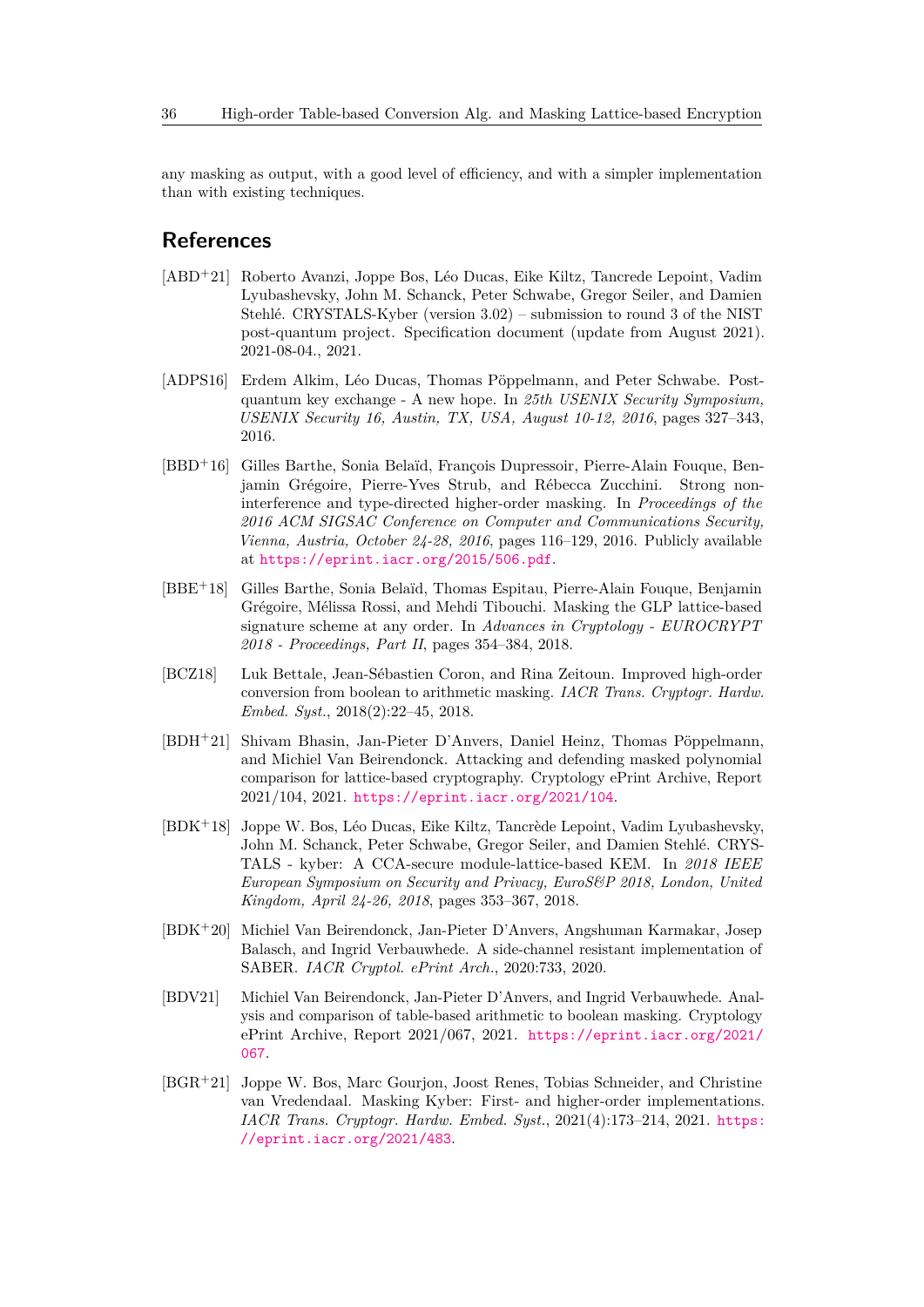- <span id="page-36-0"></span>[BHLY16] Leon Groot Bruinderink, Andreas Hülsing, Tanja Lange, and Yuval Yarom. Flush, gauss, and reload - A cache attack on the BLISS lattice-based signature scheme. In *Proceedings of CHES 2016*, pages 323–345, 2016.
- <span id="page-36-1"></span>[BMD<sup>+</sup>21] Andrea Basso, Jose Maria Bermudo Mera, Jan-Pieter D'Anvers, Angshuman Karmakar, Sujoy Sinha Roy, Michiel Van Beirendonck, and Frederik Vercauteren. Saber: Mod-LWR based KEM (round 3 submission), 2021. [https://www.esat.kuleuven.be/cosic/pqcrypto/saber/](https://www.esat.kuleuven.be/cosic/pqcrypto/saber/files/saberspecround3.pdf) [files/saberspecround3.pdf](https://www.esat.kuleuven.be/cosic/pqcrypto/saber/files/saberspecround3.pdf).
- <span id="page-36-11"></span>[BPO<sup>+</sup>20] Florian Bache, Clara Paglialonga, Tobias Oder, Tobias Schneider, and Tim Güneysu. High-speed masking for polynomial comparison in lattice-based KEMs. *IACR Trans. Cryptogr. Hardw. Embed. Syst.*, 2020(3):483–507, 2020.
- <span id="page-36-13"></span>[BS20] Nina Bindel and John M. Schanck. Decryption failure is more likely after success. In *Post-Quantum Cryptography - 11th International Conference, PQCrypto 2020, Paris, France, April 15-17, 2020, Proceedings*, pages 206–225, 2020.
- <span id="page-36-12"></span>[CGMZ21] Jean-Sébastien Coron, François Gérard, Simon Montoya, and Rina Zeitoun. High-order table-based conversion algorithms and masking lattice-based encryption. Cryptology ePrint Archive, Report 2021/1314, 2021. [https:](https://ia.cr/2021/1314)  $1/ia. cr/2021/1314$ . Full version of this paper.
- <span id="page-36-4"></span>[CGTV15] Jean-Sébastien Coron, Johann Großschädl, Mehdi Tibouchi, and Praveen Kumar Vadnala. Conversion from arithmetic to boolean masking with logarithmic complexity. In *Proceedings of FSE 2015*, pages 130–149, 2015.
- <span id="page-36-7"></span>[CGV14] Jean-Sébastien Coron, Johann Großschädl, and Praveen Kumar Vadnala. Secure conversion between boolean and arithmetic masking of any order. In *Proceedings of CHES 2014*, pages 188–205, 2014.
- <span id="page-36-2"></span>[CJRR99] Suresh Chari, Charanjit S. Jutla, Josyula R. Rao, and Pankaj Rohatgi. Towards sound approaches to counteract power-analysis attacks. In *CRYPTO*, 1999.
- <span id="page-36-9"></span>[Cor14] Jean-Sébastien Coron. Higher order masking of look-up tables. In *Proceedings of EUROCRYPT 2014*, pages 441–458, 2014.
- <span id="page-36-8"></span>[Cor17] Jean-Sébastien Coron. High-order conversion from boolean to arithmetic masking. In *Proceedings of CHES 2017*, pages 93–114, 2017. Full version available at <http://eprint.iacr.org/2017/252>.
- <span id="page-36-10"></span>[CRZ18] Jean-Sébastien Coron, Franck Rondepierre, and Rina Zeitoun. High order masking of look-up tables with common shares. *IACR Trans. Cryptogr. Hardw. Embed. Syst.*, 2018(1):40–72, 2018.
- <span id="page-36-5"></span>[CT03] Jean-Sébastien Coron and Alexei Tchulkine. A new algorithm for switching from arithmetic to boolean masking. In *Proceedings of CHES 2003*, pages 89–97, 2003.
- <span id="page-36-3"></span>[DDF14] Alexandre Duc, Stefan Dziembowski, and Sebastian Faust. Unifying leakage models: From probing attacks to noisy leakage. In *Advances in Cryptology - EUROCRYPT 2014 - Proceedings*, pages 423–440, 2014.
- <span id="page-36-6"></span>[Deb12] Blandine Debraize. Efficient and provably secure methods for switching from arithmetic to boolean masking. In Emmanuel Prouff and Patrick Schaumont, editors, *Proceedings of CHES 2012*, volume 7428 of *Lecture Notes in Computer Science*, pages 107–121. Springer, 2012.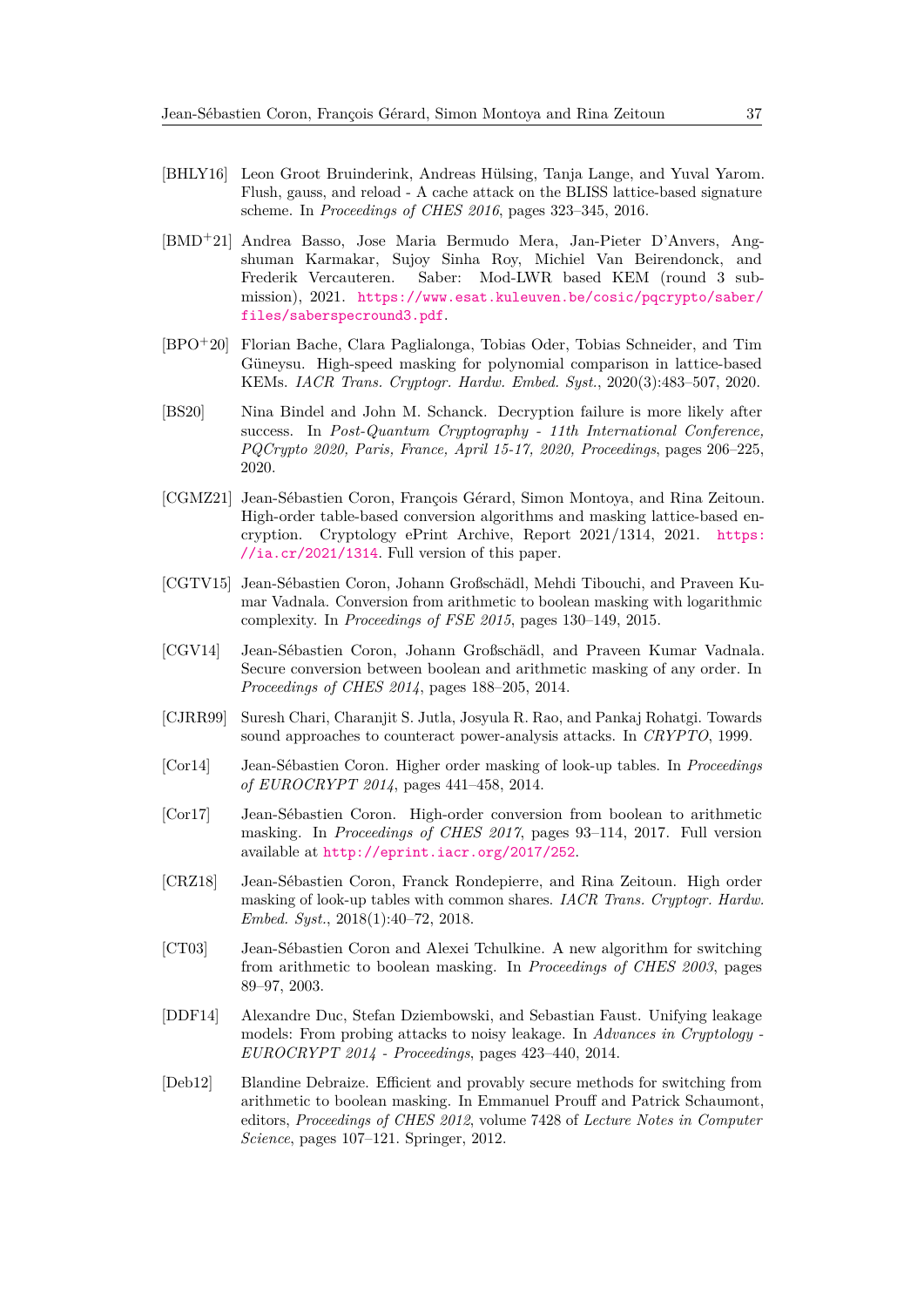- <span id="page-37-10"></span>[DGJ<sup>+</sup>19] Jan-Pieter D'Anvers, Qian Guo, Thomas Johansson, Alexander Nilsson, Frederik Vercauteren, and Ingrid Verbauwhede. Decryption failure attacks on IND-CCA secure lattice-based schemes. In *Public-Key Cryptography - PKC 2019 - 22nd IACR International Conference on Practice and Theory of Public-Key Cryptography, Beijing, China, April 14-17, 2019, Proceedings, Part II*, pages 565–598, 2019.
- <span id="page-37-4"></span>[DNR04] Cynthia Dwork, Moni Naor, and Omer Reingold. Immunizing encryption schemes from decryption errors. In *Advances in Cryptology - EUROCRYPT 2004, International Conference on the Theory and Applications of Cryptographic Techniques, Interlaken, Switzerland, May 2-6, 2004, Proceedings*, pages 342–360, 2004.
- <span id="page-37-9"></span>[DRV20] Jan-Pieter D'Anvers, Mélissa Rossi, and Fernando Virdia. (One) failure is not an option: Bootstrapping the search for failures in lattice-based encryption schemes. In *Advances in Cryptology - EUROCRYPT 2020 - Part III*, pages 3–33, 2020.
- <span id="page-37-0"></span>[EFGT17] Thomas Espitau, Pierre-Alain Fouque, Benoît Gérard, and Mehdi Tibouchi. Side-channel attacks on BLISS lattice-based signatures: Exploiting branch tracing against strongswan and electromagnetic emanations in microcontrollers. In *Proceedings of the 2017 ACM SIGSAC Conference on Computer and Communications Security, CCS 2017, Dallas, TX, USA, October 30 - November 03, 2017*, pages 1857–1874, 2017.
- <span id="page-37-6"></span>[FBR<sup>+</sup>21] Tim Fritzmann, Michiel Van Beirendonck, Debapriya Basu Roy, Patrick Karl, Thomas Schamberger, Ingrid Verbauwhede, and Georg Sigl. Masked accelerators and instruction set extensions for post-quantum cryptography. *IACR Cryptol. ePrint Arch.*, page 479, 2021.
- <span id="page-37-7"></span>[FO99] Eiichiro Fujisaki and Tatsuaki Okamoto. Secure integration of asymmetric and symmetric encryption schemes. In *Advances in Cryptology - CRYPTO '99, 19th Annual International Cryptology Conference, Santa Barbara, California, USA, August 15-19, 1999, Proceedings*, pages 537–554, 1999.
- <span id="page-37-3"></span>[Gou01] Louis Goubin. A sound method for switching between boolean and arithmetic masking. In Çetin Kaya Koç, David Naccache, and Christof Paar, editors, *Cryptographic Hardware and Embedded Systems - CHES 2001, Third International Workshop, Paris, France, May 14-16, 2001, Proceedings*, volume 2162 of *Lecture Notes in Computer Science*, pages 3–15. Springer, 2001.
- <span id="page-37-5"></span>[GR19] François Gérard and Mélissa Rossi. An efficient and provable masked implementation of qTESLA. In *Smart Card Research and Advanced Applications - 18th International Conference, CARDIS 2019, Prague, Czech Republic, November 11-13, 2019, Revised Selected Papers*, pages 74–91, 2019.
- <span id="page-37-1"></span>[HCY20] Wei-Lun Huang, Jiun-Peng Chen, and Bo-Yin Yang. Power analysis on NTRU prime. *IACR Trans. Cryptogr. Hardw. Embed. Syst.*, 2020(1):123–151, 2020.
- <span id="page-37-8"></span>[HHK17] Dennis Hofheinz, Kathrin Hövelmanns, and Eike Kiltz. A modular analysis of the Fujisaki-Okamoto transformation. In *Theory of Cryptography - 15th International Conference, TCC 2017, Baltimore, MD, USA, November 12-15, 2017, Proceedings, Part I*, pages 341–371, 2017.
- <span id="page-37-2"></span>[ISW03] Yuval Ishai, Amit Sahai, and David A. Wagner. Private circuits: Securing hardware against probing attacks. In *Advances in Cryptology - CRYPTO 2003,*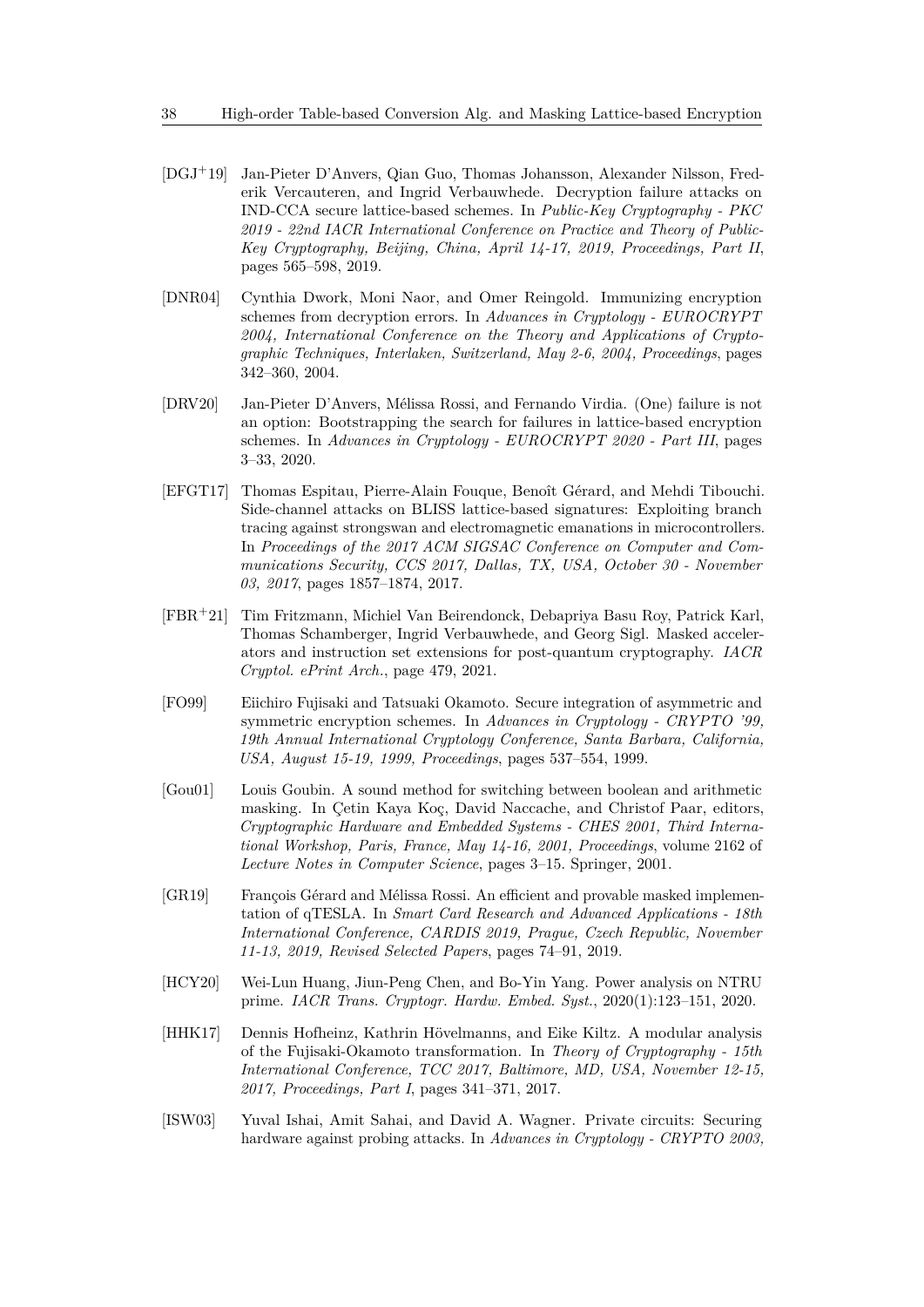*23rd Annual International Cryptology Conference, Santa Barbara, California, USA, August 17-21, 2003, Proceedings*, pages 463–481, 2003.

- <span id="page-38-0"></span>[Koc96] Paul C. Kocher. Timing attacks on implementations of Diffie-Hellman, RSA, DSS, and other systems. In *Advances in Cryptology - CRYPTO '96, 16th Annual International Cryptology Conference, Santa Barbara, California, USA, August 18-22, 1996, Proceedings*, pages 104–113, 1996.
- <span id="page-38-8"></span>[LPR10] Vadim Lyubashevsky, Chris Peikert, and Oded Regev. On ideal lattices and learning with errors over rings. In *Advances in Cryptology - EUROCRYPT 2010, 29th Annual International Conference on the Theory and Applications of Cryptographic Techniques, Monaco / French Riviera, May 30 - June 3, 2010. Proceedings*, pages 1–23, 2010.
- <span id="page-38-9"></span>[LS15] Adeline Langlois and Damien Stehlé. Worst-case to average-case reductions for module lattices. *Des. Codes Cryptogr.*, 75(3):565–599, 2015.
- <span id="page-38-2"></span>[MAA<sup>+</sup>20] Dustin Moody, Gorjan Alagic, Daniel Apon, David Cooper, Quynh Dang, John Kelsey, Yi-Kai Liu, Carl Miller, Rene Peralta, Ray Perlner, Angela Robinson, Daniel Smith-Tone, and Jacob Alperin-Sheriff. Status report on the second round of the NIST post-quantum cryptography standardization process, 2020-07-22 2020.
- <span id="page-38-5"></span>[MGTF19] Vincent Migliore, Benoît Gérard, Mehdi Tibouchi, and Pierre-Alain Fouque. Masking Dilithium - efficient implementation and side-channel evaluation. In *Applied Cryptography and Network Security - 17th International Conference, ACNS 2019, Bogota, Colombia, June 5-7, 2019, Proceedings*, pages 344–362, 2019.
- <span id="page-38-3"></span>[OMHT06] Elisabeth Oswald, Stefan Mangard, Christoph Herbst, and Stefan Tillich. Practical second-order DPA attacks for masked smart card implementations of block ciphers. In David Pointcheval, editor, *Proceedings of CT-RSA 2006*, volume 3860 of *Lecture Notes in Computer Science*, pages 192–207. Springer, 2006.
- <span id="page-38-7"></span>[OSPG18] Tobias Oder, Tobias Schneider, Thomas Pöppelmann, and Tim Güneysu. Practical CCA2-secure and masked ring-lwe implementation. *IACR Trans. Cryptogr. Hardw. Embed. Syst.*, 2018(1):142–174, 2018.
- <span id="page-38-10"></span>[PG13] Thomas Pöppelmann and Tim Güneysu. Towards practical lattice-based publickey encryption on reconfigurable hardware. In *Selected Areas in Cryptography - SAC 2013 - 20th International Conference, Burnaby, BC, Canada, August 14-16, 2013, Revised Selected Papers*, pages 68–85, 2013.
- <span id="page-38-1"></span>[PPM17] Robert Primas, Peter Pessl, and Stefan Mangard. Single-trace side-channel attacks on masked lattice-based encryption. In *Cryptographic Hardware and Embedded Systems - CHES 2017 - 19th International Conference, Taipei, Taiwan, September 25-28, 2017, Proceedings*, pages 513–533, 2017.
- <span id="page-38-4"></span>[RP10] Matthieu Rivain and Emmanuel Prouff. Provably secure higher-order masking of AES. In *Cryptographic Hardware and Embedded Systems, CHES 2010, 12th International Workshop, Santa Barbara, CA, USA, August 17-20, 2010. Proceedings*, pages 413–427, 2010.
- <span id="page-38-6"></span>[RRVV15] Oscar Reparaz, Sujoy Sinha Roy, Frederik Vercauteren, and Ingrid Verbauwhede. A masked Ring-LWE implementation. In *Cryptographic Hardware and Embedded Systems - CHES 2015 - 17th International Workshop, Saint-Malo, France, September 13-16, 2015, Proceedings*, pages 683–702, 2015.